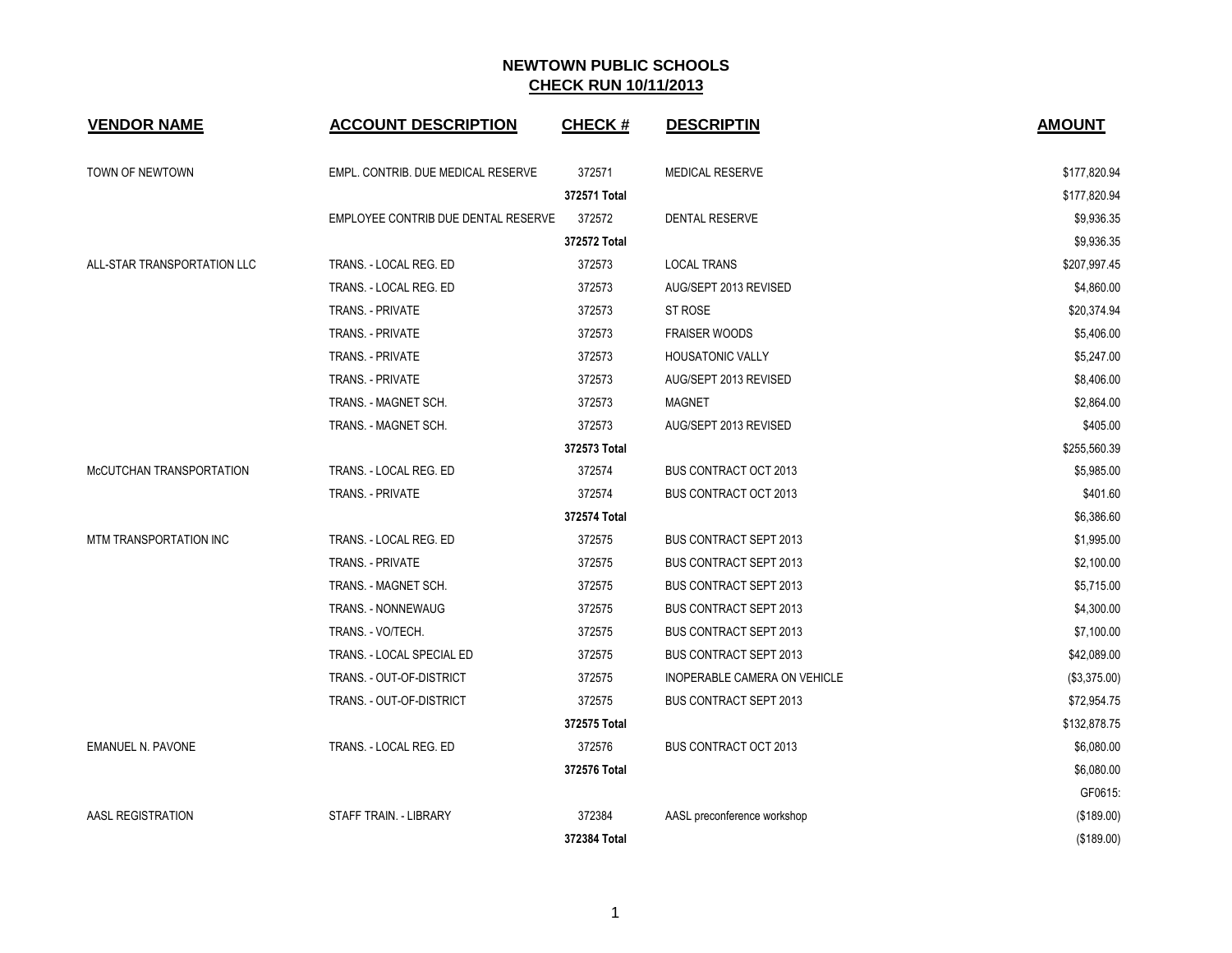| <b>VENDOR NAME</b>             | <b>ACCOUNT DESCRIPTION</b>         | CHECK #      | <b>DESCRIPTIN</b>                                                        | <b>AMOUNT</b> |
|--------------------------------|------------------------------------|--------------|--------------------------------------------------------------------------|---------------|
| ALA                            | MEMBERSHIPS - LIBRARY              | 372388       | ALA Library Membership Basic Dues                                        | (\$175.00)    |
|                                | MEMBERSHIPS - LIBRARY              | 372388       | AASL American Association of School Libraries                            | (\$75.00)     |
|                                |                                    | 372388 Total |                                                                          | (\$250.00)    |
| W.B. MASON., INC               | INSTR. SUPPLIES - CLASSROOM        | 372577       | COPY PAPER CANARY                                                        | \$34.00       |
|                                | <b>INSTR. SUPPLIES - CLASSROOM</b> | 372577       | <b>COPY PAPER GREEN</b>                                                  | \$34.00       |
|                                | INSTR. SUPPLIES - CLASSROOM        | 372577       | COPY PAPER SALMON                                                        | \$34.00       |
|                                | INSTR. SUPPLIES - CLASSROOM        | 372577       | COPY PAPER TURQUOISE                                                     | \$34.00       |
|                                | INSTR. SUPPLIES - CLASSROOM        | 372577       | COPY PAPER WHITE                                                         | \$2,744.40    |
|                                | INSTR. SUPPLIES - CLASSROOM        | 372577       | COPY PAPER SEE ATTACH                                                    | \$2,287.00    |
|                                | INSTR. SUPPLIES - CLASSROOM        | 372577       | COPY PAPER SEE ATTACH                                                    | \$2,287.00    |
|                                |                                    | 372577 Total |                                                                          | \$7,454.40    |
| ACCURATE OFFICE MACHINES, INC. | <b>REPAIRS - LIBRARY</b>           | 372578       | Service call, Labor, Onsite. Engine board, formatter board, ground strap | \$365.24      |
|                                |                                    | 372578 Total |                                                                          | \$365.24      |
| <b>ACES</b>                    | STAFF TRAIN. - STAFF DEVELOP.      | 372579       | Training for Title IX/Equity Coordinator Nov. 13, 2013                   | \$160.00      |
|                                |                                    | 372579 Total |                                                                          | \$160.00      |
|                                | TUITION - OUT-OF-DISTRICT          | 372580       | 190 DAYS                                                                 | \$11,223.60   |
|                                | TUITION - OUT-OF-DISTRICT          | 372580       | 190 DAYS                                                                 | \$19,464.20   |
|                                |                                    | 372580 Total |                                                                          | \$30,687.80   |
| <b>ADELBROOK</b>               | TUITION - OUT-OF-DISTRICT          | 372581       | 2 STUDENTS 180 DAYS                                                      | \$16,000.00   |
|                                | <b>TUITION - OUT-OF-DISTRICT</b>   | 372581       | 2 STUDENTS 180 DAYS                                                      | \$7,936.00    |
|                                | TUITION - OUT-OF-DISTRICT          | 372581       | 2 STUDENTS 180 DAYS                                                      | \$720.00      |
|                                | TUITION - OUT-OF-DISTRICT          | 372581       | 2 STUDENTS 180 DAYS                                                      | \$560.00      |
|                                |                                    | 372581 Total |                                                                          | \$25,216.00   |
| AFLAC                          | P/R - AFLAC INSURANCE              | 372582       | <b>INSURANCE AFLAC</b>                                                   | \$6,240.14    |
|                                |                                    | 372582 Total |                                                                          | \$6,240.14    |
| AIND / GIANT STEPS             | TUITION - OUT-OF-DISTRICT          | 372583       | SESSIONS FOR EXTENDED DAY SEPT - JUNE                                    | \$1,800.00    |
|                                | TUITION - OUT-OF-DISTRICT          | 372583       | SESSIONS FOR EXTENDED DAY SEPT - JUNE                                    | \$1,800.00    |
|                                | TUITION - OUT-OF-DISTRICT          | 372583       | SESSIONS FOR EXTENDED DAY SEPT - JUNE                                    | \$1,800.00    |
|                                | TUITION - OUT-OF-DISTRICT          | 372583       | SESSIONS FOR EXTENDED DAY SEPT - JUNE                                    | \$1,800.00    |
|                                | TUITION - OUT-OF-DISTRICT          | 372583       | SESSIONS FOR EXTENDED DAY SEPT - JUNE                                    | \$1,800.00    |
|                                |                                    | 372583 Total |                                                                          | \$9,000.00    |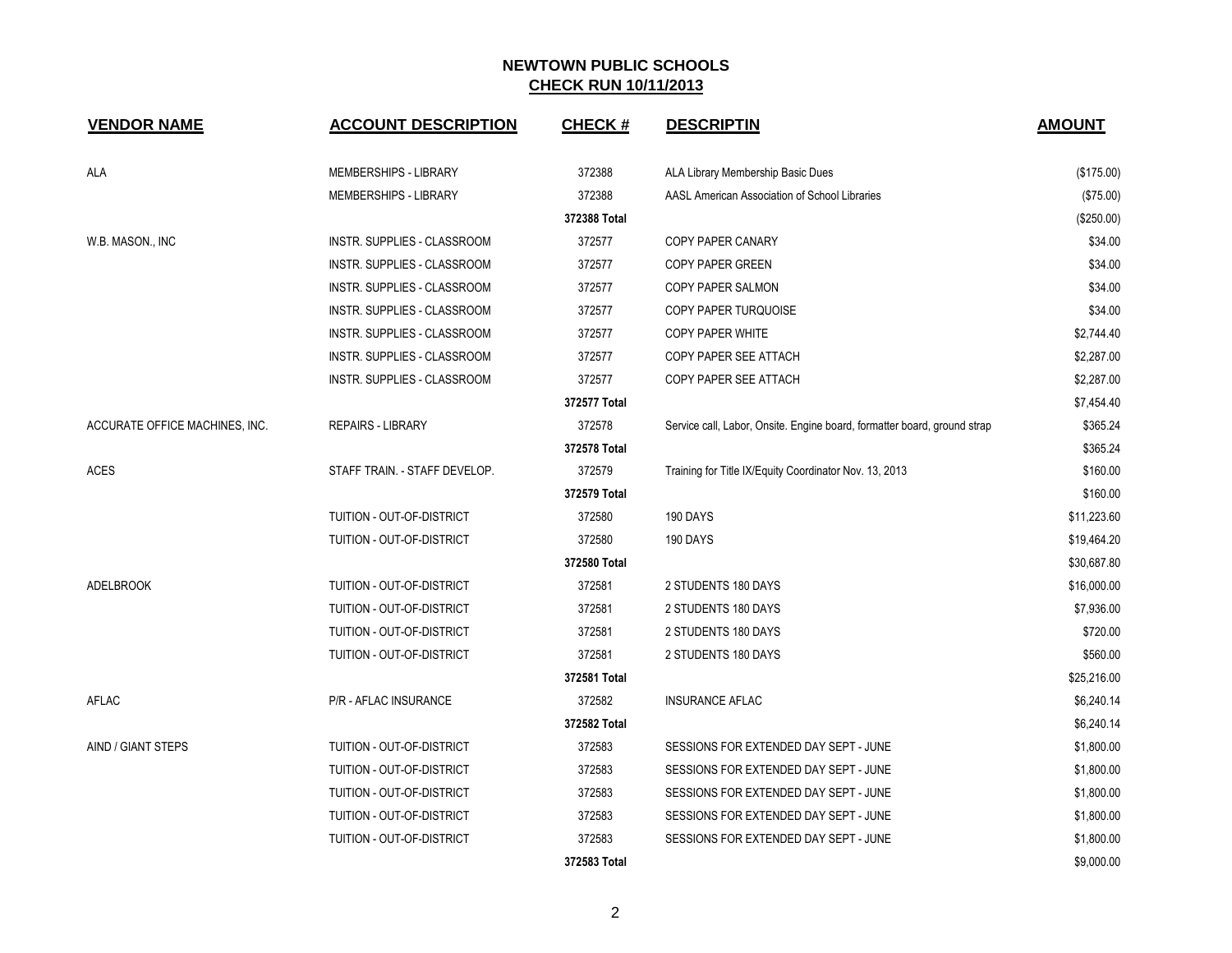| <b>VENDOR NAME</b>             | <b>ACCOUNT DESCRIPTION</b>   | <b>CHECK#</b> | <b>DESCRIPTIN</b>                             | <b>AMOUNT</b> |
|--------------------------------|------------------------------|---------------|-----------------------------------------------|---------------|
| <b>AIRGAS EAST</b>             | CONTRACTED SERV. - TECH ED.  | 372584        | TANK FILL UP                                  | \$104.64      |
|                                |                              | 372584 Total  |                                               | \$104.64      |
| ALARMS BY PRECISION LLC        | B. & G. REPAIRS - HOM.       | 372585        | TROUBLE SHOOT FIRE ALARM CONDITION - HOM      | \$907.50      |
|                                | B. & G. REPAIRS - RIS.       | 372585        | TROUBLE MALFUNCTIONING HORN/STROBE LOOP - RIS | \$375.00      |
|                                | B. & G. REPAIRS - M.S.       | 372585        | <b>MASTER KEYS - NMS</b>                      | \$105.00      |
|                                | B. & G. REPAIRS - H.S.       | 372585        | EXTERIOR DOOR REPAIR - NHS                    | \$607.50      |
|                                |                              | 372585 Total  |                                               | \$1,995.00    |
| ALL-STAR TRANSPORTATION LLC    | STUDENT TRAVEL - MUSIC       | 372586        | BAND TO BRIEN MCMAHON HIGH SCHOOL             | \$1,360.00    |
|                                | STUDENT TRAVEL - SPORTS      | 372586        | SPORTS TRANSPORTATION                         | \$5,595.00    |
|                                | STUDENT TRAVEL - SPORTS      | 372586        | <b>SHUTTLES</b>                               | \$935.00      |
|                                | STUDENT TRAVEL - MUSIC       | 372586        | <b>BAND TO TRUMBULL</b>                       | \$980.00      |
|                                | STUDENT TRAVEL - SPORTS      | 372586        | <b>SHUTTLE</b>                                | \$680.00      |
|                                | STUDENT TRAVEL - SPORTS      | 372586        | VOLLEYBALL AND GIRLS SOCCER                   | \$675.00      |
|                                |                              | 372586 Total  |                                               | \$10,225.00   |
| AMERICAN RED CROSS             | STAFF TRAIN. - HEALTH ADMIN. | 372587        | CPR/FIRST AID & AED TRAINING 2013/14          | \$38.00       |
|                                | STAFF TRAIN. - HEALTH ADMIN. | 372587        | CPR/FIRST AID & AED TRAINING 2013/14          | \$81.00       |
|                                |                              | 372587 Total  |                                               | \$119.00      |
| APPERSON                       | INSTR. SUPPLIES - CLASSROOM  | 372588        | Item 27800, test scoring sheets               | \$138.00      |
|                                | INSTR. SUPPLIES - CLASSROOM  | 372588        | Shipping charge                               | \$32.86       |
|                                | INSTR. SUPPLIES - CLASSROOM  | 372588        | Item 27800, test scoring sheets               | \$81.00       |
|                                | INSTR. SUPPLIES - CLASSROOM  | 372588        | Item 3120 ballott, 100 candidates.            | \$69.00       |
|                                | INSTR. SUPPLIES - CLASSROOM  | 372588        | Shipping charge                               | \$37.59       |
|                                |                              | 372588 Total  |                                               | \$358.45      |
| ASCOM HASLER/GE CAP PROG       | EQUIP RENTAL - ADMIN.        | 372589        | LEASE FOR FOLDING MACHINE 2013/14             | \$158.47      |
|                                |                              | 372589 Total  |                                               | \$158.47      |
| AT&T                           | <b>TELEPHONE &amp; CABLE</b> | 372590        | <b>SERVICES 2013/14</b>                       | \$155.36      |
|                                |                              | 372590 Total  |                                               | \$155.36      |
| ATELIER CONSTANTIN POPESCU LLC | <b>EQUIPMENT - MUSIC</b>     | 372591        | 1/4 Upright Sring Bass (laminated)            | \$1,179.00    |
|                                |                              | 372591 Total  |                                               | \$1,179.00    |
| AUTO HOME COMMERCIAL           | B. & G. REPAIRS - HOM.       | 372592        | INSTALL HORNS IN CAFETORIUM - HOM             | \$1,468.20    |
|                                | B. & G. REPAIRS - RIS.       | 372592        | REPAIR NURSES OFFICE FAX LINE - RIS           | \$422.14      |
|                                |                              | 372592 Total  |                                               | \$1,890.34    |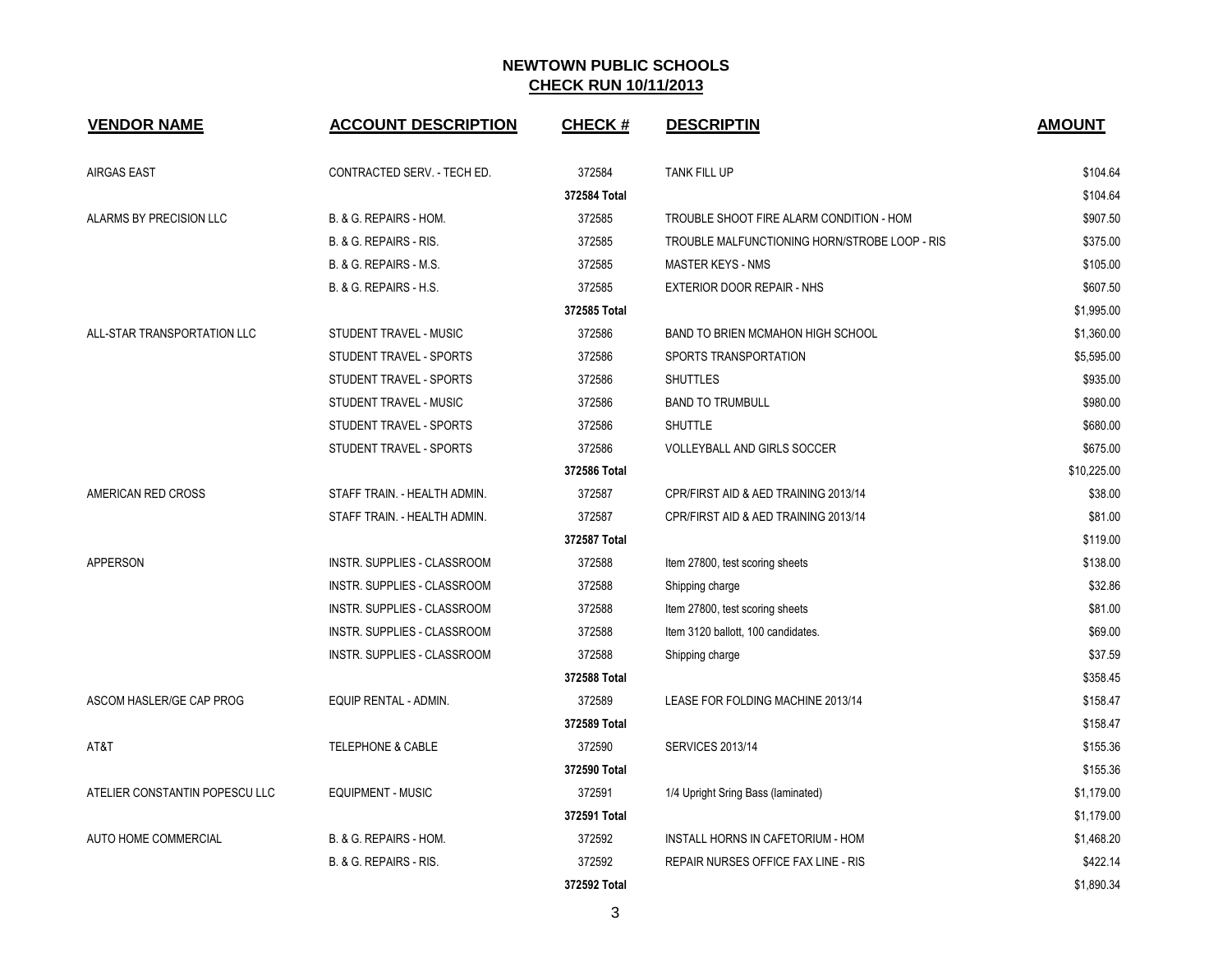| <b>VENDOR NAME</b>                 | <b>ACCOUNT DESCRIPTION</b>     | <b>CHECK#</b> | <b>DESCRIPTIN</b>                                                 | <b>AMOUNT</b> |
|------------------------------------|--------------------------------|---------------|-------------------------------------------------------------------|---------------|
| AUTOMATED BUILDING SYSTEMS, INC.   | B. & G. REPAIRS - H.           | 372593        | <b>HVAC REPAIRS - HAWLEY</b>                                      | \$1,121.88    |
|                                    | B. & G. REPAIRS - RIS.         | 372593        | HVAC REPAIRS - REED INTERMEDIATE                                  | \$221.20      |
|                                    |                                | 372593 Total  |                                                                   | \$1,343.08    |
| B & H PHOTO-VIDEO-PRO AUDIO        | INSTR. SUPPLIES - COMPUTER ED. | 372594        | HP Laserjet 15X Black Toner                                       | \$674.55      |
|                                    |                                | 372594 Total  |                                                                   | \$674.55      |
| <b>BAGEL DELIGHT</b>               | OFF. SUPPLIES - SUPER.         | 372595        | <b>BREAKFAST DELIVERED</b>                                        | \$23.90       |
|                                    |                                | 372595 Total  |                                                                   | \$23.90       |
| ANNETTE BARBOUR                    | TRANS. - LOCAL SPECIAL ED      | 372596        | SERV 09/23/13 THRU 09/27/13                                       | \$400.00      |
|                                    | TRANS. - LOCAL SPECIAL ED      | 372596        | SERV 10/01/13 THRU 10/04/13                                       | \$240.00      |
|                                    |                                | 372596 Total  |                                                                   | \$640.00      |
| <b>LAURA BATTISTI</b>              | INSTR. SUPPLIES - WORLD LANG.  | 372597        | <b>ITALIAN DAY</b>                                                | \$52.37       |
|                                    |                                | 372597 Total  |                                                                   | \$52.37       |
| <b>BER</b>                         | STAFF TRAIN. - SCIENCE         | 372598        | Portion being paid by science dept.                               | \$114.50      |
|                                    | STAFF TRAIN. - CLASSROOM       | 372598        | Conference registration                                           | \$114.50      |
|                                    | STAFF TRAIN. - SOC. STUDIES    | 372598        | Registration to attend conference per attached registration form. | \$114.50      |
|                                    | STAFF TRAIN. - CLASSROOM       | 372598        | Portion being paid by classroom training account.                 | \$114.50      |
|                                    | STAFF TRAIN. - SOC. STUDIES    | 372598        | Registration for one day session per attached form                | \$114.50      |
|                                    | STAFF TRAIN. - CLASSROOM       | 372598        | portion being paid by classroom account                           | \$114.50      |
|                                    |                                | 372598 Total  |                                                                   | \$687.00      |
| BERKSHIRE SEPTIC & PORTABLE TOILET | <b>EQUIP RENTAL - SPORTS</b>   | 372599        | PORTABLE TOILET FOR SCHOOL YEAR                                   | \$480.00      |
|                                    |                                | 372599 Total  |                                                                   | \$480.00      |
| RONALD J. BIENKOWSKI               | STAFF TRAVEL - BUS. SERV.      | 372600        | MONTHLEY EXPENSE & TRAVEL 2013/14                                 | \$300.00      |
|                                    |                                | 372600 Total  |                                                                   | \$300.00      |
| <b>BIO RAD LABORATORIES</b>        | INSTR. SUPPLIES - SCIENCE      | 372601        | SEE ATTACHED LIST                                                 | \$2,689.60    |
|                                    |                                | 372601 Total  |                                                                   | \$2,689.60    |
| <b>BLANK SHIRTS, INC</b>           | <b>SECURITY SUPPLIES</b>       | 372602        | Gildan G200 6.1 Oz Ultra Cotton T-Shirt for ERT                   | \$400.00      |
|                                    | <b>SECURITY SUPPLIES</b>       | 372602        | S&H UPS Ground                                                    | \$40.63       |
|                                    |                                | 372602 Total  |                                                                   | \$440.63      |
| <b>BLICK ART MATERIALS</b>         | <b>INSTR. SUPPLIES - ART</b>   | 372603        | Classroom supplies - ART- See attached.                           | \$296.56      |
|                                    |                                | 372603 Total  |                                                                   | \$296.56      |
| KATHY BOETTNER                     | STAFF TRAVEL - ADMIN.          | 372604        | TRAVEL BLOOMBOARD TRAINING                                        | \$31.85       |
|                                    |                                | 372604 Total  |                                                                   | \$31.85       |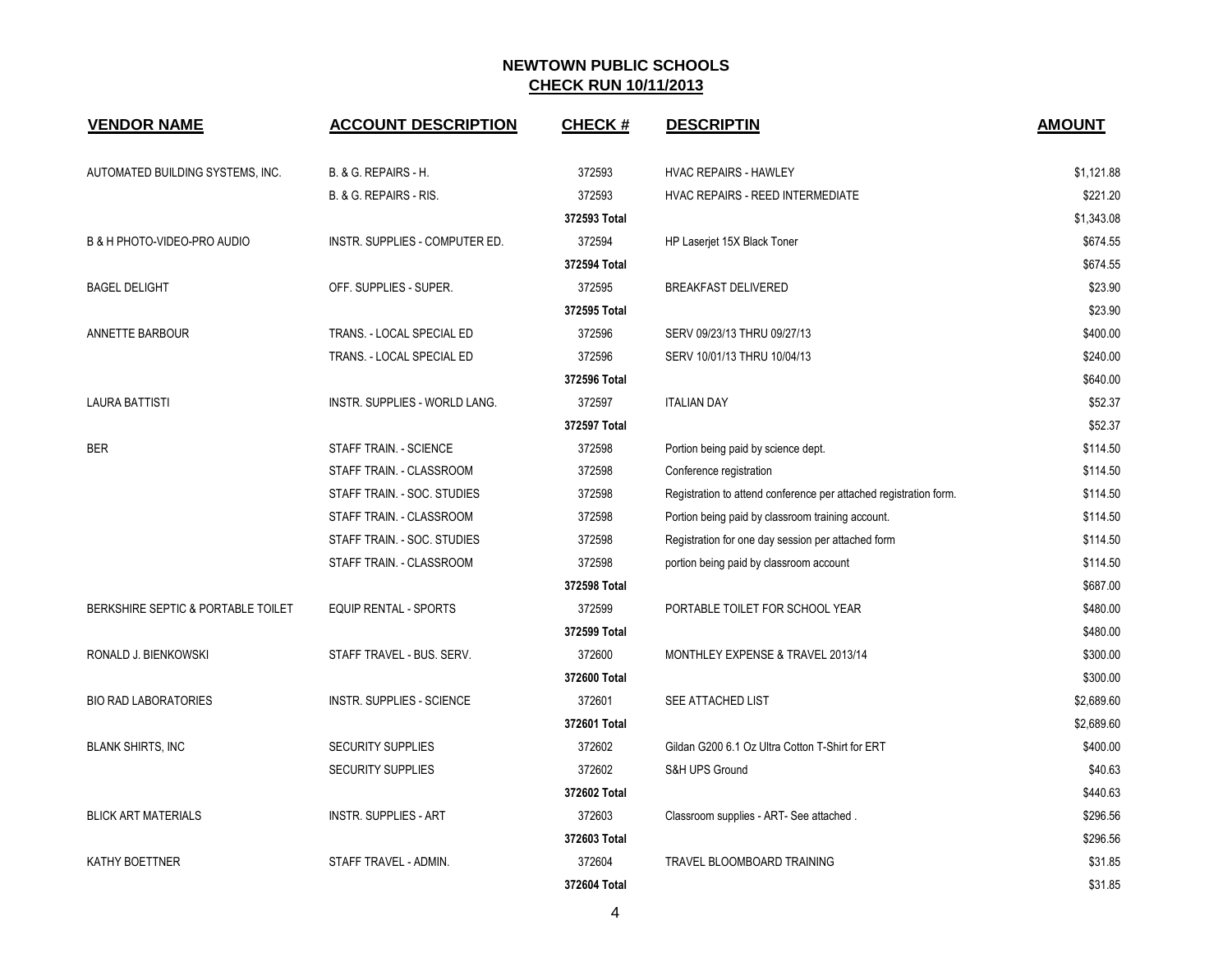| <b>VENDOR NAME</b>           | <b>ACCOUNT DESCRIPTION</b>          | <b>CHECK#</b> | <b>DESCRIPTIN</b>                                    | <b>AMOUNT</b> |
|------------------------------|-------------------------------------|---------------|------------------------------------------------------|---------------|
| THE BOOKSOURCE               | TEXTBOOKS - CLASSROOM               | 372605        | ABCs and 123s Board Books, #E-BBG 1                  | \$106.18      |
|                              | TEXTBOOKS - CLASSROOM               | 372605        | Kindergarten Folktales and Fairytal                  | \$101.92      |
|                              | TEXTBOOKS - CLASSROOM               | 372605        | Grade 1 Folktales and Fairytales, #                  | \$122.46      |
|                              | TEXTBOOKS - CLASSROOM               | 372605        | Kindergarten ABC Stories, #CCK-ABC                   | \$130.32      |
|                              | TEXTBOOKS - CLASSROOM               | 372605        | ABCs and 123s Board Books, #E-BBG 12-13              | \$8.92        |
|                              | TEXTBOOKS - CLASSROOM               | 372605        | Ten Black Dots by D. Crews, #9780688135744, NO S/H   | \$10.48       |
|                              |                                     | 372605 Total  |                                                      | \$480.28      |
| GINA BRADBURY P.T.           | OFF. SUPPLIES - PUPIL SERV.         | 372606        | TRAVEL SEPT 2013                                     | \$114.76      |
|                              |                                     | 372606 Total  |                                                      | \$114.76      |
| SABRINA BYRNE                | STAFF TRAVEL - SPORTS               | 372607        | TRAVEL SEPT 2013                                     | \$61.70       |
|                              |                                     | 372607 Total  |                                                      | \$61.70       |
| CABE                         | CONTRACTED SERV. - B.O.E.           | 372608        | SUPERINTENDENT SEARCH CONTRACTED SERV                | \$6,666.66    |
|                              |                                     | 372608 Total  |                                                      | \$6,666.66    |
| ORLANDO CALLANDS             | <b>B&amp;G SUPPLIES - CUSTODIAL</b> | 372609        | SHOE'S (40879)                                       | \$100.00      |
|                              |                                     | 372609 Total  |                                                      | \$100.00      |
| CASCADE SCHOOL SUPPLIES INC. | INSTR. SUPPLIES - CLASSROOM         | 372610        | Composition books - Marble - 110311                  | \$156.00      |
|                              | INSTR. SUPPLIES - CLASSROOM         | 372610        | Index cards $3 \times 5$ - white                     | \$31.00       |
|                              | <b>INSTR. SUPPLIES - CLASSROOM</b>  | 372610        | 2 pocket portfolio - 028160 - Assorted               | \$15.00       |
|                              | INSTR. SUPPLIES - CLASSROOM         | 372610        | 2 pockte portfolio - 028162 - Red                    | \$15.00       |
|                              | INSTR. SUPPLIES - CLASSROOM         | 372610        | 2- pocket portfolio - 028161 - Yellow  Free shipping | \$15.00       |
|                              | INSTR. SUPPLIES - CLASSROOM         | 372610        | Comp. Books, soft cover #110290                      | \$88.00       |
|                              | INSTR. SUPPLIES - CLASSROOM         | 372610        | Comp Books, marble #110312                           | \$88.00       |
|                              | INSTR. SUPPLIES - CLASSROOM         | 372610        | Blue Books # 110497                                  | \$35.44       |
|                              | INSTR. SUPPLIES - CLASSROOM         | 372610        | White Envelopes # 120333- bid prices on all items    | \$65.00       |
|                              |                                     | 372610 Total  |                                                      | \$508.44      |
| <b>CECA</b>                  | STAFF TRAIN. - COMPUTER ED.         | 372611        | Registration                                         | \$150.00      |
|                              |                                     | 372611 Total  |                                                      | \$150.00      |
| <b>CECA</b>                  | STAFF TRAIN. - INFO. TECH.          | 372612        | CECA - October 21, 2013                              | \$300.00      |
|                              |                                     | 372612 Total  |                                                      | \$300.00      |
| <b>CENGAGE LEARNING</b>      | <b>SUPPLIES - LIBRARY</b>           | 372613        | Gale Database Renewals *see attached*                | \$1,795.00    |
|                              |                                     | 372613 Total  |                                                      | \$1,795.00    |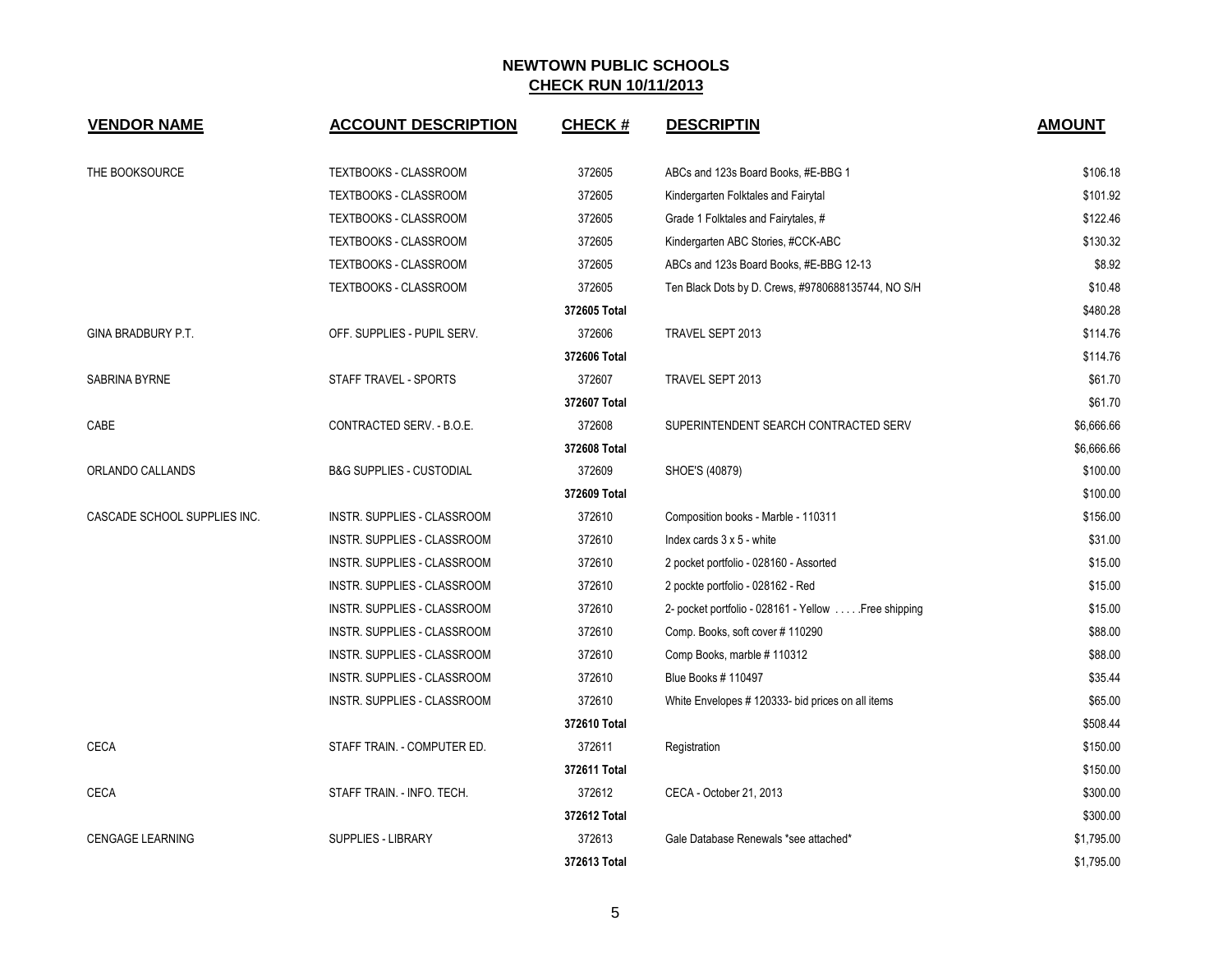| <b>VENDOR NAME</b>                                               | <b>ACCOUNT DESCRIPTION</b>    | <b>CHECK#</b> | <b>DESCRIPTIN</b>                                                 | <b>AMOUNT</b> |
|------------------------------------------------------------------|-------------------------------|---------------|-------------------------------------------------------------------|---------------|
| <b>CENGAGE LEARNING</b>                                          | INSTR. SUPPLIES - CLASSROOM   | 372614        | Nat. Geo. Ladders # 978-07362-95086                               | \$864.00      |
|                                                                  |                               | 372614 Total  |                                                                   | \$864.00      |
| <b>CES</b>                                                       | REPAIRS - SP/HEAR.            | 372615        | <b>TECH EVAL</b>                                                  | \$324.00      |
|                                                                  |                               | 372615 Total  |                                                                   | \$324.00      |
| <b>CES</b>                                                       | STAFF TRAIN. - STAFF DEVELOP. | 372616        | Assessment Consortium: Math and LA 2013-2014 Application attached | \$2,000.00    |
|                                                                  |                               | 372616 Total  |                                                                   | \$2,000.00    |
| CHAINSAWS UNLIMITED, INC.                                        | <b>EQUIPMENT - CUSTODIAL</b>  | 372617        | 3 SNOWBLOWERS @ \$2,479.00 (PER QUOTE)                            | \$7,437.00    |
|                                                                  |                               | 372617 Total  |                                                                   | \$7,437.00    |
| <b>CHARTER COMMUNICATIONS</b>                                    | <b>TELEPHONE &amp; CABLE</b>  | 372618        | <b>SERVICES 2013/14</b>                                           | \$2,547.95    |
|                                                                  |                               | 372618 Total  |                                                                   | \$2,547.95    |
| <b>MATT CHILDS</b>                                               | STAFF TRAVEL - ADMIN.         | 372619        | TRAVEL BLOOMBOARD TRAINING                                        | \$31.85       |
|                                                                  |                               | 372619 Total  |                                                                   | \$31.85       |
| <b>COHN REZNICK</b>                                              | PROF. SERV. - BUS. SERV       | 372620        | PROFESSIONAL SERV 2013 AUDIT                                      | \$10,000.00   |
|                                                                  |                               | 372620 Total  |                                                                   | \$10,000.00   |
| <b>COLLINS SPORTS MEDICINE</b>                                   | INSTR. SUPPLIES - SPORTS      | 372621        | FLEX BAND-PADS-LOTION-COLD SPRAY-HEEL PAD- MED KITS               | \$9.60        |
|                                                                  |                               | 372621 Total  |                                                                   | \$9.60        |
| CONNECTICUT ASSOCIATION OF SCHOOLS INC CONTRACTED SERV. - SUPER. |                               | 372622        | TECHNICAL ASSISTANCE                                              | \$375.00      |
|                                                                  |                               | 372622 Total  |                                                                   | \$375.00      |
| <b>CONNECTICUT LIGHT &amp; POWER</b>                             | ELECTRICITY - H.              | 372623        | UTIL 51084633023                                                  | \$3,114.31    |
|                                                                  | ELECTRICITY - S.H.            | 372623        | UTIL 51934736059                                                  | \$8,630.00    |
|                                                                  | ELECTRICITY - S.H.            | 372623        | UTIL 51290453075                                                  | \$57.41       |
|                                                                  | ELECTRICITY - S.H.            | 372623        | UTIL 51057633059                                                  | \$1,325.01    |
|                                                                  | ELECTRICITY - S.H.            | 372623        | ELEC 51922733035                                                  | \$70.94       |
|                                                                  | ELECTRICITY - M.G.            | 372623        | UTIL 51171733009                                                  | \$2,332.71    |
|                                                                  | ELECTRICITY - HOM.            | 372623        | ELEC 5144633024                                                   | \$4,928.51    |
|                                                                  | ELECTRICITY - RIS.            | 372623        | ELEC 51324453075                                                  | \$11,165.67   |
|                                                                  | ELECTRICITY - M.S.            | 372623        | ELEC 51352546030                                                  | \$163.33      |
|                                                                  | ELECTRICITY - M.S.            | 372623        | ELEC 51658443072                                                  | \$3,792.10    |
|                                                                  | ELECTRICITY - H.S.            | 372623        | UTIL 51223253097                                                  | \$39.11       |
|                                                                  | ELECTRICITY - H.S.            | 372623        | UTIL 51318375011                                                  | \$106.25      |
|                                                                  | ELECTRICITY - H.S.            | 372623        | ELEC 51356633040                                                  | \$210.30      |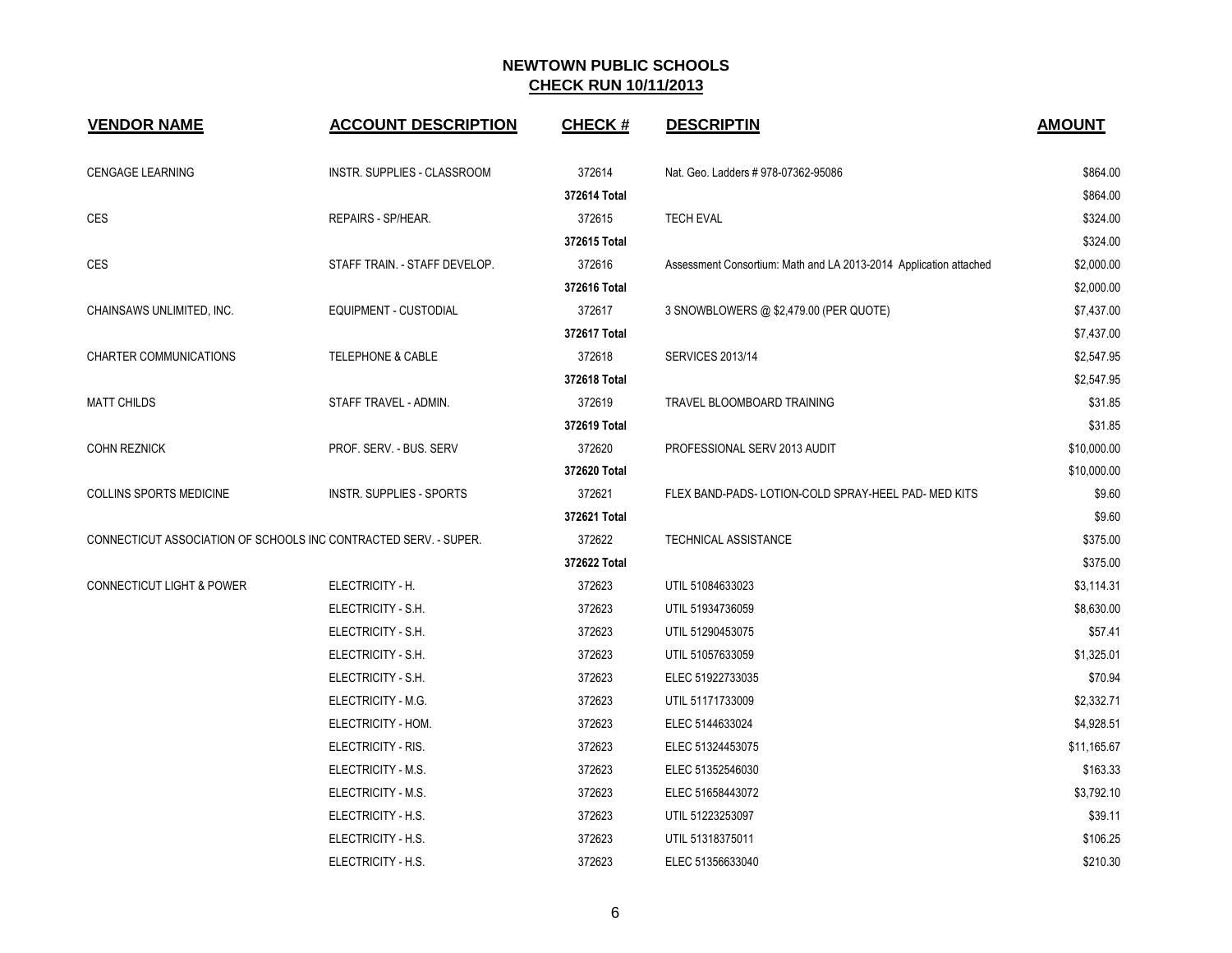| <b>VENDOR NAME</b>                   | <b>ACCOUNT DESCRIPTION</b>       | <b>CHECK#</b> | <b>DESCRIPTIN</b>                                 | <b>AMOUNT</b> |
|--------------------------------------|----------------------------------|---------------|---------------------------------------------------|---------------|
| <b>CONNECTICUT LIGHT &amp; POWER</b> | ELECTRICITY - H.S.               | 372623        | ELEC 51418253076                                  | \$28,257.67   |
|                                      |                                  | 372623 Total  |                                                   | \$64,193.32   |
| NANCY CONRON                         | STAFF TRAVEL - STAFF DEVELOP.    | 372624        | TRAVEL SEPT 2013                                  | \$125.26      |
|                                      |                                  | 372624 Total  |                                                   | \$125.26      |
| CPI (CRISIS PREVENTION INTERVENTION) | INSTR. SUPPLIES - SP. ED. PREK-8 | 372625        | PARTICIPANT WORKBOOKS FOR INITIAL PBIS TRAINING   | \$1,249.50    |
|                                      | INSTR. SUPPLIES - SP. ED. PREK-8 | 372625        | <b>SHIPPING</b>                                   | \$99.96       |
|                                      |                                  | 372625 Total  |                                                   | \$1,349.46    |
| <b>CRA</b>                           | STAFF TRAIN. - ENGLISH           | 372626        | Registration                                      | \$320.00      |
|                                      |                                  | 372626 Total  |                                                   | \$320.00      |
| <b>CRA</b>                           | STAFF TRAIN. - CLASSROOM         | 372627        | CRA CONFERENCE                                    | \$135.00      |
|                                      |                                  | 372627 Total  |                                                   | \$135.00      |
| <b>CREC</b>                          | STAFF TRAIN. - SOC. STUDIES      | 372628        | Registrations for CCS conference                  | \$65.00       |
|                                      | STAFF TRAIN. - SOC. STUDIES      | 372628        | <b>Registration for CCS Conference</b>            | \$65.00       |
|                                      |                                  | 372628 Total  |                                                   | \$130.00      |
| <b>CRYSTAL ROCK</b>                  | INSTR. SUPPLIES - CLASSROOM      | 372629        | Delivery of 15 5-gallon Water Bottles, per month, | \$57.00       |
|                                      | INSTR. SUPPLIES - CLASSROOM      | 372629        | Nine months rental of water cooler/heater,        | \$6.00        |
|                                      |                                  | 372629 Total  |                                                   | \$63.00       |
| <b>CURRICULUM ASSOCIATES LLC</b>     | INSTR. SUPPLIES - CLASSROOM      | 372630        | Quick Word Handbooks FT 132                       | \$95.40       |
|                                      | INSTR. SUPPLIES - CLASSROOM      | 372630        | Quick Word Handbooks for Writing # FT 10402       | \$346.45      |
|                                      | INSTR. SUPPLIES - CLASSROOM      | 372630        | shipping                                          | \$53.02       |
|                                      |                                  | 372630 Total  |                                                   | \$494.87      |
| D & S MARKETING SYSTEMS INC          | <b>TEXTBOOKS - SCIENCE</b>       | 372631        | MULTIPLE-CHOICE FREE RESPONSE QUESTION BOOKS      | \$199.50      |
|                                      | <b>TEXTBOOKS - SCIENCE</b>       | 372631        | <b>SHIPPING</b>                                   | \$19.95       |
|                                      |                                  | 372631 Total  |                                                   | \$219.45      |
| SUZANNE D'ERAMO                      | STAFF TRAIN. - SUPER.            | 372632        | <b>CSDE DATA &amp; PERF SUMMIT</b>                | \$25.43       |
|                                      |                                  | 372632 Total  |                                                   | \$25.43       |
| LYNETTE DARIA                        | STAFF TRAVEL - SP. ED. PREK-8    | 372633        | TRAVEL WORKSHOP ON COMMON CORE                    | \$29.97       |
|                                      |                                  | 372633 Total  |                                                   | \$29.97       |
| <b>STEPHEN DAWSON</b>                | STAFF TRAVEL - INFO. TECH.       | 372634        | TRAVEL SEPT 2013                                  | \$77.41       |
|                                      |                                  | 372634 Total  |                                                   | \$77.41       |
| NATHALIE DE BRANTES                  | MEMBERSHIPS - ADMIN.             | 372635        | <b>MEMBERSHIP</b>                                 | \$195.00      |
|                                      |                                  | 372635 Total  |                                                   | \$195.00      |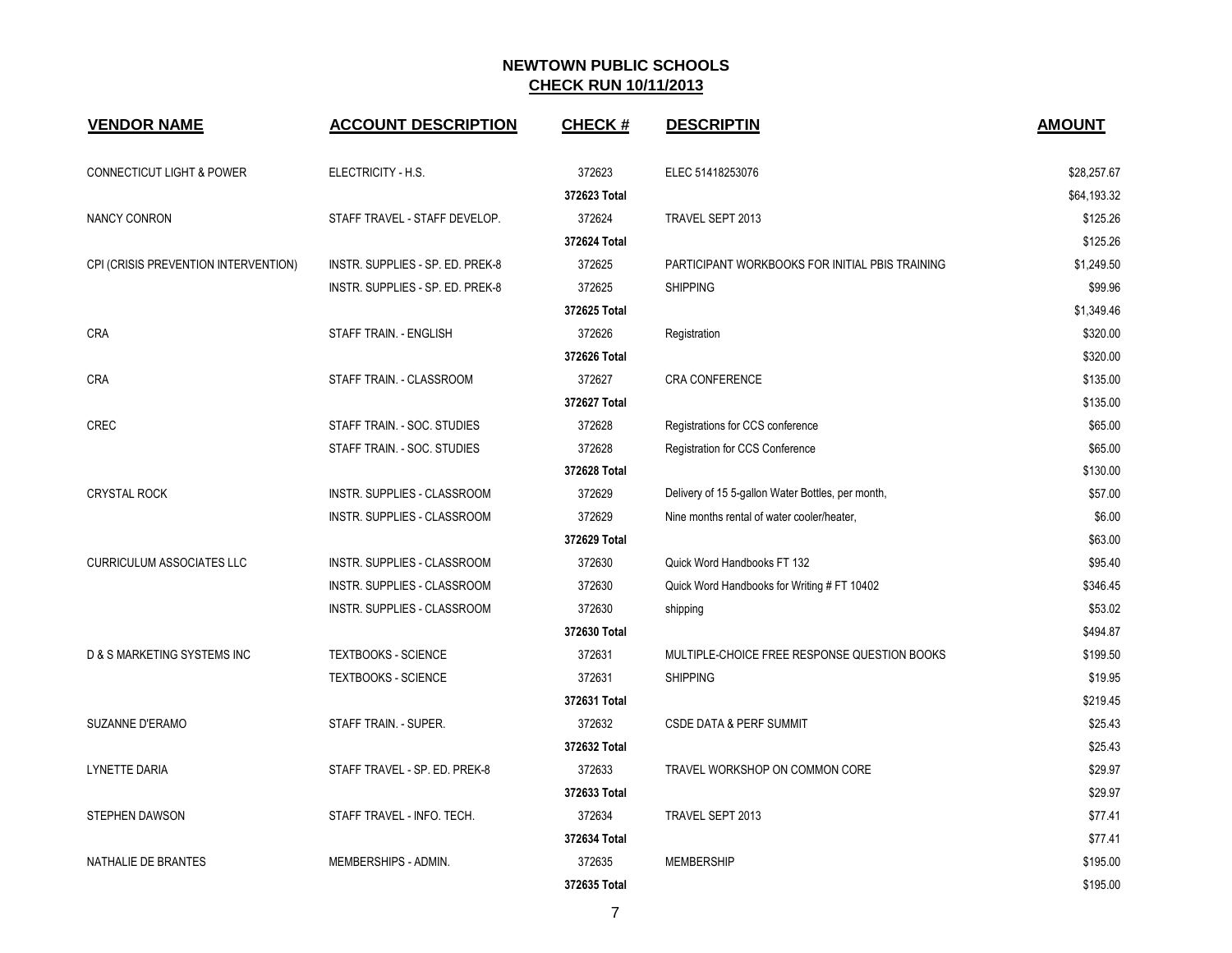| <b>VENDOR NAME</b>            | <b>ACCOUNT DESCRIPTION</b>      | <b>CHECK#</b> | <b>DESCRIPTIN</b>                                           | <b>AMOUNT</b> |
|-------------------------------|---------------------------------|---------------|-------------------------------------------------------------|---------------|
| <b>DECKWORKS LLC</b>          | <b>B&amp;G CONTRACTED SERV.</b> | 372636        | STADIUM BLEACHERS - SCRAPE/SAND/PRIME/PAINT - NHS           | \$8,000.00    |
|                               | B. & G. REPAIRS - HOM.          | 372636        | WALL REPAIR / REPAINT (NURSE, COPY ROOM, ENTRY HALLS) - HOM | \$1,480.00    |
|                               | B. & G. REPAIRS - HOM.          | 372636        | WALL REPAIR / REPAINT (NURSE, COPY ROOM, ENTRY HALLS) - HOM | \$2,975.00    |
|                               | B. & G. REPAIRS - HOM.          | 372636        | WALL REPAIR / REPAINT (NURSE, COPY ROOM, ENTRY HALLS) - HOM | \$850.00      |
|                               |                                 | 372636 Total  |                                                             | \$13,305.00   |
| DELL MARKETING L.P.           | INSTR. SUPPLIES - CLASSROOM     | 372637        | DOCK STATION FOR DELL LATOP                                 | \$119.99      |
|                               |                                 | 372637 Total  |                                                             | \$119.99      |
| DEMCO INC                     | INSTR. SUPPLIES - CLASSROOM     | 372638        | Cardbaord folding boxes, WS14252000                         | \$92.99       |
|                               | INSTR. SUPPLIES - ENGLISH       | 372638        | DUO TAPE DISPENSER 3 INCH CORE                              | \$12.78       |
|                               | INSTR. SUPPLIES - ENGLISH       | 372638        | FILAMENT TAPE 1/2 INCH WN 16237800                          | \$6.39        |
|                               | INSTR. SUPPLIES - ENGLISH       | 372638        | BOOK JACKETS 10 INCH PRD 12211000                           | \$33.28       |
|                               | INSTR. SUPPLIES - SP. ED. H.S.  | 372638        | LAMINATING FILM ITEM: WH13575320                            | \$110.70      |
|                               |                                 | 372638 Total  |                                                             | \$256.14      |
| <b>DIRECT ENERGY BUSINESS</b> | ELECTRICITY - H.                | 372639        | UTIL 1130804                                                | \$1,665.67    |
|                               | ELECTRICITY - H.                | 372639        | UTIL 1130804                                                | \$2,473.65    |
|                               | ELECTRICITY - S.H.              | 372639        | UTIL 1130820                                                | \$32.79       |
|                               | ELECTRICITY - S.H.              | 372639        | UTIL 1130803                                                | \$329.41      |
|                               | ELECTRICITY - S.H.              | 372639        | UTIL 1130808                                                | \$12.20       |
|                               | ELECTRICITY - S.H.              | 372639        | UTIL 1130819                                                | \$7.78        |
|                               | ELECTRICITY - S.H.              | 372639        | UTIL 1130808                                                | \$18.26       |
|                               | ELECTRICITY - S.H.              | 372639        | UTIL 132730019097293                                        | \$36.37       |
|                               | ELECTRICITY - S.H.              | 372639        | UTIL 1130803                                                | \$348.05      |
|                               | ELECTRICITY - S.H.              | 372639        | UTIL 1130819                                                | \$8.65        |
|                               | ELECTRICITY - M.G.              | 372639        | UTIL 1130806                                                | \$1,249.26    |
|                               | ELECTRICITY - M.G.              | 372639        | UTIL 1130805                                                | \$21.86       |
|                               | ELECTRICITY - M.G.              | 372639        | UTIL 1130805                                                | \$24.24       |
|                               | ELECTRICITY - M.G.              | 372639        | UTIL 1130806                                                | \$1,746.47    |
|                               | ELECTRICITY - HOM.              | 372639        | UTIL 1130817                                                | \$2,640.22    |
|                               | ELECTRICITY - HOM.              | 372639        | ELEC 1130817                                                | \$3,893.20    |
|                               | ELECTRICITY - RIS.              | 372639        | UTIL 1130809                                                | \$13,252.13   |
|                               | ELECTRICITY - M.S.              | 372639        | UTIL 1130816                                                | \$2,309.80    |
|                               | ELECTRICITY - M.S.              | 372639        | UTIL 1130813                                                | \$50.39       |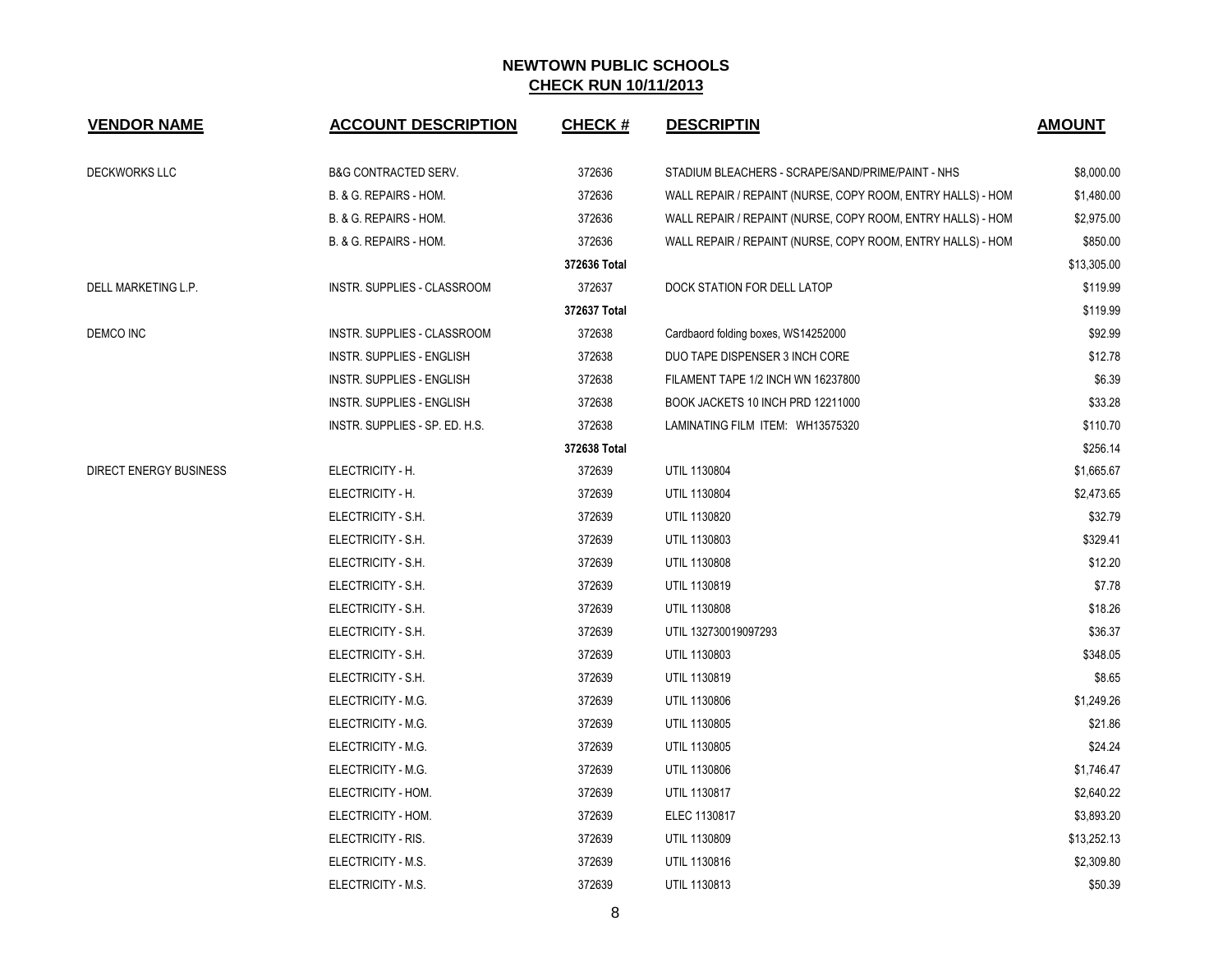| <b>VENDOR NAME</b>            | <b>ACCOUNT DESCRIPTION</b>          | <b>CHECK#</b> | <b>DESCRIPTIN</b>                                                     | <b>AMOUNT</b> |
|-------------------------------|-------------------------------------|---------------|-----------------------------------------------------------------------|---------------|
| <b>DIRECT ENERGY BUSINESS</b> | ELECTRICITY - M.S.                  | 372639        | UTIL 1130815                                                          | \$10.93       |
|                               | ELECTRICITY - M.S.                  | 372639        | UTIL 1130814                                                          | \$7.78        |
|                               | ELECTRICITY - M.S.                  | 372639        | UTIL 1130812                                                          | \$13.65       |
|                               | ELECTRICITY - H.S.                  | 372639        | UTIL 1130810                                                          | \$32.86       |
|                               | ELECTRICITY - H.S.                  | 372639        | UTIL 1130807                                                          | \$1.55        |
|                               | ELECTRICITY - H.S.                  | 372639        | UTIL 1130811                                                          | \$33,618.02   |
|                               | ELECTRICITY - H.S.                  | 372639        | UTIL 1130810                                                          | \$48.56       |
|                               | ELECTRICITY - H.S.                  | 372639        | UTIL 1130807                                                          | \$1.55        |
|                               | ELECTRICITY - H.S.                  | 372639        | UTIL 1130811                                                          | \$36,470.79   |
|                               |                                     | 372639 Total  |                                                                       | \$100,326.09  |
| DISCOUNT SCHOOL SUPPLY        | INSTR. SUPPLIES - CLASSROOM         | 372640        | Mobile adjustable bookcase, 35 1/2 inches, #769, 2 adjustable shelves | \$1,749.95    |
|                               | <b>INSTR. SUPPLIES - CLASSROOM</b>  | 372640        | Shipping/handling                                                     | \$265.32      |
|                               |                                     | 372640 Total  |                                                                       | \$2,015.27    |
| <b>CHARLES DUMAIS</b>         | STAFF TRAVEL - ADMIN.               | 372641        | TRAVEL CIAC BOARD OF CORSTOM                                          | \$31.85       |
|                               | STAFF TRAVEL - ADMIN.               | 372641        | <b>TRAVEL SIIP WORKSHOP</b>                                           | \$29.84       |
|                               |                                     | 372641 Total  |                                                                       | \$61.69       |
| DUMOUCHEL PAPER CO.           | <b>B&amp;G SUPPLIES - CUSTODIAL</b> | 372642        | LINERS, DUST PANS, BROOMS - CUST SUPPLIES                             | \$965.49      |
|                               |                                     | 372642 Total  |                                                                       | \$965.49      |
| EAST COAST SIGN & SUPPLY INC. | <b>B&amp;G SUPPLIES - MAINT.</b>    | 372643        | SIGNS (NO SKATEBOARDING)                                              | \$75.00       |
|                               |                                     | 372643 Total  |                                                                       | \$75.00       |
| EFILLIATE INCORPRATED         | INSTR. SUPPLIES - COMPUTER ED.      | 372644        | <b>TRIPOD PO 41287</b>                                                | \$49.18       |
|                               | INSTR. SUPPLIES - COMPUTER ED.      | 372644        | VGA Cable HD Male to Male 10 ft. 128-2237                             | \$134.10      |
|                               | INSTR. SUPPLIES - COMPUTER ED.      | 372644        | Pro Surge 8 Outlet 15 ft cable 112-0176                               | \$136.62      |
|                               | INSTR. SUPPLIES - COMPUTER ED.      | 372644        | <b>SHIPPING</b>                                                       | \$51.05       |
|                               | INSTR. SUPPLIES - COMPUTER ED.      | 372644        | VGA Cable HD Male to Male 10 ft. 128-2237                             | \$80.46       |
|                               | INSTR. SUPPLIES - CLASSROOM         | 372644        | Mouse Pad 9in C 8in, Red - 1070165                                    | \$135.00      |
|                               |                                     | 372644 Total  |                                                                       | \$586.41      |
| ENCYCLOPEDIA BRITANNICA       | CONTRACTED SERV. - LIBRARY          | 372645        | Britannica online school edition from 9/01/13-8/31/14.                | \$395.00      |
|                               |                                     | 372645 Total  |                                                                       | \$395.00      |
| <b>EQUIP CORPORATION</b>      | <b>EQUIP RENTAL - SPORTS</b>        | 372646        | <b>RENTAL OF CONTAINERS</b>                                           | \$75.00       |
|                               | <b>EQUIP RENTAL - SPORTS</b>        | 372646        | <b>RENTAL OF CONTAINERS</b>                                           | \$95.00       |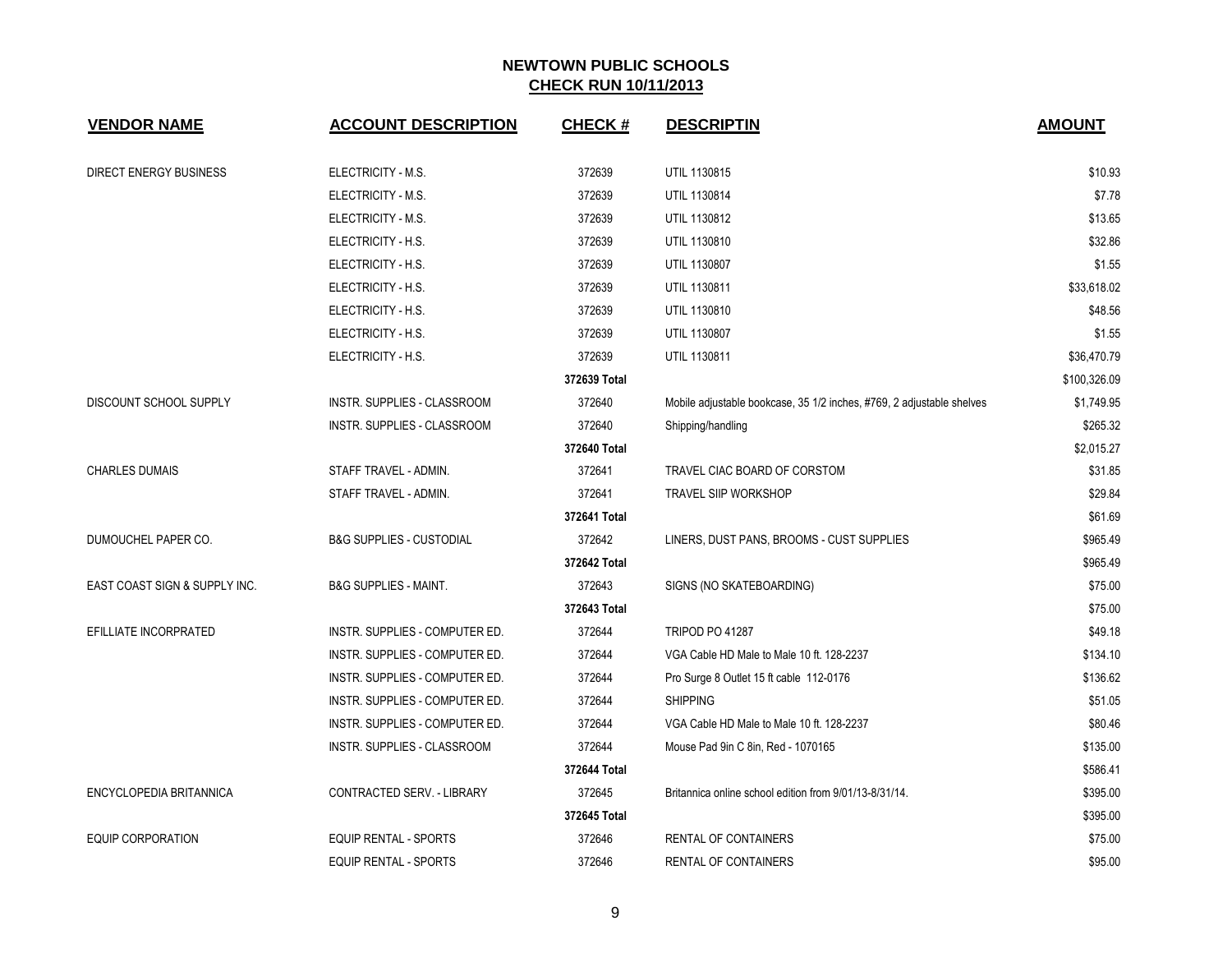| <b>VENDOR NAME</b>        | <b>ACCOUNT DESCRIPTION</b>           | <b>CHECK#</b> | <b>DESCRIPTIN</b>                                      | <b>AMOUNT</b> |
|---------------------------|--------------------------------------|---------------|--------------------------------------------------------|---------------|
| <b>EQUIP CORPORATION</b>  | <b>EQUIP RENTAL - SPORTS</b>         | 372646        | RENTAL OF CONTAINERS                                   | \$75.00       |
|                           |                                      | 372646 Total  |                                                        | \$245.00      |
| ETA HAND2MIND             | INSTR. SUPPLIES - CLASSROOM          | 372647        | Plain Wooden Cubes #IN7333                             | \$85.41       |
|                           |                                      | 372647 Total  |                                                        | \$85.41       |
| <b>EXCEL TUTORING LLC</b> | <b>TUTORS - HOMEBOUND</b>            | 372648        | HOMEBOUND TUTORING OF STUDENTS                         | \$285.00      |
|                           | <b>TUTORS - HOMEBOUND</b>            | 372648        | HOMEBOUND TUTORING OF STUDENTS                         | \$1,045.00    |
|                           | <b>TUTORS - HOMEBOUND</b>            | 372648        | HOMEBOUND TUTORING OF STUDENTS                         | \$270.00      |
|                           | <b>TUTORS - HOMEBOUND</b>            | 372648        | HOMEBOUND TUTORING OF STUDENTS                         | \$60.00       |
|                           | <b>TUTORS - HOMEBOUND</b>            | 372648        | HOMEBOUND TUTORING OF STUDENTS                         | \$1,195.00    |
|                           | <b>TUTORS - HOMEBOUND</b>            | 372648        | HOMEBOUND TUTORING OF STUDENTS                         | \$465.00      |
|                           | <b>TUTORS - HOMEBOUND</b>            | 372648        | HOMEBOUND TUTORING OF STUDENTS                         | \$550.00      |
|                           | <b>TUTORS - HOMEBOUND</b>            | 372648        | HOMEBOUND TUTORING OF STUDENTS                         | \$30.00       |
|                           | <b>TUTORS - HOMEBOUND</b>            | 372648        | HOMEBOUND TUTORING OF STUDENTS                         | \$775.00      |
|                           |                                      | 372648 Total  |                                                        | \$4,675.00    |
| <b>TRACY FANELLI</b>      | STAFF TRAIN. - CLASSROOM             | 372649        | NORTHWEST COUNCIL SMARTER CHARTS                       | \$80.00       |
|                           |                                      | 372649 Total  |                                                        | \$80.00       |
| <b>EDIZIONI FARINELLI</b> | <b>INSTR. SUPPLIES - WORLD LANG.</b> | 372650        | ACE AP ITALIAN LANG. EXAM ISBN: 99781937923006         | \$554.25      |
|                           | <b>INSTR. SUPPLIES - WORLD LANG.</b> | 372650        | SOLUZIONI: ACE AP ITALIAN LANG EXAM ISBN 9781937923013 | \$14.95       |
|                           | INSTR. SUPPLIES - WORLD LANG.        | 372650        | <b>SHIPPING</b>                                        | \$56.92       |
|                           |                                      | 372650 Total  |                                                        | \$626.12      |
| <b>FISHER SCIENTIFIC</b>  | INSTR. SUPPLIES - SCIENCE            | 372651        | See attached list                                      | \$118.32      |
|                           | INSTR. SUPPLIES - SCIENCE            | 372651        | See attached list                                      | \$487.56      |
|                           |                                      | 372651 Total  |                                                        | \$605.88      |
| FITNESS FINDERS CO        | <b>INSTR. SUPPLIES - P.E.</b>        | 372652        | Mileage Club Map Item #126-400                         | \$10.95       |
|                           | <b>INSTR. SUPPLIES - P.E.</b>        | 372652        | Mileage Club Wrist Bands Item #121-100                 | \$20.40       |
|                           | INSTR. SUPPLIES - P.E.               | 372652        | Ship/Hand                                              | \$10.00       |
|                           |                                      | 372652 Total  |                                                        | \$41.35       |
| FLINN SCIENTIFIC INC.     | <b>INSTR. SUPPLIES - SCIENCE</b>     | 372653        | AP 1362 VISOR GOOGLES                                  | \$60.40       |
|                           | <b>INSTR. SUPPLIES - SCIENCE</b>     | 372653        | AP 1493 CONDUCTIVITY METER                             | \$251.40      |
|                           | INSTR. SUPPLIES - SCIENCE            | 372653        | <b>TRANSP &amp; INS</b>                                | \$28.60       |
|                           | <b>INSTR. SUPPLIES - SCIENCE</b>     | 372653        | P0075 POTASSIUM OXALATE 500G                           | \$20.35       |
|                           | INSTR. SUPPLIES - SCIENCE            | 372653        | TRANSP 7 ins                                           | \$8.31        |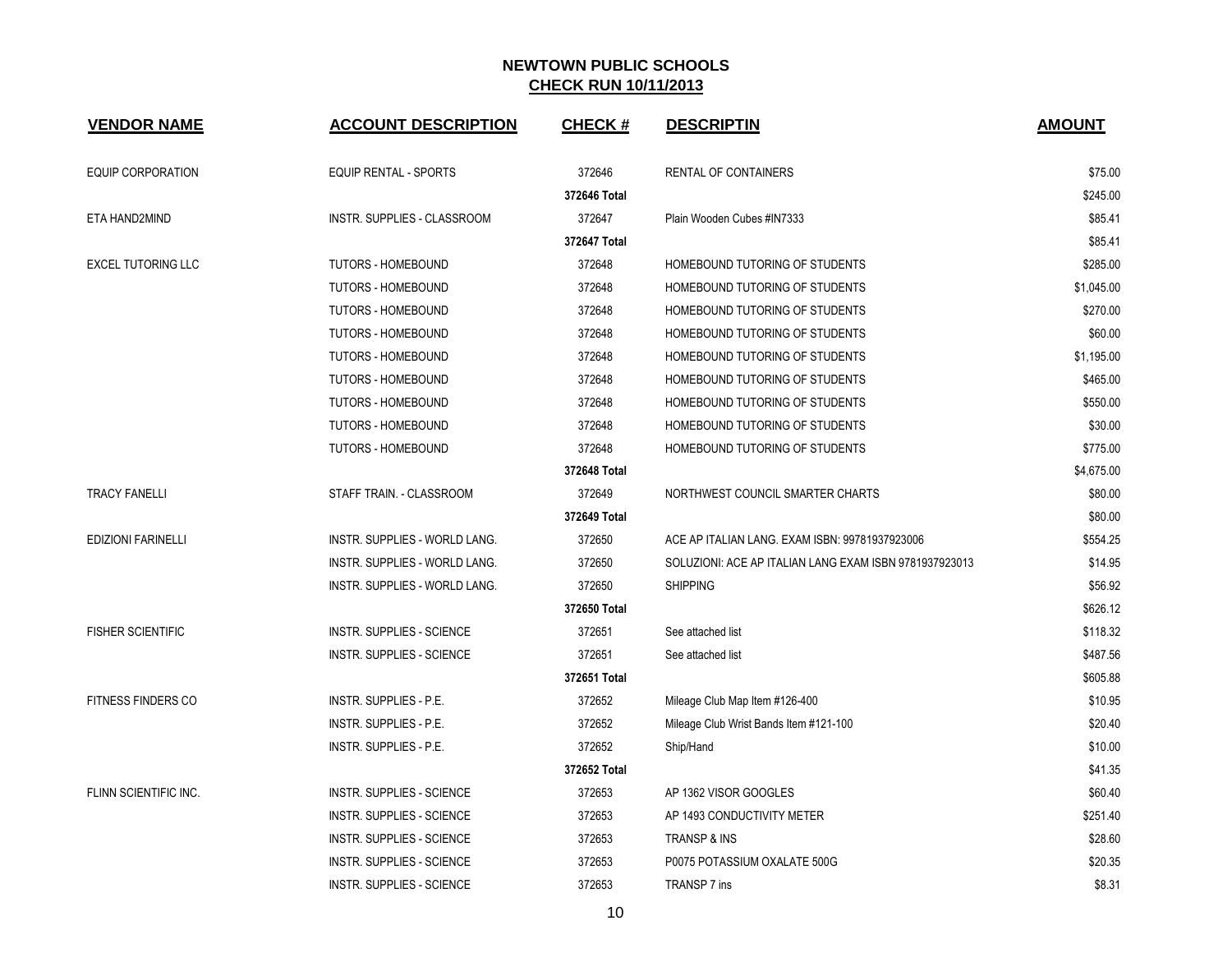| <b>VENDOR NAME</b>            | <b>ACCOUNT DESCRIPTION</b>       | <b>CHECK#</b> | <b>DESCRIPTIN</b>                                            | <b>AMOUNT</b> |
|-------------------------------|----------------------------------|---------------|--------------------------------------------------------------|---------------|
| FLINN SCIENTIFIC INC.         | INSTR. SUPPLIES - SCIENCE        | 372653        | See attached list                                            | \$331.13      |
|                               |                                  | 372653 Total  |                                                              | \$700.19      |
| <b>FLOCABULARY LLC</b>        | INSTR. SUPPLIES - SOC. STUDIES   | 372654        | One year digital license for Flocabulary and the Week in Rap | \$63.00       |
|                               |                                  | 372654 Total  |                                                              | \$63.00       |
| FOLLETT EDUCATIONAL SERVICES  | <b>TEXTBOOKS - MATH</b>          | 372655        | 0131111590 Precalculus text books                            | \$2,940.00    |
|                               | SUPPLIES - LIBRARY               | 372655        | wildfire run po 33167                                        | \$4.54        |
|                               |                                  | 372655 Total  |                                                              | \$2,944.54    |
| FOLLETT SOFTWARE COMPANY      | INSTR. SUPPLIES - CLASSROOM      | 372656        | roll Polythermel Labels (title & B & W roll)                 | \$350.00      |
|                               | INSTR. SUPPLIES - CLASSROOM      | 372656        | shipping                                                     | \$9.60        |
|                               |                                  | 372656 Total  |                                                              | \$359.60      |
| MICHELLE FONTAINE             | INSTR. SUPPLIES - P.E.           | 372657        | WW24 SCALE                                                   | \$44.78       |
|                               |                                  | 372657 Total  |                                                              | \$44.78       |
| LORRAINE D. FOSTER DAY SCHOOL | TUITION - OUT-OF-DISTRICT        | 372658        | 2 STUDENTS 180 DAYS                                          | \$9,700.00    |
|                               |                                  | 372658 Total  |                                                              | \$9,700.00    |
| THE FOUNDATION SCHOOL         | TUITION - OUT-OF-DISTRICT        | 372659        | <b>180 DAYS TUTIION</b>                                      | \$24,800.00   |
|                               |                                  | 372659 Total  |                                                              | \$24,800.00   |
| <b>ANNE FRIES</b>             | INSTR. SUPPLIES - CLASSROOM      | 372660        | <b>CLASSROOM SUPPLIES</b>                                    | \$68.47       |
|                               |                                  | 372660 Total  |                                                              | \$68.47       |
| FULL COMPASS SYSTEMS LTD      | OFF. SUPPLIES - ADMIN.           | 372661        | Handheld Transmitter w/SM58 - SLX3/58                        | \$207.96      |
|                               | OFF. SUPPLIES - ADMIN.           | 372661        | Shipping                                                     | \$8.00        |
|                               |                                  | 372661 Total  |                                                              | \$215.96      |
| <b>GANDER PUBLISHING</b>      | INSTR. SUPPLIES - SP. ED. PREK-8 | 372662        | PLEASE ORDER AS PER ATTACHED                                 | \$130.80      |
|                               | INSTR. SUPPLIES - SP. ED. PREK-8 | 372662        | <b>SHIPPING</b>                                              | \$13.08       |
|                               |                                  | 372662 Total  |                                                              | \$143.88      |
| <b>GBC GENERAL BINDING</b>    | REPAIRS - CLASSROOM              | 372663        | Service contract on Laminator GBC Pinnacle 27-no shipping    | \$600.00      |
|                               |                                  | 372663 Total  |                                                              | \$600.00      |
| DR. LINDA A. GEJDA            | STAFF TRAVEL - SUPER.            | 372664        | MONTHLEY EXPENSE & TRAVEL 2013/14                            | \$300.00      |
|                               |                                  | 372664 Total  |                                                              | \$300.00      |
| DR. JOHN GELINAS              | PROF. SERV. - PSYCH/MED. EVAL.   | 372665        | NHS STUDENT PSY EVAL                                         | \$3,050.00    |
|                               |                                  | 372665 Total  |                                                              | \$3,050.00    |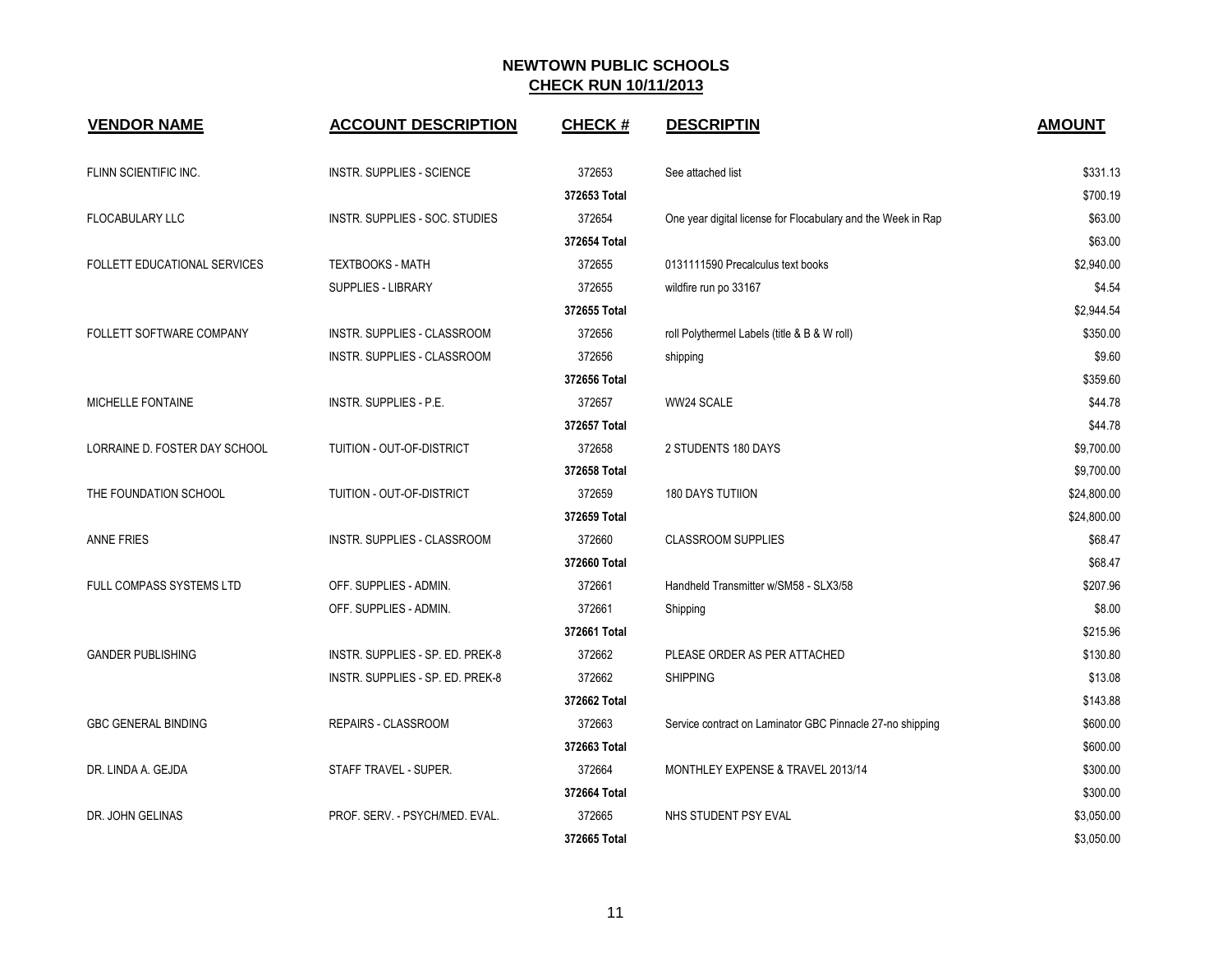| <b>VENDOR NAME</b>                | <b>ACCOUNT DESCRIPTION</b>      | <b>CHECK#</b> | <b>DESCRIPTIN</b>                                          | <b>AMOUNT</b> |
|-----------------------------------|---------------------------------|---------------|------------------------------------------------------------|---------------|
| GERONNURSING & RESPITE CARE INC.  | PROF. SERV. - HEALTH ELEM/RIS   | 372666        | LPN SERVICES - STARR PROGRAM                               | \$2,519.81    |
|                                   | PROF. SERV. - HEALTH ELEM/RIS   | 372666        | LPN SERVICES - STARR PROGRAM                               | \$2,419.70    |
|                                   |                                 | 372666 Total  |                                                            | \$4,939.51    |
| GEYER INSTRUCTIONAL AIDS CO. INC  | <b>INSTR. SUPPLIES - MATH</b>   | 372667        | RECT GRAPH COMPASS GEOMETRY -DESK ORGANIZER.               | \$887.69      |
|                                   | <b>INSTR. SUPPLIES - MATH</b>   | 372667        | RECT GRAPH COMPASS GEOMETRY -DESK ORGANIZER.               | \$621.60      |
|                                   |                                 | 372667 Total  |                                                            | \$1,509.29    |
| <b>GLOBAL MECHANICAL LLC</b>      | <b>B&amp;G CONTRACTED SERV.</b> | 372668        | NHS HVAC PREVENTATIVE MAINT CONTRACT (YR 1 OF 3) 2013-2014 | \$27,125.00   |
|                                   | <b>B&amp;G CONTRACTED SERV.</b> | 372668        | RIS HVAC PREV MAINT CONTRACT - YR 1 OF 3 - 2013-2014       | \$16,275.00   |
|                                   |                                 | 372668 Total  |                                                            | \$43,400.00   |
| GOLDIE AND LIBRO MUSIC CENTER LLC | <b>REPAIRS - MUSIC</b>          | 372669        | MUSIC INSTRUMENTS REPAIRS                                  | \$135.00      |
|                                   | <b>REPAIRS - MUSIC</b>          | 372669        | MUSIC INSTRUMENTS REPAIRS                                  | \$150.00      |
|                                   | <b>REPAIRS - MUSIC</b>          | 372669        | MUSIC INSTRUMENTS REPAIRS                                  | \$155.00      |
|                                   |                                 | 372669 Total  |                                                            | \$440.00      |
| <b>GOOD IDEAS NEW TOWN</b>        | INSTR. SUPPLIES - CLASSROOM     | 372670        | Classroom Supplies for teachers                            | \$99.87       |
|                                   | INSTR. SUPPLIES - CLASSROOM     | 372670        | Classroom Supplies for teachers                            | \$85.65       |
|                                   | INSTR. SUPPLIES - CLASSROOM     | 372670        | Classroom Supplies for teachers                            | \$86.33       |
|                                   | INSTR. SUPPLIES - CLASSROOM     | 372670        | Classroom Supplies for teachers                            | \$99.91       |
|                                   | INSTR. SUPPLIES - CLASSROOM     | 372670        | Classroom Supplies for teachers                            | \$15.97       |
|                                   | INSTR. SUPPLIES - CLASSROOM     | 372670        | Classroom Supplies for teachers                            | \$100.37      |
|                                   | INSTR. SUPPLIES - CLASSROOM     | 372670        | Classroom Supplies for teachers                            | \$99.40       |
|                                   | INSTR. SUPPLIES - CLASSROOM     | 372670        | Classroom Supplies for teachers                            | \$53.93       |
|                                   | INSTR. SUPPLIES - CLASSROOM     | 372670        | Classroom Supplies for teachers                            | \$30.44       |
|                                   | INSTR. SUPPLIES - CLASSROOM     | 372670        | Classroom Supplies for teachers                            | \$16.06       |
|                                   | INSTR. SUPPLIES - CLASSROOM     | 372670        | Classroom Supplies for teachers                            | \$46.80       |
|                                   | INSTR. SUPPLIES - CLASSROOM     | 372670        | Classroom Supplies for teachers                            | \$83.08       |
|                                   | INSTR. SUPPLIES - CLASSROOM     | 372670        | Classroom Supplies for teachers                            | \$86.44       |
|                                   | INSTR. SUPPLIES - CLASSROOM     | 372670        | Classroom Supplies for teachers                            | \$39.04       |
|                                   | INSTR. SUPPLIES - CLASSROOM     | 372670        | Classroom Supplies for teachers                            | \$99.66       |
|                                   | INSTR. SUPPLIES - CLASSROOM     | 372670        | Classroom Supplies for teachers                            | \$12.48       |
|                                   | INSTR. SUPPLIES - CLASSROOM     | 372670        | Classroom Supplies for teachers                            | \$47.96       |
|                                   | INSTR. SUPPLIES - CLASSROOM     | 372670        | Classroom Supplies for teachers                            | \$13.96       |
|                                   |                                 | 372670 Total  |                                                            | \$1,117.35    |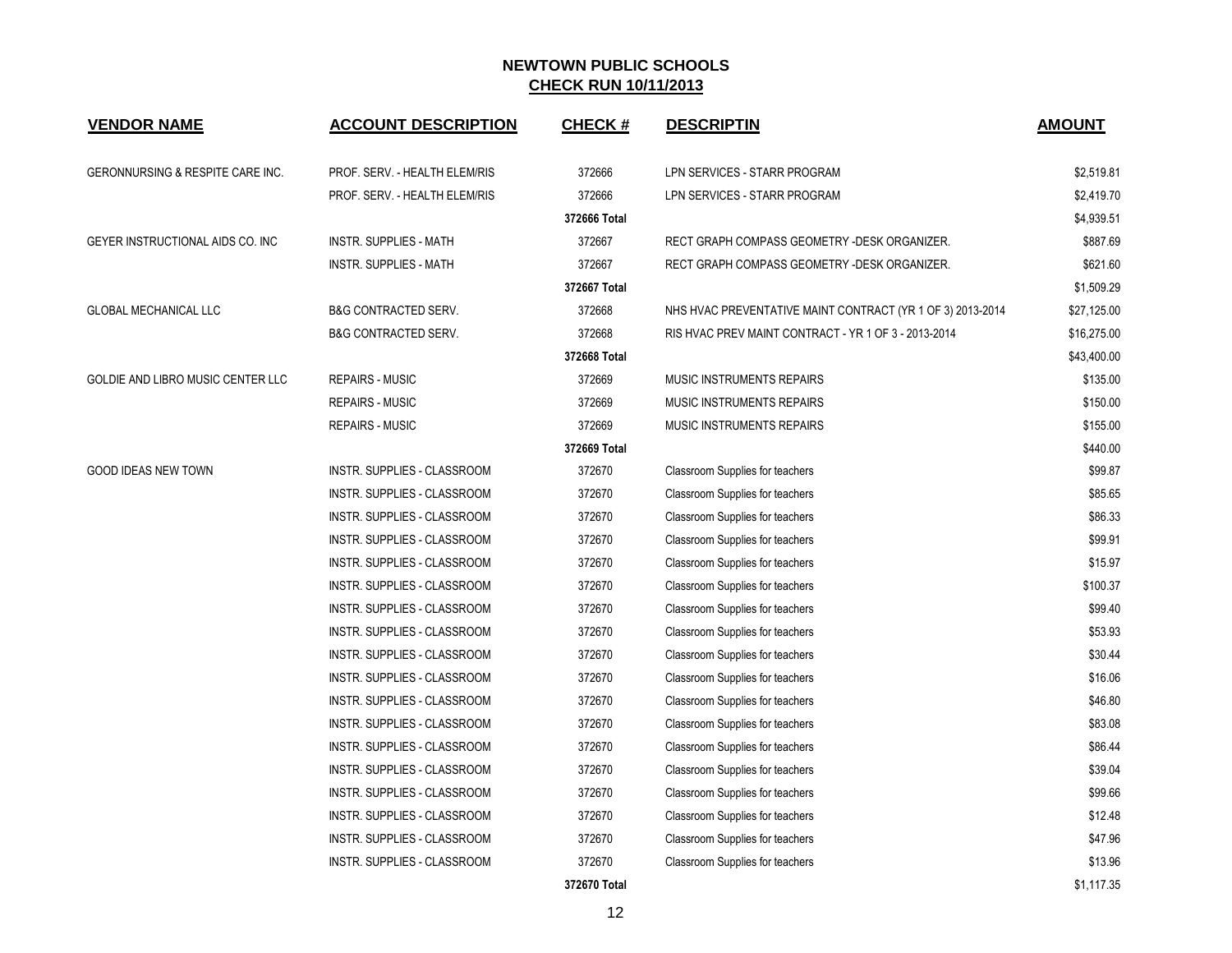| <b>VENDOR NAME</b>                                 | <b>ACCOUNT DESCRIPTION</b>           | <b>CHECK#</b> | <b>DESCRIPTIN</b>                                                  | <b>AMOUNT</b> |
|----------------------------------------------------|--------------------------------------|---------------|--------------------------------------------------------------------|---------------|
| GOVCONNECTION, INC.                                | REPAIRS - INFO. TECH.                | 372671        | WD Guardian Express - 1 year Plan                                  | \$64.00       |
|                                                    | REPAIRS - INFO. TECH.                | 372671        | 90W AC Adapter 2 prong for Think Pad and Lenovo laptop             | \$59.00       |
|                                                    |                                      | 372671 Total  |                                                                    | \$123.00      |
| <b>GRAINGER</b>                                    | <b>B&amp;G SUPPLIES - MAINT.</b>     | 372672        | DEHUMIDIFIER, BIKE RACK, FAUCET, PLIER SET - MAINT SUPPLIES        | \$53.70       |
|                                                    | <b>B&amp;G SUPPLIES - MAINT.</b>     | 372672        | DEHUMIDIFIER, BIKE RACK, FAUCET, PLIER SET - MAINT SUPPLIES        | \$763.30      |
|                                                    | <b>B&amp;G SUPPLIES - MAINT.</b>     | 372672        | DEHUMIDIFIER, BIKE RACK, FAUCET, PLIER SET - MAINT SUPPLIES        | \$391.21      |
|                                                    | <b>B&amp;G SUPPLIES - MAINT.</b>     | 372672        | DEHUMIDIFIER, BIKE RACK, FAUCET, PLIER SET - MAINT SUPPLIES        | \$232.50      |
|                                                    |                                      | 372672 Total  |                                                                    | \$1,440.71    |
| GREAT AMERICAN LIFE INSURANCE COMPANY PENSION PLAN |                                      | 372673        | #05091106 ID# 0484TAX SHELTERED ANNUITY PAYMENT                    | \$5,323.58    |
|                                                    |                                      | 372673 Total  |                                                                    | \$5,323.58    |
| PAULA A. GREENFIELD                                | <b>INSTR. SUPPLIES - WORLD LANG.</b> | 372674        | NOTEPADS FOR STAFF MEMBERS                                         | \$121.35      |
|                                                    |                                      | 372674 Total  |                                                                    | \$121.35      |
| HAMDEN PUBLIC SCHOOLS                              | STAFF TRAIN. - P.E.                  | 372675        | <b>Registration for Workshops</b>                                  | \$240.00      |
|                                                    |                                      | 372675 Total  |                                                                    | \$240.00      |
| HANOVER RESEARCH COUNCIL                           | MEMBERSHIPS - STAFF DEVELOP.         | 372676        | Membership 12 months Education Library- Dec. 2013 to December 2014 | \$1,489.25    |
|                                                    |                                      | 372676 Total  |                                                                    | \$1,489.25    |
| HAT CITY PAPER & SUPPLY CO.                        | <b>B&amp;G SUPPLIES - CUSTODIAL</b>  | 372677        | PAPER PRODUCTS, HAND CLEANER, DUSTERS, LYSOL                       | \$2,272.74    |
|                                                    | <b>B&amp;G SUPPLIES - CUSTODIAL</b>  | 372677        | PAPER PRODUCTS, HAND CLEANER, DUSTERS, LYSOL                       | \$70.80       |
|                                                    | <b>B&amp;G SUPPLIES - CUSTODIAL</b>  | 372677        | PAPER PRODUCTS, HAND CLEANER, DUSTERS, LYSOL                       | \$6,255.80    |
|                                                    |                                      | 372677 Total  |                                                                    | \$8,599.34    |
| <b>HEINEMANN</b>                                   | TEXTBOOKS - CLASSROOM                | 372678        | LLI Orange System Item #E00805                                     | \$4,905.00    |
|                                                    | TEXTBOOKS - CLASSROOM                | 372678        | Shipping                                                           | \$392.40      |
|                                                    | TEXTBOOKS - CLASSROOM                | 372678        | Units of Studey in Opinion, Information, and Narrative Writing-K   | \$179.00      |
|                                                    | TEXTBOOKS - CLASSROOM                | 372678        | Units of Study in Opinion, Information, and Narrative Writing-K    | \$179.00      |
|                                                    | TEXTBOOKS - CLASSROOM                | 372678        | Units of Study in Opinion, Information, and Narrative Writing-K    | \$179.00      |
|                                                    | TEXTBOOKS - CLASSROOM                | 372678        | Units of Study in Opinion, Information, and Narrative Writing-K    | \$179.00      |
|                                                    | <b>TEXTBOOKS - CLASSROOM</b>         | 372678        | Units of Study in Opinion, Information, and Narrative Writing -    | \$179.00      |
|                                                    | TEXTBOOKS - CLASSROOM                | 372678        | Ship/Handling                                                      | \$89.50       |
|                                                    |                                      | 372678 Total  |                                                                    | \$6,281.90    |
| HERFF JONES, INC                                   | PRINTING - ADMIN.                    | 372679        | <b>DIPLOMAS</b>                                                    | \$19.46       |
|                                                    |                                      | 372679 Total  |                                                                    | \$19.46       |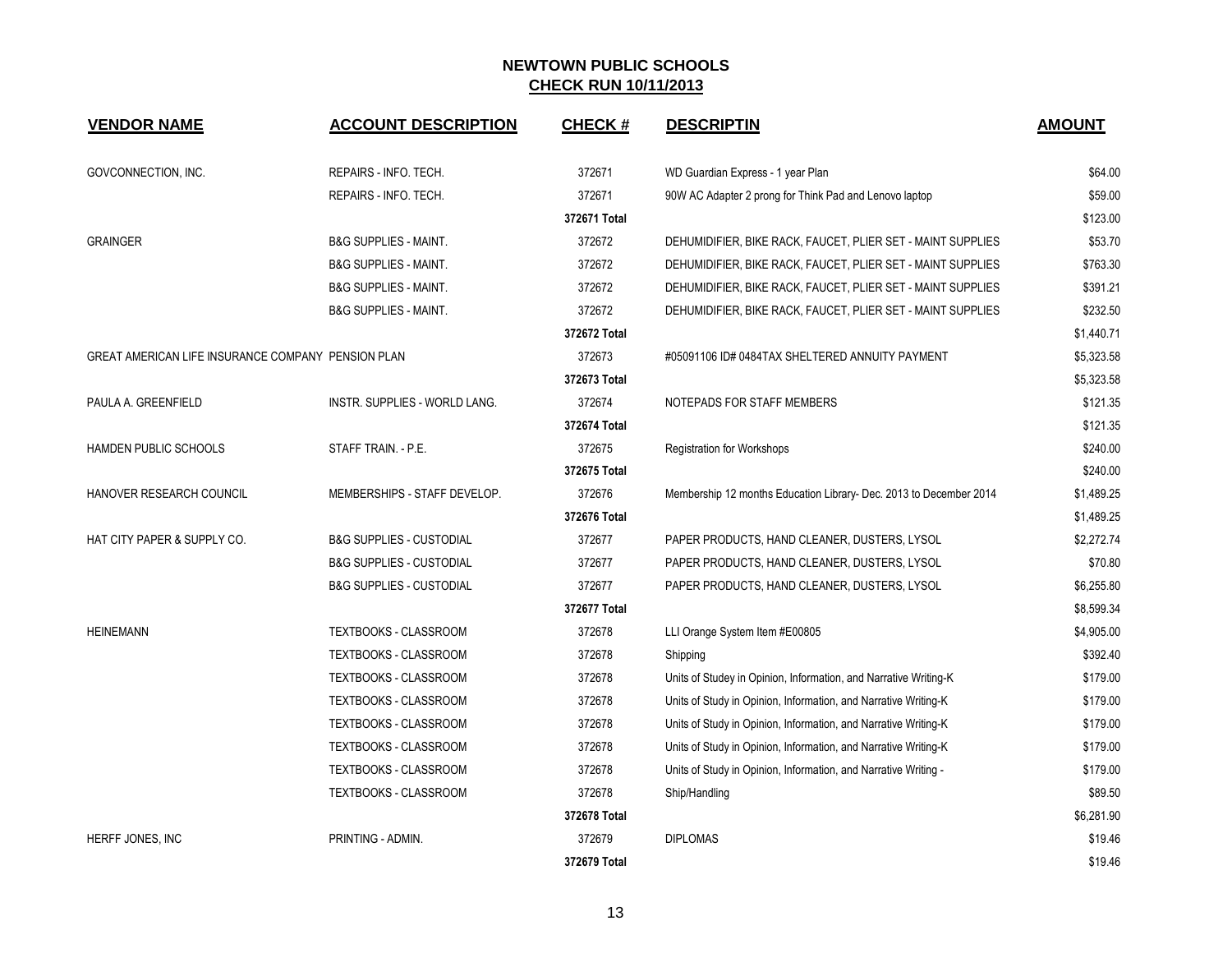| <b>VENDOR NAME</b>             | <b>ACCOUNT DESCRIPTION</b>          | <b>CHECK#</b> | <b>DESCRIPTIN</b>                                       | <b>AMOUNT</b> |
|--------------------------------|-------------------------------------|---------------|---------------------------------------------------------|---------------|
| <b>HESS CORPORATION</b>        | PROPANE & NATURAL GAS - RIS.        | 372680        | PROPANE 507117/576413                                   | \$7.44        |
|                                | PROPANE & NATURAL GAS - M.S.        | 372680        | GAS 507117/576411                                       | \$176.32      |
|                                |                                     | 372680 Total  |                                                         | \$183.76      |
| ERIK HOLST - GRUBBE            | INSTR. SUPPLIES - BUSINESS ED       | 372681        | <b>TONER</b>                                            | \$169.99      |
|                                |                                     | 372681 Total  |                                                         | \$169.99      |
| HOMETOWN TOOL LLC              | <b>B&amp;G SUPPLIES - CUSTODIAL</b> | 372682        | <b>CUSTODIAN UNIFORM</b>                                | \$9,191.00    |
|                                |                                     | 372682 Total  |                                                         | \$9,191.00    |
| <b>HOPE ACADEMY</b>            | TUITION - OUT-OF-DISTRICT           | 372683        | <b>180 DAY PROGRAM TUITION</b>                          | \$5,990.00    |
|                                |                                     | 372683 Total  |                                                         | \$5,990.00    |
| HOUGHTON MIFFLIN COMPANY       | <b>INSTR. SUPPLIES - PSYCH.</b>     | 372684        | WOODCOCK JOHNSON FORM A 923537                          | \$233.00      |
|                                | INSTR. SUPPLIES - PSYCH.            | 372684        | WOODCOCK JOHNSON FORM B 923577                          | \$233.00      |
|                                | INSTR. SUPPLIES - PSYCH.            | 372684        | <b>SHIPPING</b>                                         | \$46.60       |
|                                |                                     | 372684 Total  |                                                         | \$512.60      |
| <b>INTEGRITY PIANO SERVICE</b> | <b>REPAIRS - MUSIC</b>              | 372685        | Piano tunings - Yamaha # 280106, 280098, 280289         | \$390.00      |
|                                |                                     | 372685 Total  |                                                         | \$390.00      |
| <b>ITSAVVY LLC</b>             | INSTR. SUPPLIES - CLASSROOM         | 372686        | Computer Supplies/Toner Pereira (Please See Attached)   | \$153.21      |
|                                | <b>INSTR. SUPPLIES - GUIDANCE</b>   | 372686        | HP Officejet Pro 8100 ePrinter N811a; Part # CM752A#B1H | \$322.02      |
|                                |                                     | 372686 Total  |                                                         | \$475.23      |
| <b>LISA JOHNS</b>              | STAFF TRAVEL - INFO. TECH.          | 372687        | TRAVEL SEPT 2013                                        | \$73.90       |
|                                |                                     | 372687 Total  |                                                         | \$73.90       |
| PAUL JONES                     | STAFF TRAVEL - ADMIN.               | 372688        | TRAVEL BLOOMBOARD TRAINING                              | \$31.85       |
|                                |                                     | 372688 Total  |                                                         | \$31.85       |
| JUNIOR LIBRARY GUILD           | CONTRACTED SERV. - LIBRARY          | 372689        | subscriptions -see attached invoice                     | \$750.00      |
|                                |                                     | 372689 Total  |                                                         | \$750.00      |
| <b>RACHEL KALISH</b>           | CONTRACTED SERV. - SP/HEAR.         | 372690        | SPEECH SERVICES STARR PORGRAM                           | \$1,200.00    |
|                                | CONTRACTED SERV. - SP/HEAR.         | 372690        | SPEECH SERVICES STARR PORGRAM                           | \$600.00      |
|                                |                                     | 372690 Total  |                                                         | \$1,800.00    |
| KOENIG FRAMEWORKS LLC          | OFF. SUPPLIES - ADMIN.              | 372691        | Office supplies Invoice 9088                            | \$128.93      |
|                                |                                     | 372691 Total  |                                                         | \$128.93      |
| PAM KOHN                       | INSTR. SUPPLIES - READING           | 372692        | <b>W.S TRAINING SUPPLIES</b>                            | \$53.23       |
|                                |                                     | 372692 Total  |                                                         | \$53.23       |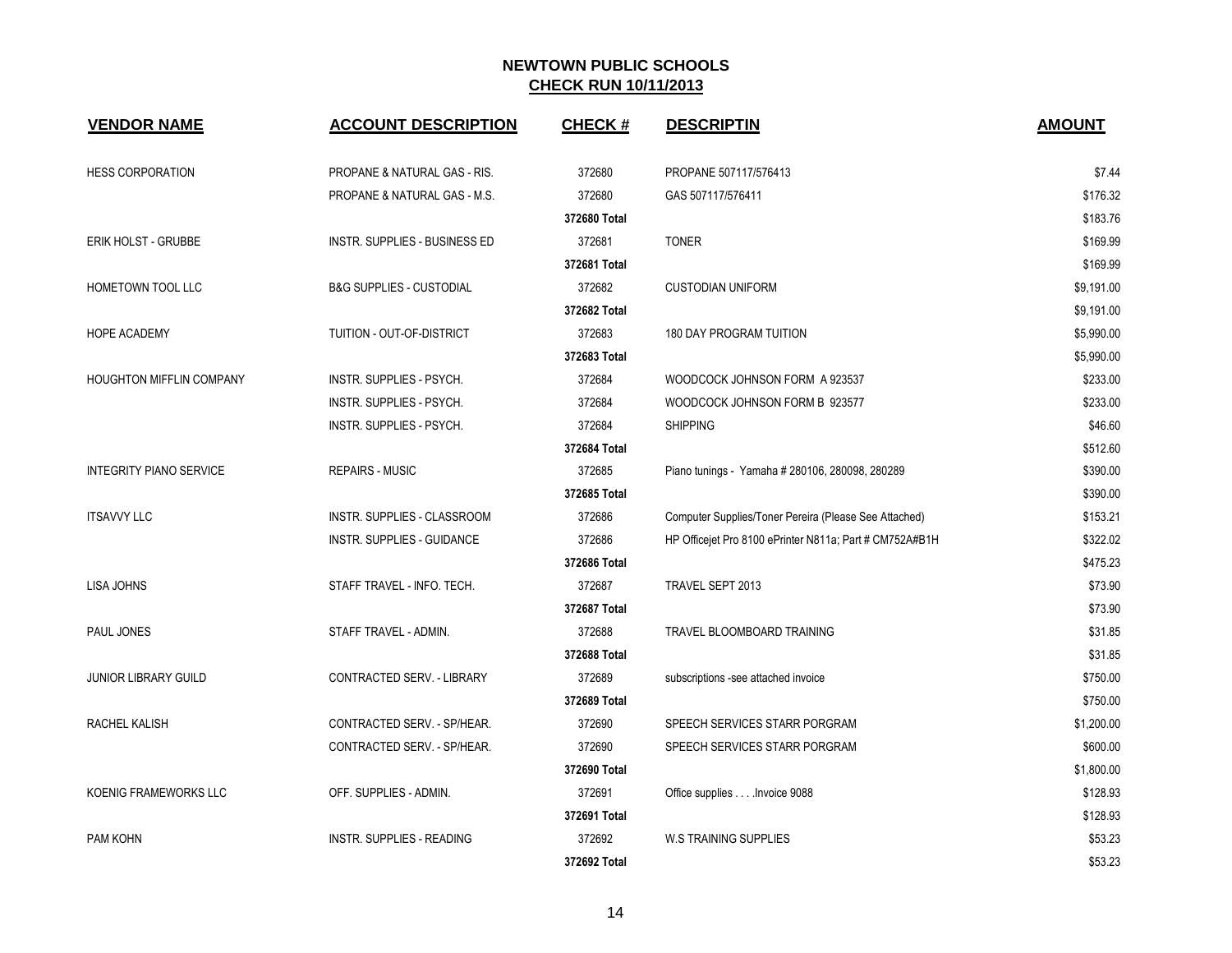| <b>VENDOR NAME</b>           | <b>ACCOUNT DESCRIPTION</b>       | <b>CHECK#</b> | <b>DESCRIPTIN</b>                                        | <b>AMOUNT</b> |
|------------------------------|----------------------------------|---------------|----------------------------------------------------------|---------------|
| LAKESHORE LEARNING MATERIALS | INSTR. SUPPLIES - SP. ED. PREK-8 | 372693        | MINI TIMERS EA 166                                       | \$119.96      |
|                              | INSTR. SUPPLIES - SP. ED. PREK-8 | 372693        | TIME TIMER EA165                                         | \$34.99       |
|                              | INSTR. SUPPLIES - SP. ED. PREK-8 | 372693        | <b>SHIPPING</b>                                          | \$23.24       |
|                              |                                  | 372693 Total  |                                                          | \$178.19      |
| LIPIN/DIETZ ASSOCIATES INC.  | MEDICAL SUPPLIES - ELEM.         | 372694        | Calibration for audiometer-elementary                    | \$280.00      |
|                              | MEDICAL SUPPLIES - M.S.          | 372694        | Calbration for audiometer - Middle School                | \$70.00       |
|                              | MEDICAL SUPPLIES - H.S.          | 372694        | Calibration for audiometer - High School                 | \$70.00       |
|                              |                                  | 372694 Total  |                                                          | \$420.00      |
| DR. ANA PAULA MACHADO        | MEDICAL ADVISOR - HEALTH ADMIN   | 372695        | <b>MEDICAL DIRECTOR</b>                                  | \$846.16      |
|                              |                                  | 372695 Total  |                                                          | \$846.16      |
| W.B. MASON., INC             | OFF. SUPPLIES - BUS. SERV.       | 372696        | <b>SUPPLIES 2013/14</b>                                  | \$54.35       |
|                              | OFF. SUPPLIES - BUS. SERV.       | 372696        | <b>SUPPLIES 2013/14</b>                                  | (\$24.00)     |
|                              | OFF. SUPPLIES - BUS. SERV.       | 372696        | SUPPLIES 2013/14                                         | (\$18.00)     |
|                              | OFF. SUPPLIES - BUS. SERV.       | 372696        | SUPPLIES 2013/14                                         | (\$6.00)      |
|                              | OFF. SUPPLIES - BUS. SERV.       | 372696        | <b>SUPPLIES 2013/14</b>                                  | \$329.99      |
|                              | OFF. SUPPLIES - BUS. SERV.       | 372696        | <b>SUPPLIES 2013/14</b>                                  | \$49.99       |
|                              | OFF. SUPPLIES - BUS. SERV.       | 372696        | <b>SUPPLIES 2013/14</b>                                  | \$18.00       |
|                              | OFF. SUPPLIES - BUS. SERV.       | 372696        | <b>SUPPLIES 2013/14</b>                                  | (\$18.00)     |
|                              | INSTR. SUPPLIES - SOC. STUDIES   | 372696        | CRAYOLA-BINDER-EASEL PADS-INDEX CARDS- CONSTRUCTION PAPE | \$56.81       |
|                              | <b>INSTR. SUPPLIES - ART</b>     | 372696        | PAC5290 White Tagboard 18x24                             | \$14.36       |
|                              | <b>INSTR. SUPPLIES - ART</b>     | 372696        | qts Turquoise Tempra CYO541232048                        | \$21.42       |
|                              | <b>INSTR. SUPPLIES - ART</b>     | 372696        | Qts White Tempra Paiint # CYO541232                      | \$28.12       |
|                              | <b>INSTR. SUPPLIES - ART</b>     | 372696        | qts Yellow Tempra Paint # CYO541232034                   | \$21.42       |
|                              | <b>INSTR. SUPPLIES - ART</b>     | 372696        | ream PAC4818 whwite drawing paper                        | \$24.56       |
|                              | INSTR. SUPPLIES - SCIENCE        | 372696        | See Attached List (Baumgartner)                          | \$14.24       |
|                              | INSTR. SUPPLIES - ENGLISH        | 372696        | See Attached List                                        | \$44.98       |
|                              | INSTR. SUPPLIES - ENGLISH        | 372696        | See Attached List                                        | \$46.70       |
|                              | INSTR. SUPPLIES - SCIENCE        | 372696        | See Attached List                                        | \$13.92       |
|                              | INSTR. SUPPLIES - SCIENCE        | 372696        | See Attached List                                        | \$2.28        |
|                              | INSTR. SUPPLIES - SCIENCE        | 372696        | See Attached List                                        | \$56.09       |
|                              | INSTR. SUPPLIES - SCIENCE        | 372696        | See Attached List                                        | \$161.62      |
|                              | INSTR. SUPPLIES - SCIENCE        | 372696        | See Attached List                                        | \$13.95       |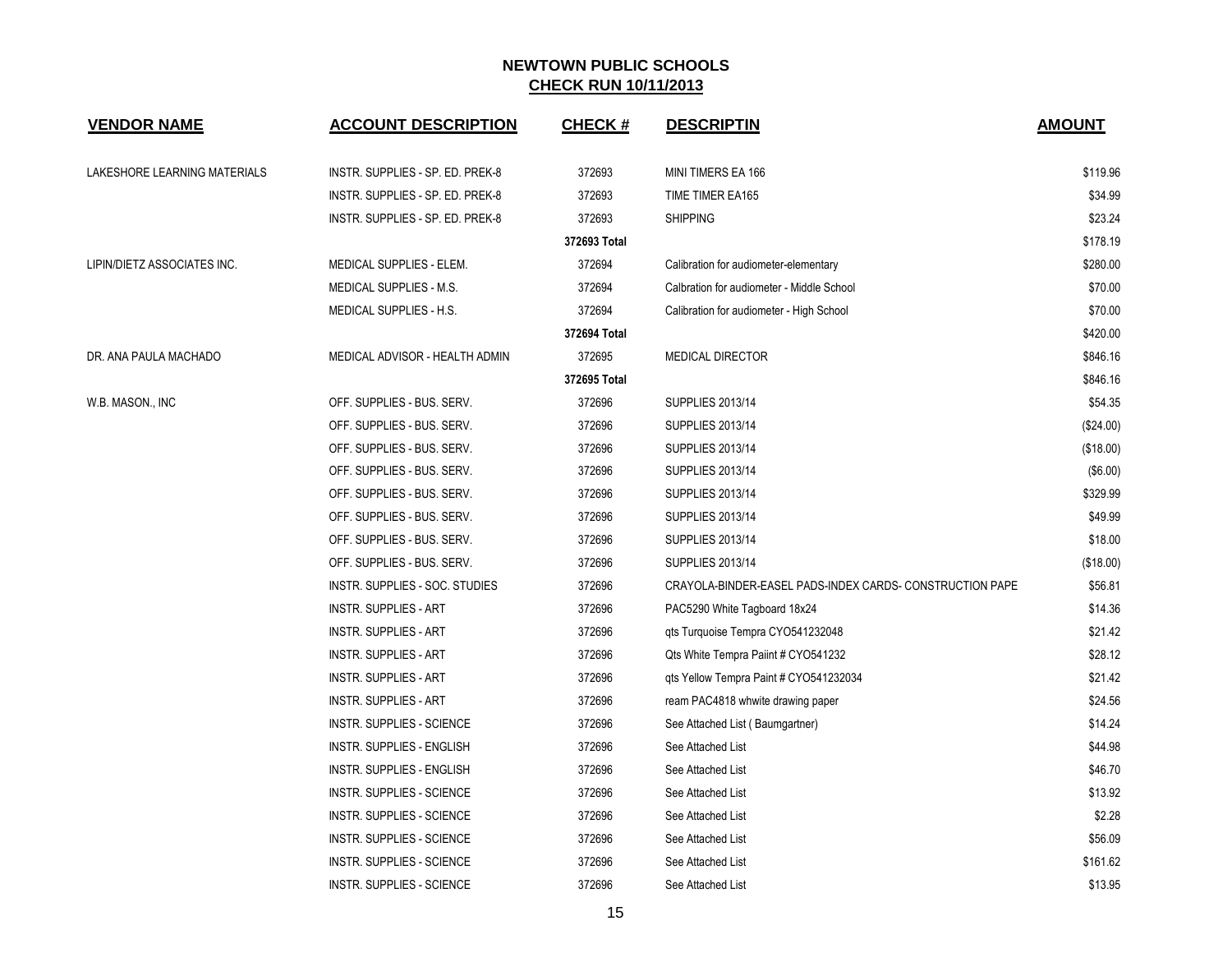| <b>VENDOR NAME</b> | <b>ACCOUNT DESCRIPTION</b>         | <b>CHECK#</b> | <b>DESCRIPTIN</b>                                        | <b>AMOUNT</b> |
|--------------------|------------------------------------|---------------|----------------------------------------------------------|---------------|
| W.B. MASON., INC   | INSTR. SUPPLIES - SCIENCE          | 372696        | See Attached List                                        | \$31.90       |
|                    | <b>INSTR. SUPPLIES - SCIENCE</b>   | 372696        | See Attached List                                        | \$34.18       |
|                    | INSTR. SUPPLIES - SCIENCE          | 372696        | See Attached List                                        | \$13.92       |
|                    | INSTR. SUPPLIES - SCIENCE          | 372696        | See Attached List                                        | \$278.88      |
|                    | INSTR. SUPPLIES - SCIENCE          | 372696        | See Attached List                                        | \$5.37        |
|                    | INSTR. SUPPLIES - SCIENCE          | 372696        | See Attached List                                        | \$54.70       |
|                    | INSTR. SUPPLIES - SCIENCE          | 372696        | See Attached List                                        | \$2.91        |
|                    | INSTR. SUPPLIES - CLASSROOM        | 372696        | Bright Wight Card Stock Item #WAU-91904 !st grade        | \$14.99       |
|                    | INSTR. SUPPLIES - CLASSROOM        | 372696        | Alcohol Cleansing Pads Item #FAO-4001 Pereira            | \$7.96        |
|                    | INSTR. SUPPLIES - CLASSROOM        | 372696        | BicMatic Mechanical Penscils 0.7mm Assorted Dozen        | \$7.29        |
|                    | INSTR. SUPPLIES - CLASSROOM        | 372696        | Box Bottom Hanging Folders Letter 3 inch Standard Green  | \$23.19       |
|                    | INSTR. SUPPLIES - CLASSROOM        | 372696        | Roselle White Tagboard Item # ROS-WTB092436100 1st grade | \$28.49       |
|                    | INSTR. SUPPLIES - CLASSROOM        | 372696        | Roselle White Tagboard Item # ROS-WTB092436100 1st grade | (\$28.49)     |
|                    | INSTR. SUPPLIES - CLASSROOM        | 372696        | Roselle White Tagboard Item # ROS-WTB092436100 1st grade | \$28.49       |
|                    | INSTR. SUPPLIES - CLASSROOM        | 372696        | TLC-2 Deluxe Teacher s Learning Center Item #BLT-805     | \$450.00      |
|                    | INSTR. SUPPLIES - SP. ED. H.S.     | 372696        | PROTECTORS AVE74102                                      | \$8.52        |
|                    | INSTR. SUPPLIES - CLASSROOM        | 372696        | supplies per attached list                               | \$20.98       |
|                    | INSTR. SUPPLIES - CLASSROOM        | 372696        | supplies per attached list                               | \$52.35       |
|                    | INSTR. SUPPLIES - CLASSROOM        | 372696        | supplies per attached list                               | \$3.24        |
|                    | INSTR. SUPPLIES - CLASSROOM        | 372696        | supplies per attached list                               | \$3.58        |
|                    | INSTR. SUPPLIES - CLASSROOM        | 372696        | supplies per attached list                               | \$121.83      |
|                    | INSTR. SUPPLIES - CLASSROOM        | 372696        | supplies per attached list                               | \$205.53      |
|                    | INSTR. SUPPLIES - CLASSROOM        | 372696        | supplies per attached list                               | (\$79.58)     |
|                    | INSTR. SUPPLIES - CLASSROOM        | 372696        | supplies per attached list                               | (\$1.24)      |
|                    | INSTR. SUPPLIES - CLASSROOM        | 372696        | supplies per attached list                               | \$76.07       |
|                    | INSTR. SUPPLIES - CLASSROOM        | 372696        | supplies per attached list                               | \$1.24        |
|                    | INSTR. SUPPLIES - CLASSROOM        | 372696        | supplies per attached list                               | \$11.28       |
|                    | INSTR. SUPPLIES - CLASSROOM        | 372696        | gts of the following Premier Tempra paint colors:        | \$7.14        |
|                    | INSTR. SUPPLIES - CLASSROOM        | 372696        | Grade 3 supplies: SEE ATTACHED:                          | \$117.75      |
|                    | INSTR. SUPPLIES - CLASSROOM        | 372696        | Grade 3 supplies: SEE ATTACHED:                          | \$24.90       |
|                    | INSTR. SUPPLIES - CLASSROOM        | 372696        | Grade 3 supplies: SEE ATTACHED:                          | \$167.30      |
|                    | <b>INSTR. SUPPLIES - CLASSROOM</b> | 372696        | Grade 3 supplies: SEE ATTACHED:                          | (\$20.15)     |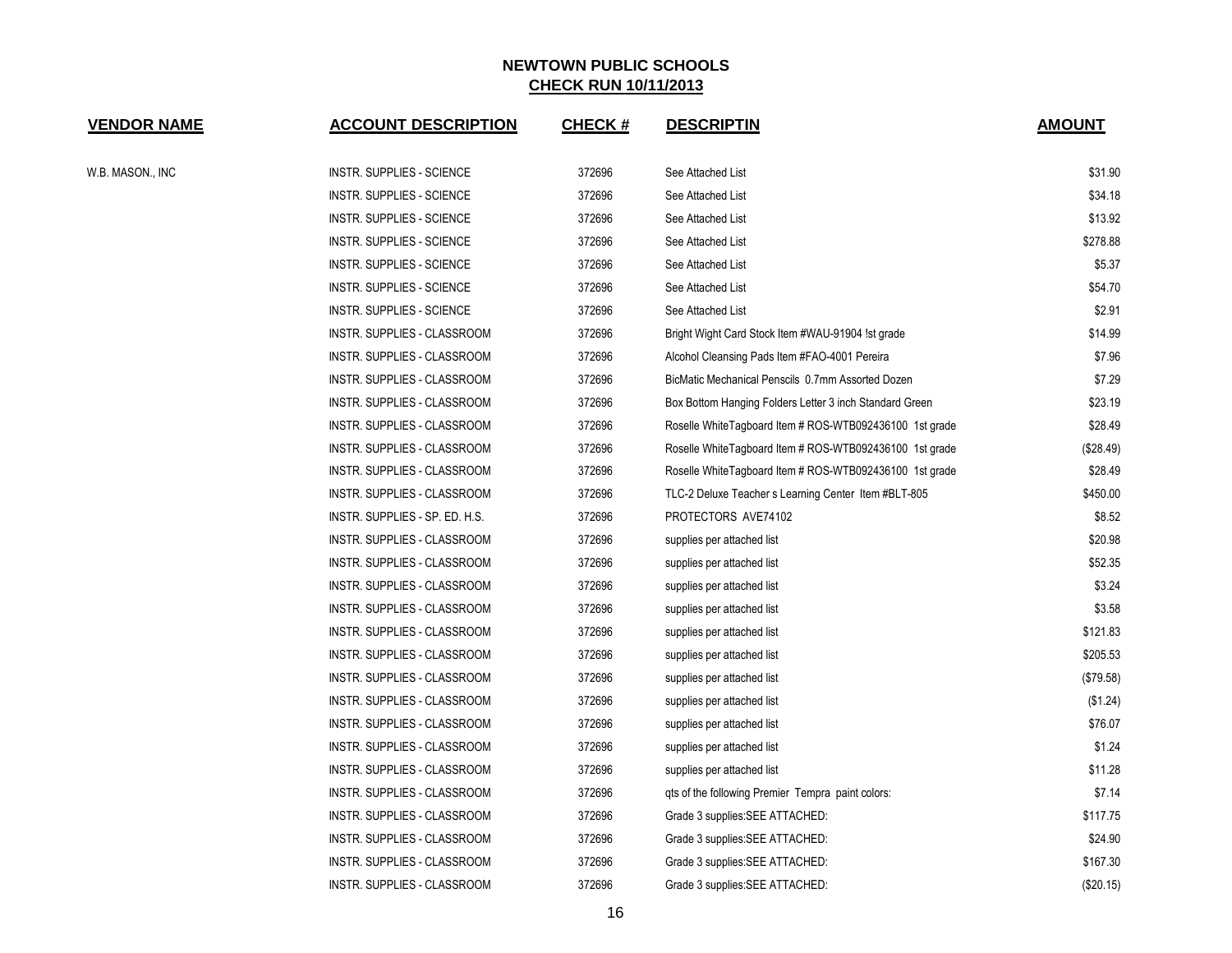| <b>VENDOR NAME</b> | <b>ACCOUNT DESCRIPTION</b>       | <b>CHECK#</b> | <b>DESCRIPTIN</b>                                  | <b>AMOUNT</b> |
|--------------------|----------------------------------|---------------|----------------------------------------------------|---------------|
| W.B. MASON., INC   | INSTR. SUPPLIES - CLASSROOM      | 372696        | Grade 3 supplies: SEE ATTACHED:                    | \$8.05        |
|                    | INSTR. SUPPLIES - CLASSROOM      | 372696        | Grade 3 supplies: SEE ATTACHED:                    | \$12.10       |
|                    | INSTR. SUPPLIES - CLASSROOM      | 372696        | Gr 2 supplies: SEE ATTACHED                        | \$142.00      |
|                    | INSTR. SUPPLIES - CLASSROOM      | 372696        | Pre-School Program Classroom Supplies, State of CT | \$3.32        |
|                    | INSTR. SUPPLIES - CLASSROOM      | 372696        | Classroom supplies-see attached-dry erasers        | \$533.89      |
|                    | INSTR. SUPPLIES - SP. ED. PREK-8 | 372696        | AS PER ATTACHED ORDER                              | \$19.08       |
|                    | INSTR. SUPPLIES - CLASSROOM      | 372696        | Breakfast Blend ABF-GMT-6520                       | \$39.96       |
|                    | INSTR. SUPPLIES - CLASSROOM      | 372696        | ABF-GMT-4061Dark Magic Extra Bold                  | \$39.96       |
|                    | INSTR. SUPPLIES - CLASSROOM      | 372696        | ABF-GMT-4067 Extra Bold Decaf                      | \$19.98       |
|                    | INSTR. SUPPLIES - CLASSROOM      | 372696        | ABF-GMT- 6732 French Vanilla                       | \$19.98       |
|                    | INSTR. SUPPLIES - CLASSROOM      | 372696        | Vinyl Tack Bulletin Board QRT-VTA406G 72x48        | \$149.99      |
|                    | INSTR. SUPPLIES - CLASSROOM      | 372696        | School/Office Supplies, State of CT Contract       | \$666.27      |
|                    | INSTR. SUPPLIES - CLASSROOM      | 372696        | School/Office Supplies, State of CT Contract       | \$369.94      |
|                    | INSTR. SUPPLIES - CLASSROOM      | 372696        | School/Office Supplies, State of CT Contract       | \$63.50       |
|                    | INSTR. SUPPLIES - CLASSROOM      | 372696        | School/Office Supplies, State of CT Contract       | \$257.42      |
|                    | INSTR. SUPPLIES - CLASSROOM      | 372696        | School/Office Supplies, State of CT Contract       | \$36.00       |
|                    | INSTR. SUPPLIES - CLASSROOM      | 372696        | School/Office Supplies, State of CT Contract       | \$22.00       |
|                    | INSTR. SUPPLIES - T.A.P./FLEX    | 372696        | AVERY BINDERS- SHARPIE-SCOTCH TAPE -POST-GLUE      | \$17.10       |
|                    | INSTR. SUPPLIES - T.A.P./FLEX    | 372696        | AVERY BINDERS- SHARPIE-SCOTCH TAPE -POST-GLUE      | \$18.50       |
|                    | OFF. SUPPLIES - ADMIN.           | 372696        | FELLOWS MONITOR STANDS-FEL8036601                  | \$99.98       |
|                    | OFF. SUPPLIES - ADMIN.           | 372696        | KENSINGTON MONITOR STAND-KMW60087                  | \$41.99       |
|                    | OFF. SUPPLIES - ADMIN.           | 372696        | CLEAR MAT-UNV56806                                 | \$31.95       |
|                    | INSTR. SUPPLIES - SP. ED. H.S.   | 372696        | CNO45AN140 CARTRIDGES (HP 905XL)                   | \$73.98       |
|                    | INSTR. SUPPLIES - SP. ED. H.S.   | 372696        | CARTRDIGES CR314FN140                              | \$113.98      |
|                    | INSTR. SUPPLIES - READING        | 372696        | ALLURA STAND UP STAPLER- ESS02885                  | \$23.99       |
|                    | <b>INSTR. SUPPLIES - READING</b> | 372696        | SWINGLINE PUNCH HOLE-SWI74150                      | \$50.99       |
|                    | INSTR. SUPPLIES - READING        | 372696        | <b>HP HIGH YELD CARTRIDGE- HEWCF208A</b>           | \$207.98      |
|                    | INSTR. SUPPLIES - CLASSROOM      | 372696        | view binders- AVE-05711 1" white                   | \$161.00      |
|                    | INSTR. SUPPLIES - CLASSROOM      | 372696        | dividers-AVE-11130                                 | \$260.75      |
|                    | INSTR. SUPPLIES - SP. ED. PREK-8 | 372696        | CARTRIDGES HEWCB436A                               | \$159.98      |
|                    | INSTR. SUPPLIES - ENGLISH        | 372696        | See attached list                                  | \$268.61      |
|                    | OFF. SUPPLIES - PUPIL SERV.      | 372696        | LABEL MAKER DYM1752264                             | \$80.99       |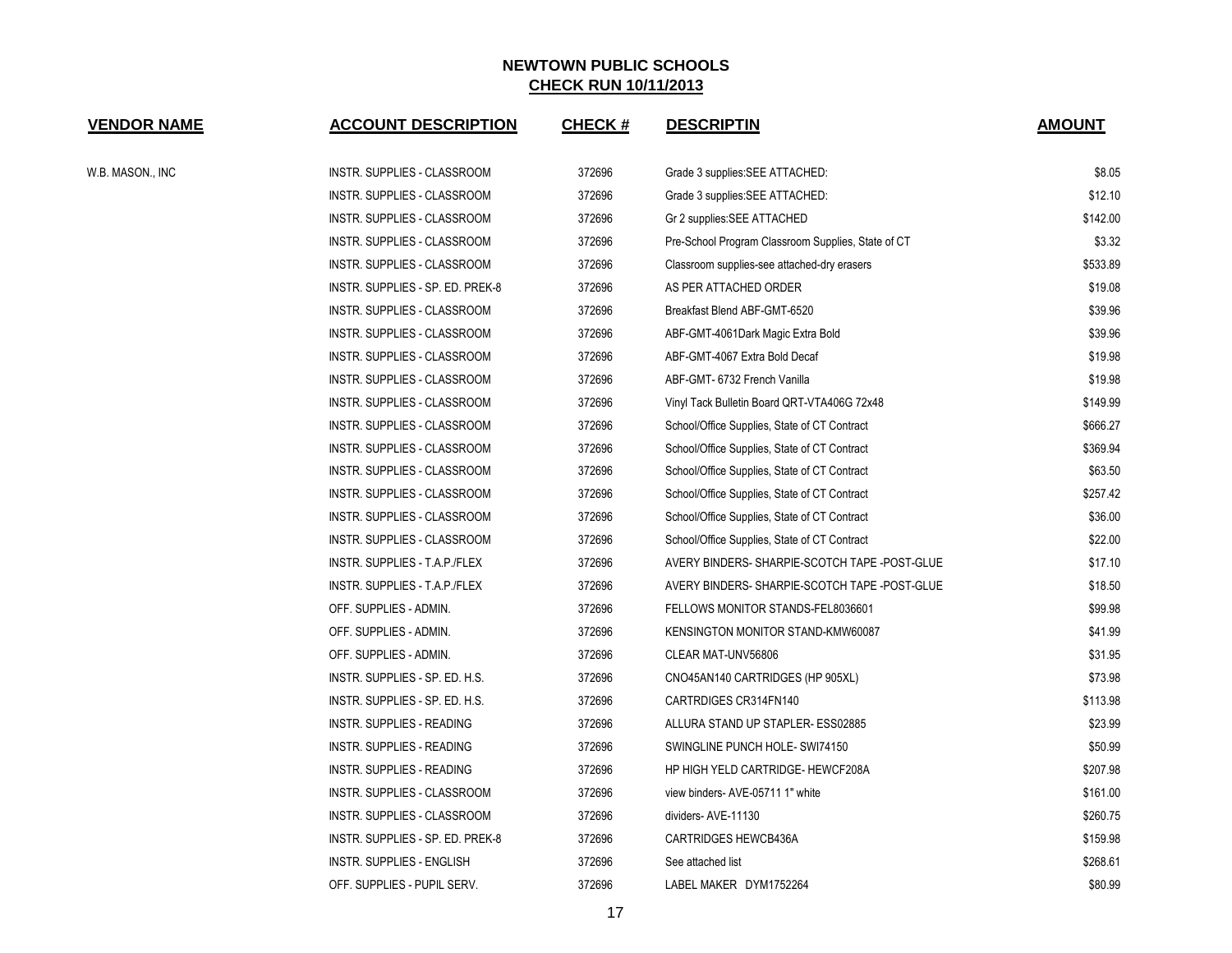| <b>VENDOR NAME</b>                                          | <b>ACCOUNT DESCRIPTION</b>        | <b>CHECK#</b> | <b>DESCRIPTIN</b>                                                     | <b>AMOUNT</b> |
|-------------------------------------------------------------|-----------------------------------|---------------|-----------------------------------------------------------------------|---------------|
| W.B. MASON., INC                                            | INSTR. SUPPLIES - GUIDANCE        | 372696        | HP CNO45AN140 (HP950xl) Ink Cartridge - Black                         | \$369.90      |
|                                                             | INSTR. SUPPLIES - GUIDANCE        | 372696        | HP CNO46AN140 (HP951xl) - Cyan                                        | \$279.90      |
|                                                             | <b>INSTR. SUPPLIES - GUIDANCE</b> | 372696        | HP CN047AN140 (HP951xl) - Magenta                                     | \$279.90      |
|                                                             | INSTR. SUPPLIES - GUIDANCE        | 372696        | HO CN048AN140 (HP951xl) Yellow                                        | \$279.90      |
|                                                             | <b>INSTR. SUPPLIES - GUIDANCE</b> | 372696        | DAX-N17981BT- Two Tone Document Frame                                 | \$58.44       |
|                                                             | INSTR. SUPPLIES - GUIDANCE        | 372696        | UNV46300 - Ruled Pads - 5 x 8 - white                                 | \$5.99        |
|                                                             | INSTR. SUPPLIES - GUIDANCE        | 372696        | All-02005 - X-treme File Bands - Lime Green                           | \$50.46       |
|                                                             | INSTR. SUPPLIES - GUIDANCE        | 372696        | OFX-000002 - Candy Tubs - All Tyme Favoirtes                          | \$51.12       |
|                                                             | <b>INSTR. SUPPLIES - ART</b>      | 372696        | Art room, rubber rug for sink area, CWNFL3610GY, gray, no shipping    | \$143.11      |
|                                                             | INSTR. SUPPLIES - CLASSROOM       | 372696        | Standard Melamine Dry Erase Board Item UNV-43627 96x48 Quote per: Box | \$199.99      |
|                                                             | INSTR. SUPPLIES - CLASSROOM       | 372696        | CHAIR MESH BLACK SST25450                                             | \$279.00      |
|                                                             | INSTR. SUPPLIES - SP. ED. PREK-8  | 372696        | CARTRIDGES HEWQ60000A                                                 | \$339.96      |
|                                                             | OFF. SUPPLIES - PUPIL SERV.       | 372696        | CARTRIDGES HEWCC530AD                                                 | \$177.99      |
|                                                             | OFF. SUPPLIES - PUPIL SERV.       | 372696        | LABELS DYM30252                                                       | \$53.98       |
|                                                             | OFF. SUPPLIES - ADMIN.            | 372696        | Card Stock 65 lb. Planetary Purple, Item WAU22871                     | \$13.76       |
|                                                             | OFF. SUPPLIES - ADMIN.            | 372696        | Card Stock, 65 lb, Assorted sheets, Neenah Paper, Item WAU21003       | \$14.22       |
|                                                             | OFF. SUPPLIES - ADMIN.            | 372696        | Card stock, 65 lb. Lunar Blue, Item WAU22721                          | \$13.76       |
|                                                             | EQUIPMENT - C.H. FURNITURE        | 372696        | ONE SIDED BOOK BROWSER - SH                                           | \$279.98      |
|                                                             | EQUIPMENT - C.H. FURNITURE        | 372696        | TABLES / CHAIRS / FREIGHT CHARGE - MG                                 | \$3,950.00    |
|                                                             | INSTR. SUPPLIES - CLASSROOM       | 372696        | COPY PAPER SEE ATTACH                                                 | \$3,430.50    |
|                                                             | INSTR. SUPPLIES - CLASSROOM       | 372696        | COPY PAPER SEE ATTACH                                                 | (\$2,287.00)  |
|                                                             |                                   | 372696 Total  |                                                                       | \$14,581.39   |
| MCKENNEY MECHANICAL CONTRACTORS INC. B. & G. REPAIRS - H.S. |                                   | 372697        | PUMP ALARM REPAIR - NHS                                               | \$585.00      |
|                                                             |                                   | 372697 Total  |                                                                       | \$585.00      |
| <b>MATTHEW MEMOLI</b>                                       | INSTR. SUPPLIES - P.E.            | 372698        | <b>IPAD ADAPTER</b>                                                   | \$29.99       |
|                                                             |                                   | 372698 Total  |                                                                       | \$29.99       |
| MONROE ELECTRIC LLC                                         | B. & G. REPAIRS - S.H.            | 372699        | INSTALL COMPUTER DROPS FRONT OFFICE - SH                              | \$2,528.75    |
|                                                             |                                   | 372699 Total  |                                                                       | \$2,528.75    |
| E. A. MORSE & CO. INC.                                      | <b>REPAIRS - CUSTODIAL</b>        | 372700        | REPAIR PARTS - CUSTODIAL MACHINE                                      | \$134.52      |
|                                                             |                                   | 372700 Total  |                                                                       | \$134.52      |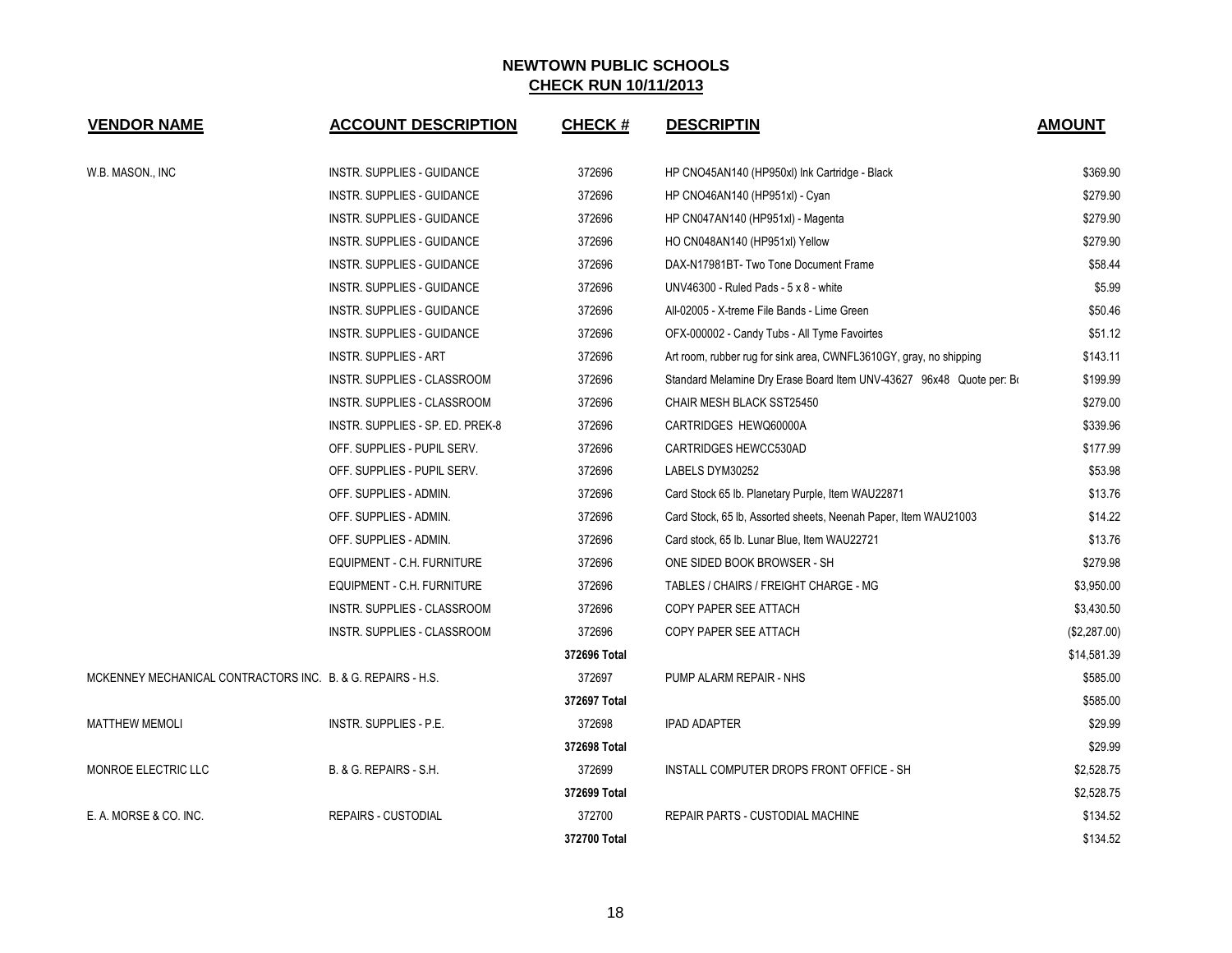| <b>VENDOR NAME</b>        | <b>ACCOUNT DESCRIPTION</b>       | <b>CHECK#</b> | <b>DESCRIPTIN</b>                               | <b>AMOUNT</b> |
|---------------------------|----------------------------------|---------------|-------------------------------------------------|---------------|
| <b>MPS</b>                | <b>TEXTBOOKS - SOC. STUDIES</b>  | 372701        | STUDY GUIDE FOR PSYCHOLOGY (100 PER PACK)       | \$1,000.00    |
|                           | TEXTBOOKS - SOC. STUDIES         | 372701        | <b>SHIPPING</b>                                 | \$75.54       |
|                           |                                  | 372701 Total  |                                                 | \$1,075.54    |
| MUSIC & ARTS CENTER, INC. | <b>INSTR. SUPPLIES - MUSIC</b>   | 372702        | For band supplies throughout the year.          | \$113.68      |
|                           | <b>INSTR. SUPPLIES - MUSIC</b>   | 372702        | For band supplies throughout the year.          | \$79.60       |
|                           | <b>INSTR. SUPPLIES - MUSIC</b>   | 372702        | For band supplies throughout the year.          | \$152.88      |
|                           | <b>INSTR. SUPPLIES - MUSIC</b>   | 372702        | For band supplies throughout the year.          | \$94.40       |
|                           | INSTR. SUPPLIES - MUSIC          | 372702        | For band supplies throughout the year.          | \$92.96       |
|                           | INSTR. SUPPLIES - MUSIC          | 372702        | For band supplies throughout the year.          | \$23.88       |
|                           | INSTR. SUPPLIES - MUSIC          | 372702        | For band supplies throughout the year.          | \$52.00       |
|                           |                                  | 372702 Total  |                                                 | \$609.40      |
| NAGEL ELECTRIC LLC        | B. & G. REPAIRS - HOM.           | 372703        | INSTALL NEW LIGHT POLE - HOM                    | \$1,290.00    |
|                           |                                  | 372703 Total  |                                                 | \$1,290.00    |
| <b>NASCO</b>              | INSTR. SUPPLIES - SP. ED. PREK-8 | 372704        | ORDER AS PER ATTACHED PLEASE                    | \$332.89      |
|                           | INSTR. SUPPLIES - SP. ED. PREK-8 | 372704        | ORDER AS PER ATTACHED PLEASE                    | \$65.41       |
|                           |                                  | 372704 Total  |                                                 | \$398.30      |
| NATIONAL HISTORY BEE      | INSTR. SUPPLIES - SOC. STUDIES   | 372705        | Registration for 2013-2014 National History Bee | \$130.00      |
|                           |                                  | 372705 Total  |                                                 | \$130.00      |
| NAVIANCE INC.             | CONTRACTED SERV. - GUIDANCE      | 372706        | Career Key for Middle School - 12 months        | \$195.00      |
|                           |                                  | 372706 Total  |                                                 | \$195.00      |
| <b>NCS PEARSON INC.</b>   | INSTR. SUPPLIES - SP/HEAR.       | 372707        | CELF 5 COMPLETE KIT 0158036301CFE               | \$2,600.00    |
|                           | INSTR. SUPPLIES - SP/HEAR.       | 372707        | <b>SHIPPING</b>                                 | \$104.00      |
|                           | INSTR. SUPPLIES - PSYCH.         | 372707        | PRQ ITEM 30507                                  | \$30.00       |
|                           | INSTR. SUPPLIES - PSYCH.         | 372707        | BASC II DEVEOLPMENTAL ITEM 30065                | \$50.00       |
|                           | INSTR. SUPPLIES - PSYCH.         | 372707        | MULLEN ITEM 11152                               | \$44.90       |
|                           | INSTR. SUPPLIES - PSYCH.         | 372707        | WISC-IV 0158979087                              | \$158.00      |
|                           | INSTR. SUPPLIES - PSYCH.         | 372707        | WISC IV 0158979095                              | \$98.00       |
|                           | INSTR. SUPPLIES - PSYCH.         | 372707        | <b>ISCV IV ITEM 0158979079</b>                  | \$248.00      |
|                           | INSTR. SUPPLIES - PSYCH.         | 372707        | SHIPPING PSYCHOLOGIST                           | \$31.45       |
|                           | INSTR. SUPPLIES - PSYCH.         | 372707        | WAIS-IV 0158980-875                             | \$158.00      |
|                           | INSTR. SUPPLIES - PSYCH.         | 372707        | WAIS-IV 015-8980-883                            | \$94.00       |
|                           | INSTR. SUPPLIES - PSYCH.         | 372707        | WAIS-IV 015 8980 905                            | \$246.00      |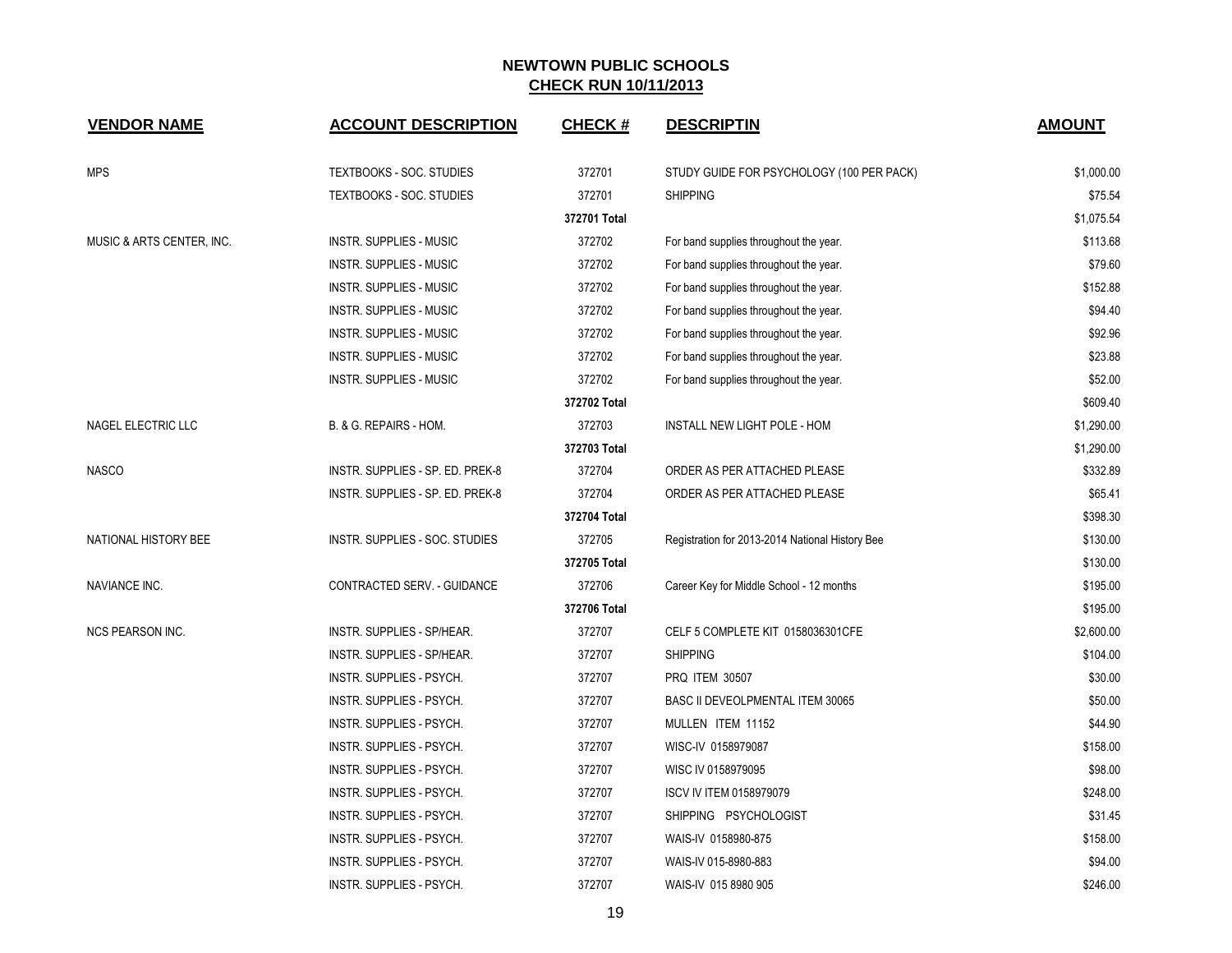| <b>VENDOR NAME</b>                    | <b>ACCOUNT DESCRIPTION</b>         | <b>CHECK#</b> | <b>DESCRIPTIN</b>                                    | <b>AMOUNT</b> |
|---------------------------------------|------------------------------------|---------------|------------------------------------------------------|---------------|
| <b>NCS PEARSON INC.</b>               | INSTR. SUPPLIES - PSYCH.           | 372707        | <b>GOLDMAN FRISTOE - 2</b>                           | \$77.50       |
|                                       | INSTR. SUPPLIES - PSYCH.           | 372707        | <b>SHIPPING</b>                                      | \$28.78       |
|                                       | INSTR. SUPPLIES - PSYCH.           | 372707        | BASC ITEM 30031                                      | \$129.40      |
|                                       | INSTR. SUPPLIES - PSYCH.           | 372707        | BASC ITEM 30032                                      | \$129.40      |
|                                       | INSTR. SUPPLIES - PSYCH.           | 372707        | <b>BASC ITEM 30034</b>                               | \$129.40      |
|                                       | INSTR. SUPPLIES - PSYCH.           | 372707        | <b>BASC ITEM 30035</b>                               | \$129.40      |
|                                       | INSTR. SUPPLIES - PSYCH.           | 372707        | <b>BASC ITEM 30037</b>                               | \$32.35       |
|                                       | INSTR. SUPPLIES - PSYCH.           | 372707        | <b>BASC ITEM 30038</b>                               | \$64.70       |
|                                       | INSTR. SUPPLIES - PSYCH.           | 372707        | <b>SHIPPING</b>                                      | \$30.74       |
|                                       |                                    | 372707 Total  |                                                      | \$4,614.02    |
| NEOPOST NEW ENGLAND                   | <b>INSTR. SUPPLIES - CLASSROOM</b> | 372708        | FLUO RED CARTRIDGE-4135554T                          | \$190.00      |
|                                       |                                    | 372708 Total  |                                                      | \$190.00      |
| NEW ENGLAND FITNESS DISTRIBUTORS INC. | <b>REPAIRS - P.E.</b>              | 372709        | PREVENTATIVE MAINTENANCE CONTRACT-3                  | \$573.50      |
|                                       |                                    | 372709 Total  |                                                      | \$573.50      |
| NEWTOWN BOARD OF EDUCATION            | MEDICAL INS. PREMIUMS              | 372710        | <b>LONG TERM DISABILTY</b>                           | \$3,392.62    |
|                                       | MEDICAL INS. PREMIUMS              | 372710        | CIGNA TRAVEL ACCIDENT                                | \$950.00      |
|                                       | <b>ADMINISTRATION FEES</b>         | 372710        | <b>DENTAL ADMIN</b>                                  | \$2,775.00    |
|                                       | <b>ADMINISTRATION FEES</b>         | 372710        | RETIREE SEPT ADM FEE                                 | \$245.00      |
|                                       | <b>ADMINISTRATION FEES</b>         | 372710        | <b>COBRA ADM FEE</b>                                 | \$300.00      |
|                                       | <b>LIFE INSURANCE</b>              | 372710        | <b>AD&amp;D PREMIUM</b>                              | \$1,299.42    |
|                                       | LIFE INSURANCE                     | 372710        | <b>LIFE PREMIUM</b>                                  | \$6,500.10    |
|                                       |                                    | 372710 Total  |                                                      | \$15,462.14   |
| NEWTOWN HARDWARE                      | <b>REPAIRS - SPORTS</b>            | 372711        | <b>ADHESIVE FASTENERS</b>                            | \$19.74       |
|                                       |                                    | 372711 Total  |                                                      | \$19.74       |
| NORTHEAST SCOREBOARDS LLC             | REPAIRS - SPORTS                   | 372712        | INSTALL PROTECTIVE SCREENS FOR BASKETBALL SCOREBOARD | \$400.00      |
|                                       |                                    | 372712 Total  |                                                      | \$400.00      |
| ON-SITE SHREDDING                     | CONTRACTED SERV. - BUS. SERV.      | 372713        | SHREDDING SERV AT C/O 2013/14                        | \$35.00       |
|                                       |                                    | 372713 Total  |                                                      | \$35.00       |
| ORIGO EDUCATION                       | TEXTBOOKS - CLASSROOM              | 372714        | Stepping Stones Practice Books and Student Journals, | \$1,353.20    |
|                                       | TEXTBOOKS - CLASSROOM              | 372714        | Shipping and Handling charges                        | \$135.53      |
|                                       | <b>TEXTBOOKS - CLASSROOM</b>       | 372714        | Student Journal - Grade 1 Item #SSJ-219-2            | \$29.85       |
|                                       | TEXTBOOKS - CLASSROOM              | 372714        | Student Journal - Grade 2 Item #SSJ-226-2            | \$29.85       |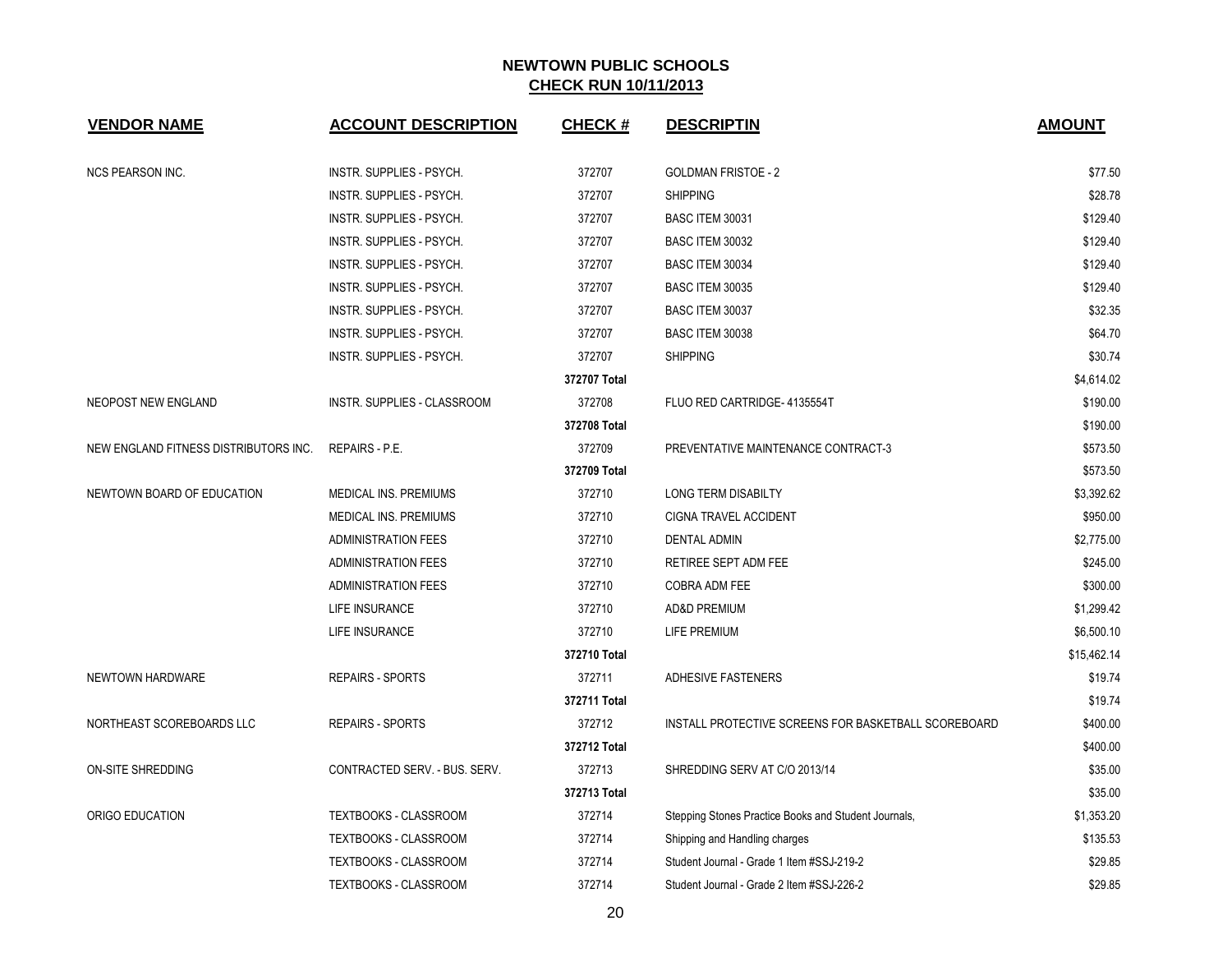| <b>VENDOR NAME</b>           | <b>ACCOUNT DESCRIPTION</b>       | <b>CHECK#</b> | <b>DESCRIPTIN</b>                                   | <b>AMOUNT</b> |
|------------------------------|----------------------------------|---------------|-----------------------------------------------------|---------------|
| ORIGO EDUCATION              | TEXTBOOKS - CLASSROOM            | 372714        | Student Journal - Grade 3 Item #SSJ-233-2           | \$29.85       |
|                              | TEXTBOOKS - CLASSROOM            | 372714        | Grade K FULL 12 Big Book Set Item #TNC-417-2        | \$323.45      |
|                              | TEXTBOOKS - CLASSROOM            | 372714        | Shipping                                            | \$41.30       |
|                              |                                  | 372714 Total  |                                                     | \$1,943.03    |
| OXFORD UNIVERSITY PRESS INC. | <b>SUPPLIES - LIBRARY</b>        | 372715        | OED ONLINE 10/2013 THRU 09/2014                     | \$450.00      |
|                              |                                  | 372715 Total  |                                                     | \$450.00      |
| T.R. PAUL INC.               | PENSION PLAN                     | 372716        | SEPT PENSION PLAN                                   | \$90.00       |
|                              |                                  | 372716 Total  |                                                     | \$90.00       |
| PCM-G                        | EQUIPMENT - INFO. TECH.          | 372717        | Meraki 8252603 MR16-HW Cloud Managed Access Point   | \$400.50      |
|                              | EQUIPMENT - INFO. TECH.          | 372717        | Meraki 9292943 - LIC-ENT-7YR                        | \$266.50      |
|                              | EQUIPMENT - INFO. TECH.          | 372717        | Meraki 8252603 MR-16 HW Cloud Managed Access Point  | \$801.00      |
|                              | EQUIPMENT - INFO. TECH.          | 372717        | Meraki 9292943 LIC-ENT-7 Yr. MR Enterprise Lics     | \$798.00      |
|                              | INSTR. SUPPLIES - INFO. TECH.    | 372717        | 12 Ft. HD15+3.5MM M/M Part # 8284415                | \$114.00      |
|                              |                                  | 372717 Total  |                                                     | \$2,380.00    |
| PEARSON EDUCATION INC.       | <b>INSTR. SUPPLIES - MUSIC</b>   | 372718        | <b>CREATIVE BEGINNINGS</b>                          | \$736.53      |
|                              |                                  | 372718 Total  |                                                     | \$736.53      |
| PEARSON EDUCATION INC.       | INSTR. SUPPLIES - SP. ED. PREK-8 | 372719        | MCP PLAID PHONICS-B 0765226200                      | \$49.85       |
|                              | INSTR. SUPPLIES - SP. ED. PREK-8 | 372719        | MCP PLAID PHONICS-C 0765226227                      | \$49.85       |
|                              | INSTR. SUPPLIES - SP. ED. PREK-8 | 372719        | MCP PLAID PHONICS-D 0765200236                      | \$30.94       |
|                              | INSTR. SUPPLIES - SP. ED. PREK-8 | 372719        | <b>SHIPPING</b>                                     | \$13.07       |
|                              |                                  | 372719 Total  |                                                     | \$143.71      |
| J.W. PEPPER & SON INC.       | <b>INSTR. SUPPLIES - MUSIC</b>   | 372720        | Sheet Music: When I Close My Eyes, Catalog #3299169 | \$52.65       |
|                              | <b>INSTR. SUPPLIES - MUSIC</b>   | 372720        | Sheet Music: Stand Together, Catalog #10012627      | \$60.75       |
|                              | <b>INSTR. SUPPLIES - MUSIC</b>   | 372720        | Sheet Music: Hinei Ma Tou, Catalog #1978097         | \$52.65       |
|                              | <b>INSTR. SUPPLIES - MUSIC</b>   | 372720        | Shipping and Handling charges                       | \$14.99       |
|                              |                                  | 372720 Total  |                                                     | \$181.04      |
| <b>MARABETH PEREIRA</b>      | INSTR. SUPPLIES - CLASSROOM      | 372721        | <b>COMPUTER SUPPLIES</b>                            | \$334.49      |
|                              |                                  | 372721 Total  |                                                     | \$334.49      |
| PERKINS SCHOOL FOR THE BLIND | TUITION - OUT-OF-DISTRICT        | 372722        | STUDENT DAYS 206                                    | \$21,643.00   |
|                              |                                  | 372722 Total  |                                                     | \$21,643.00   |
| PETTY CASH                   | INSTR. SUPPLIES - SP. ED. H.S.   | 372723        | PETTY CASH                                          | \$294.50      |
|                              |                                  | 372723 Total  |                                                     | \$294.50      |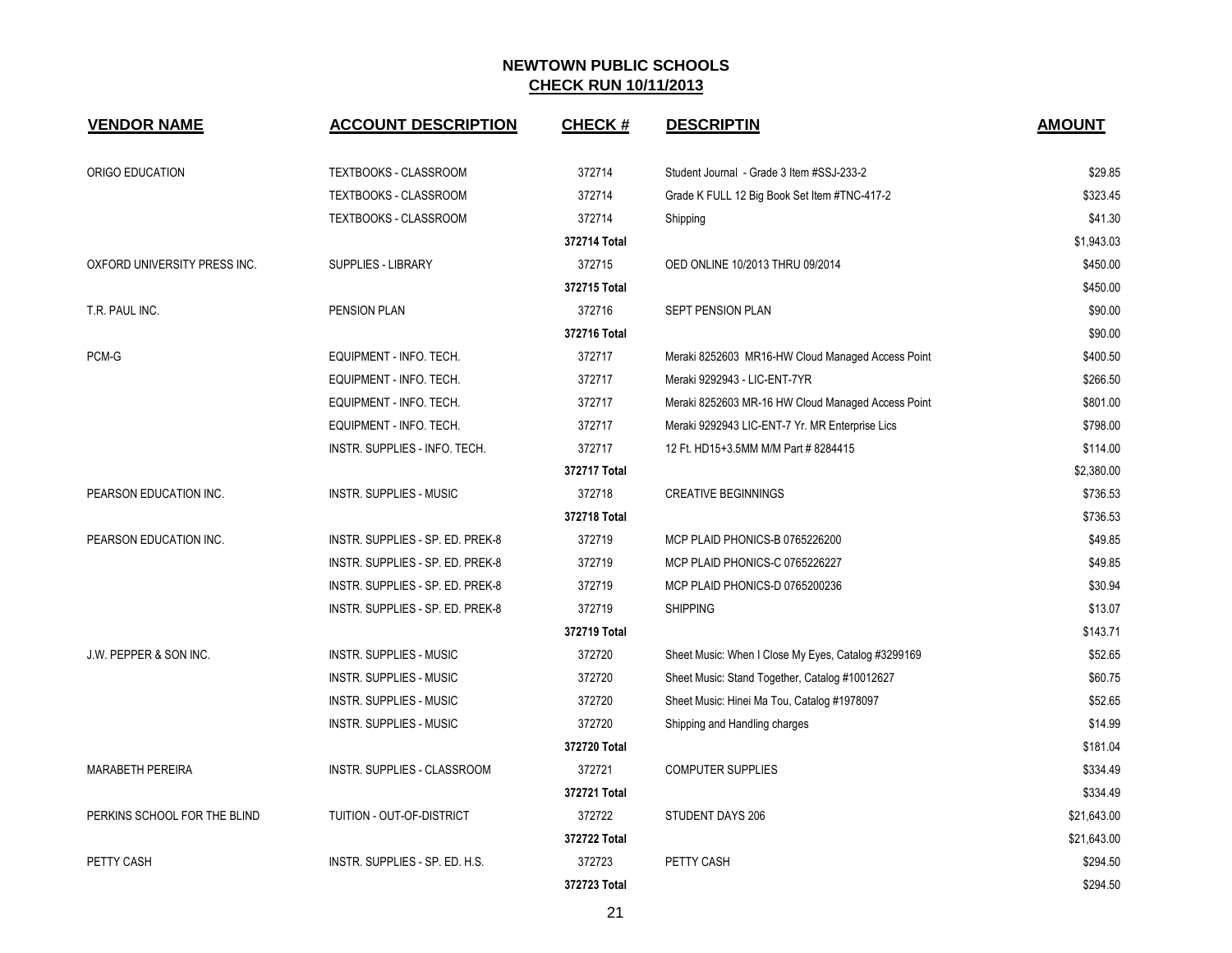| <b>VENDOR NAME</b>                  | <b>ACCOUNT DESCRIPTION</b>         | <b>CHECK#</b> | <b>DESCRIPTIN</b>                                               | <b>AMOUNT</b> |
|-------------------------------------|------------------------------------|---------------|-----------------------------------------------------------------|---------------|
| PHI DELTA KAPPA INTERNATIONAL       | <b>SUPPLIES - LIBRARY</b>          | 372724        | Phi Delta Kappan subscription renewal *see attached*            | \$95.00       |
|                                     |                                    | 372724 Total  |                                                                 | \$95.00       |
| QUESTAR ASSESSMENTS, INC            | INSTR. SUPPLIES - CLASSROOM        | 372725        | pkg Standard DRP-form 4B #T-4B W ANSER SHEETS                   | \$99.50       |
|                                     | INSTR. SUPPLIES - CLASSROOM        | 372725        | shipping                                                        | \$8.00        |
|                                     | TEXTBOOKS - CLASSROOM              | 372725        | DRP Student Test Booklet Form 3A Two packs of 25                | \$174.00      |
|                                     | TEXTBOOKS - CLASSROOM              | 372725        | Shipping                                                        | \$13.92       |
|                                     |                                    | 372725 Total  |                                                                 | \$295.42      |
| <b>QUILL CORPORATION</b>            | OFF. SUPPLIES - ADMIN.             | 372726        | Bamboo Suggestion Box 901-148141BAR                             | \$36.44       |
|                                     | OFF. SUPPLIES - ADMIN.             | 372726        | Clear Plastic Desk Protectors 24 x                              | \$26.32       |
|                                     | OFF. SUPPLIES - ADMIN.             | 372726        | Electric Engraver - Dremel #9017021                             | \$22.52       |
|                                     | OFF. SUPPLIES - ADMIN.             | 372726        | Champion Sports Whistles F                                      | \$26.75       |
|                                     |                                    | 372726 Total  |                                                                 | \$112.03      |
| <b>LISA RAUTENBERG</b>              | CONTRACTED SERV. - MUSIC           | 372727        | VIOLIN PERFORMANCE AND MASTER CLASS IN ORCHESTRA                | \$200.00      |
|                                     |                                    | 372727 Total  |                                                                 | \$200.00      |
| <b>RAYBURN MUSIC CT</b>             | <b>REPAIRS - MUSIC</b>             | 372728        | Repair - Violin # VL54639                                       | \$20.00       |
|                                     | <b>REPAIRS - MUSIC</b>             | 372728        | Repair - Violin # VL4063 Invoice # 249302                       | \$50.00       |
|                                     |                                    | 372728 Total  |                                                                 | \$70.00       |
| JOHN R. REED                        | STAFF TRAVEL - SUPER.              | 372729        | MONTHLEY EXPENSE & TRAVEL 2013/14                               | \$300.00      |
|                                     |                                    | 372729 Total  |                                                                 | \$300.00      |
| <b>REGIONAL SCHOOL DISTRICT #14</b> | TUITION - OUT-OF-DISTRICT REG. ED. | 372730        | <b>TUITION VOAG</b>                                             | \$10,795.50   |
|                                     |                                    | 372730 Total  |                                                                 | \$10,795.50   |
| RELIABLE OFFICE SUPPLIES            | OFF. SUPPLIES - NONPUBLIC          | 372731        | rubber bands-#559OM97347                                        | \$19.16       |
|                                     | OFF. SUPPLIES - ELEM.              | 372731        | 1 in. black binders-#1320M2776 pks of 2                         | \$10.00       |
|                                     | OFF. SUPPLIES - ELEM.              | 372731        | 1in-white binders #132AB10561-                                  | \$19.95       |
|                                     | OFF. SUPPLIES - ELEM.              | 372731        | 2 in white binder - #132AB12061                                 | \$29.95       |
|                                     | OFF. SUPPLIES - ELEM.              | 372731        | 9 volt lithium batteries- #132DCO1604                           | \$89.90       |
|                                     | OFF. SUPPLIES - ELEM.              | 372731        | #132DC15024- AA batteries                                       | \$14.39       |
|                                     | OFF. SUPPLIES - M.S.               | 372731        | Health Office Stamp-#132CC1S130P See attached- no shipping cost | \$1.48        |
|                                     |                                    | 372731 Total  |                                                                 | \$184.83      |
| <b>RING'S END</b>                   | B. & G. REPAIRS - H.S.             | 372732        | REBUILD MAILROOM SLOTS - NHS                                    | \$218.97      |
|                                     | B. & G. REPAIRS - H.S.             | 372732        | REBUILD MAILROOM SLOTS - NHS                                    | \$89.00       |
|                                     | B. & G. REPAIRS - H.S.             | 372732        | REBUILD MAILROOM SLOTS - NHS                                    | \$33.67       |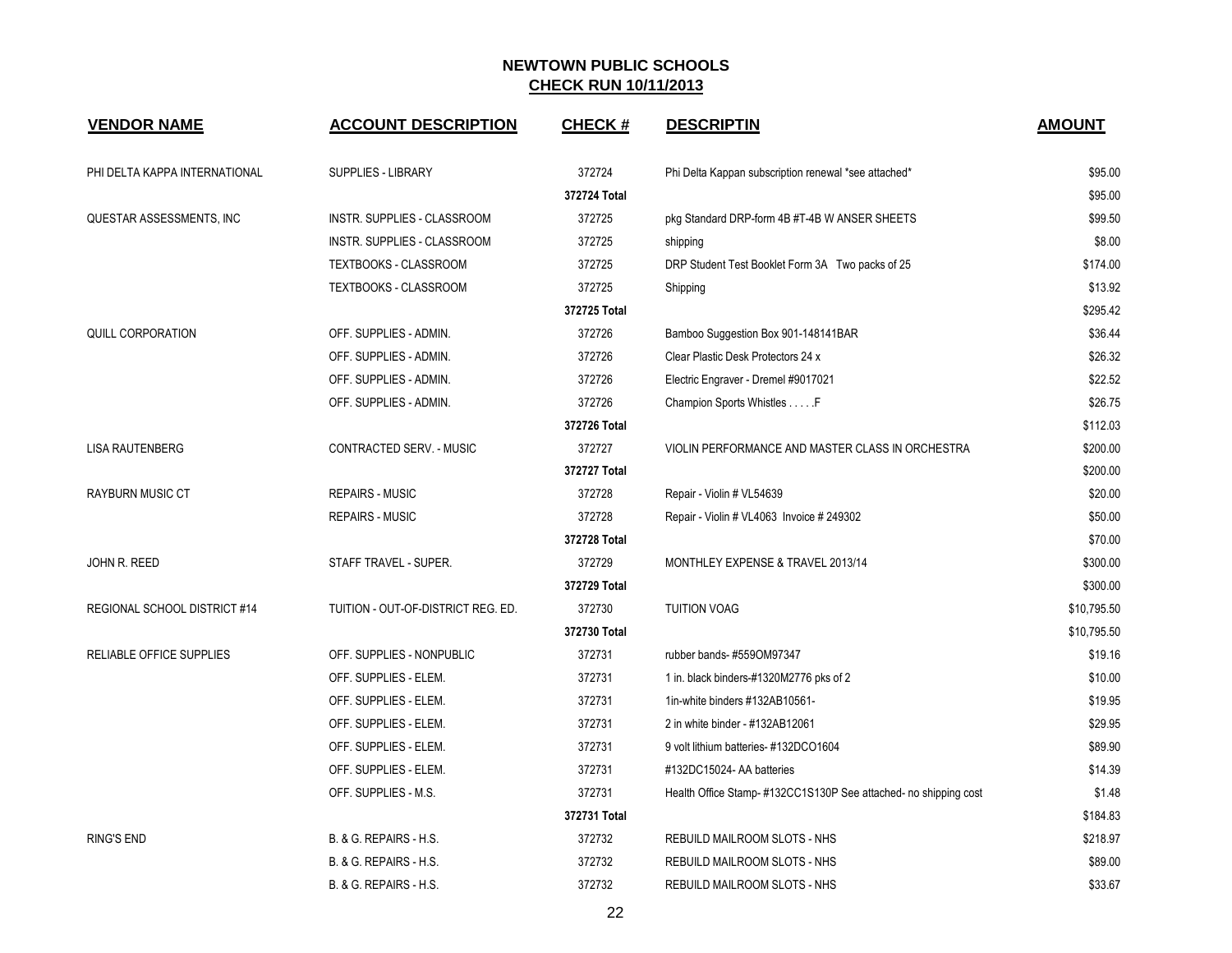| <b>VENDOR NAME</b>             | <b>ACCOUNT DESCRIPTION</b>         | <b>CHECK#</b> | <b>DESCRIPTIN</b>                                                      | <b>AMOUNT</b> |
|--------------------------------|------------------------------------|---------------|------------------------------------------------------------------------|---------------|
| <b>RING'S END</b>              | B. & G. REPAIRS - H.S.             | 372732        | REBUILD MAILROOM SLOTS - NHS                                           | \$203.96      |
|                                | B. & G. REPAIRS - H.S.             | 372732        | REBUILD MAILROOM SLOTS - NHS                                           | (\$37.96)     |
|                                | B. & G. REPAIRS - H.S.             | 372732        | REBUILD MAILROOM SLOTS - NHS                                           | \$13.58       |
|                                |                                    | 372732 Total  |                                                                        | \$521.22      |
| ROURKE EDUCATIONAL MEDIA       | <b>SUPPLIES - LIBRARY</b>          | 372733        | see attached for details-no shipping                                   | \$99.00       |
|                                |                                    | 372733 Total  |                                                                        | \$99.00       |
| RURAL GAS COMPANY              | PROPANE & NATURAL GAS - S.H.       | 372734        | FUEL S/H                                                               | \$146.80      |
|                                |                                    | 372734 Total  |                                                                        | \$146.80      |
| SAFEGUARD BUSINESS SYSTEMS     | OFF. SUPPLIES - BUS. SERV.         | 372735        | 3 CTNS W2 BLANK 4UP HORIZ W/BCKR(500) L87B500                          | \$178.61      |
|                                | OFF. SUPPLIES - BUS. SERV.         | 372735        | 1500 DBL WIND ENV DW387D                                               | \$301.04      |
|                                | OFF. SUPPLIES - BUS. SERV.         | 372735        | 6 PACKS 1099 MISC -COPY A LMA                                          | \$37.23       |
|                                | OFF. SUPPLIES - BUS. SERV.         | 372735        | 6 PACKS 1099 MISC LASER BLANK LMBL                                     | \$37.23       |
|                                | OFF. SUPPLIES - BUS. SERV.         | 372735        | 300 DBL WIND ENV - 1099R/MISC DWMR                                     | \$51.83       |
|                                | OFF. SUPPLIES - BUS. SERV.         | 372735        | S&H                                                                    | \$26.86       |
|                                |                                    | 372735 Total  |                                                                        | \$632.80      |
| ANTHONY SALVATORE              | OFF. SUPPLIES - ADMIN.             | 372736        | <b>ITEMS FOR EMERGENCEY SKITS</b>                                      | \$57.94       |
|                                |                                    | 372736 Total  |                                                                        | \$57.94       |
| NANCY SCALLON                  | STAFF TRAIN. - CLASSROOM           | 372737        | NORTHWEST COUNCIL SMARTER CHARTS                                       | \$80.00       |
|                                |                                    | 372737 Total  |                                                                        | \$80.00       |
| SCHMIDT'S AND SERAFINE'S, INC. | <b>REPAIRS - MAINT.</b>            | 372738        | LEAF BLOWER REPAIR PARTS - NMS                                         | \$24.09       |
|                                |                                    | 372738 Total  |                                                                        | \$24.09       |
| SCHOLASTIC INC                 | <b>INSTR. SUPPLIES - CLASSROOM</b> | 372739        | Scholastic News 2nd grade - Emily Smith                                | \$88.90       |
|                                |                                    | 372739 Total  |                                                                        | \$88.90       |
| SCHOLASTIC INC.                | INSTR. SUPPLIES - SP. ED. H.S.     | 372740        | <b>SCHOLASTIC SCOPE</b>                                                | \$247.23      |
|                                |                                    | 372740 Total  |                                                                        | \$247.23      |
| <b>SCHOOL SPECIALTY</b>        | INSTR. SUPPLIES - CLASSROOM        | 372741        | Teacher desks, Item 1444791, Classroom Select Heavy Duty 30x60         | \$900.26      |
|                                | INSTR. SUPPLIES - CLASSROOM        | 372741        | K-4 Classroom Supplies 2013 2014 (see attached)                        | \$3,682.56    |
|                                | INSTR. SUPPLIES - CLASSROOM        | 372741        | K-4 Classroom Supplies 2013 2014 (see attached)                        | \$97.80       |
|                                | INSTR. SUPPLIES - SP. ED. PREK-8   | 372741        | ORDER AS PER ATTACHED                                                  | \$10.71       |
|                                | <b>INSTR. SUPPLIES - ART</b>       | 372741        | Pre-K-Gr. 4 Misc. Art Supplies, CT                                     | \$1,973.39    |
|                                | INSTR. SUPPLIES - CLASSROOM        | 372741        | Best-Rite Vin Tak Self-Healing Tackboards # 1362429-222 - Pacific Blue | \$350.85      |
|                                | INSTR. SUPPLIES - CLASSROOM        | 372741        | Lesson Plan Book - Hammond & Stephens 7-subject # 083682               | \$148.50      |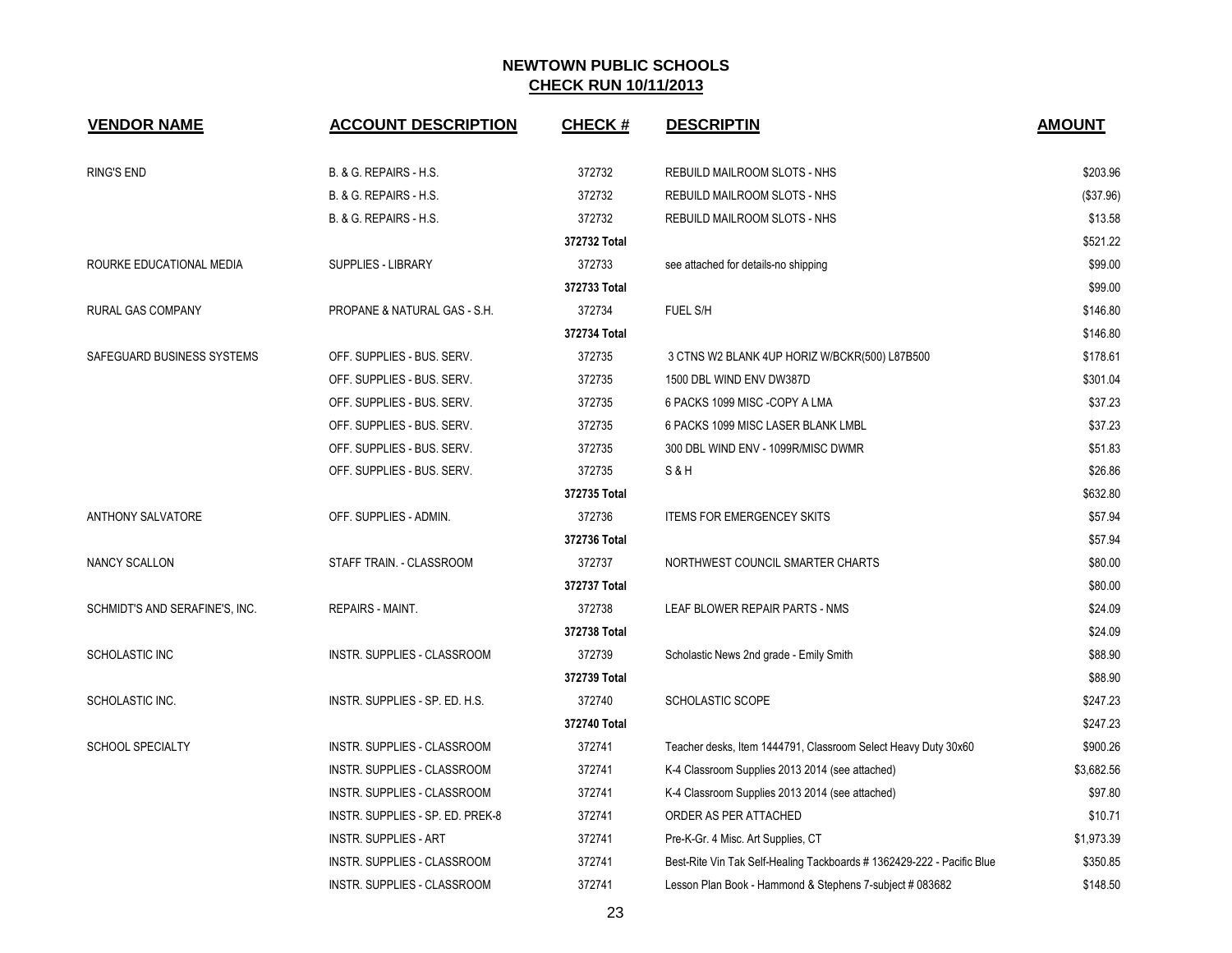| <b>VENDOR NAME</b>      | <b>ACCOUNT DESCRIPTION</b>          | <b>CHECK#</b> | <b>DESCRIPTIN</b>                                                    | <b>AMOUNT</b> |
|-------------------------|-------------------------------------|---------------|----------------------------------------------------------------------|---------------|
| <b>SCHOOL SPECIALTY</b> | SUPPLIES - LIBRARY                  | 372741        | 9-021822-030 Black Oxford Twin Pocket Folders.                       | \$37.50       |
|                         | SUPPLIES - LIBRARY                  | 372741        | 9-021861-030 Dark Blue Oxford Twin Pocket Folders.                   | \$37.50       |
|                         | SUPPLIES - LIBRARY                  | 372741        | 9-1438257-030 2013/2014 14 month two color academic desk pad.        | \$10.71       |
|                         | <b>INSTR. SUPPLIES - ART</b>        | 372741        | #053934, 12 x 18 drawing paper, white, 60#,                          | \$105.84      |
|                         | <b>INSTR. SUPPLIES - ART</b>        | 372741        | Color Wheel, Extra Large, Item 224277.                               | \$22.20       |
|                         | INSTR. SUPPLIES - CLASSROOM         | 372741        | Classroom items per attached list. Priced per CT contract 12psx0108. | \$2,253.46    |
|                         | INSTR. SUPPLIES - COMPUTER ED.      | 372741        | Burgundy 3 ring Binders, Item 9075506-030, priced per ct bid.        | \$33.20       |
|                         |                                     | 372741 Total  |                                                                      | \$9,664.48    |
| SCHWERDTLE STAMP CO.    | OFF. SUPPLIES - ADMIN.              | 372742        | Trodart printy 4915 stamps with the followiing information:          | \$85.50       |
|                         | OFF. SUPPLIES - ADMIN.              | 372742        | shipping. Please put above address on 3 separate lines.              | \$9.00        |
|                         |                                     | 372742 Total  |                                                                      | \$94.50       |
| SCOOTPAT CORPORATION    | <b>INSTR. SUPPLIES - MATH</b>       | 372743        | 12 month Premium Subscription (unlimited students)                   | \$50.90       |
|                         |                                     | 372743 Total  |                                                                      | \$50.90       |
| <b>J.A. SEXAUER</b>     | B. & G. REPAIRS - H.S.              | 372744        | FAUCET REPAIR - WORKROOM (NHS)                                       | \$260.12      |
|                         | B. & G. REPAIRS - H.S.              | 372744        | FAUCET REPAIR - WORKROOM (NHS)                                       | \$128.18      |
|                         |                                     | 372744 Total  |                                                                      | \$388.30      |
| <b>GINA SHANAHAN</b>    | INSTR. SUPPLIES - CLASSROOM         | 372745        | <b>CLASSROOM SUPPLIES</b>                                            | \$97.50       |
|                         |                                     | 372745 Total  |                                                                      | \$97.50       |
| SHAR PRODUCTS CO.       | <b>INSTR. SUPPLIES - MUSIC</b>      | 372746        | Viola Bow (14 inches) E302BRN 14N                                    | \$32.79       |
|                         | <b>INSTR. SUPPLIES - MUSIC</b>      | 372746        | Bass Bow (French 1/4 size) G 502 BRN F34N                            | \$137.14      |
|                         | <b>INSTR. SUPPLIES - MUSIC</b>      | 372746        | Cellophant - Blue please CP                                          | \$53.92       |
|                         | <b>INSTR. SUPPLIES - MUSIC</b>      | 372746        | Korg Chromatic Tuner KT30                                            | \$10.59       |
|                         | <b>INSTR. SUPPLIES - MUSIC</b>      | 372746        | Heritage Bass Bag 1/4 size HBB420                                    | \$65.99       |
|                         | INSTR. SUPPLIES - MUSIC             | 372746        | Chinrest Tightner - CTI                                              | \$1.99        |
|                         |                                     | 372746 Total  |                                                                      | \$302.42      |
| SHEFFIELD POTTERY INC.  | <b>INSTR. SUPPLIES - ART</b>        | 372747        | RED CLAY NO SAND-10714S NG                                           | \$435.00      |
|                         |                                     | 372747 Total  |                                                                      | \$435.00      |
| WAYNE SHERWOOD          | <b>B&amp;G SUPPLIES - CUSTODIAL</b> | 372748        | SHOE'S (40879)                                                       | \$59.76       |
|                         |                                     | 372748 Total  |                                                                      | \$59.76       |
| <b>VICKI SHESKIN</b>    | <b>INSTR. SUPPLIES - ART</b>        | 372749        | 3 IPADS                                                              | \$26.97       |
|                         |                                     | 372749 Total  |                                                                      | \$26.97       |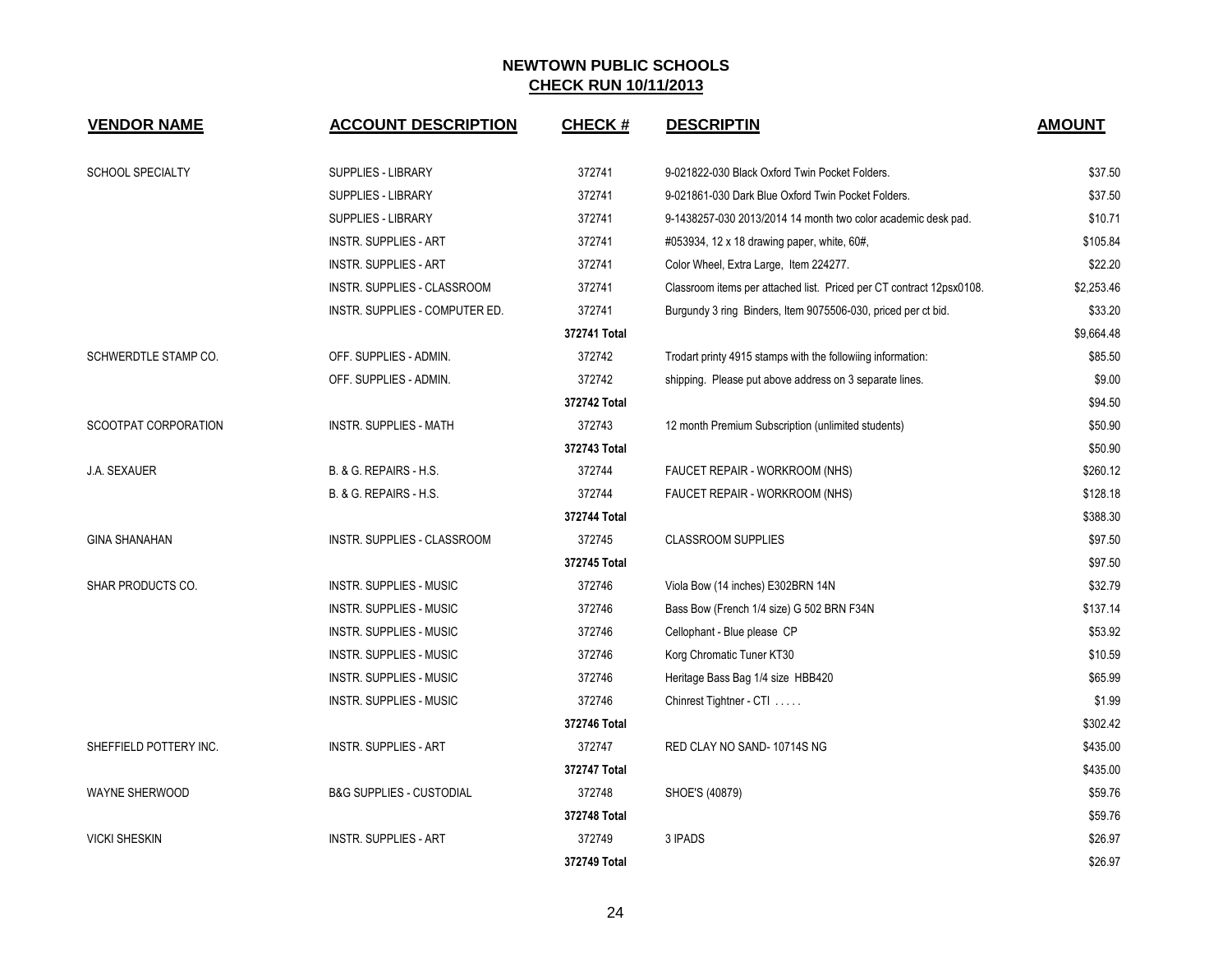| <b>VENDOR NAME</b>              | <b>ACCOUNT DESCRIPTION</b>         | <b>CHECK#</b> | <b>DESCRIPTIN</b>                                              | <b>AMOUNT</b> |
|---------------------------------|------------------------------------|---------------|----------------------------------------------------------------|---------------|
| SHI INTERNATIONAL CORP.         | EQUIPMENT - INFO. TECH.            | 372750        | EMC (x12-450R Lenovo part #70BR9001WW                          | \$5,328.40    |
|                                 | EQUIPMENT - INFO. TECH.            | 372750        | *tb 42x2 TB Sata 7200 RPM 3.5 in Nas - Lenovo part #4B60A33714 | \$1,130.50    |
|                                 | EQUIPMENT - INFO. TECH.            | 372750        | 3 year service warranty Lenovo part # SWS0A37769               | \$71.00       |
|                                 | EQUIPMENT - INFO. TECH.            | 372750        | Pwr Sup for Px12-400R/450R Lenovo part #4N60A33903             | \$170.50      |
|                                 |                                    | 372750 Total  |                                                                | \$6,700.40    |
| SOCIAL THINKING PUBLISHING      | INSTR. SUPPLIES - CLASSROOM        | 372751        | The Incredible Flexible You (deluxe)                           | \$99.50       |
|                                 | INSTR. SUPPLIES - CLASSROOM        | 372751        | freight                                                        | \$14.95       |
|                                 | STAFF TRAIN. - PUPIL SERV.         | 372751        | WORKSHOP SOCIAL THINKING OCT 2,3                               | \$5,202.00    |
|                                 | STAFF TRAIN. - PUPIL SERV.         | 372751        | <b>3 DAY TRAINING</b>                                          | \$360.00      |
|                                 | STAFF TRAIN. - PUPIL SERV.         | 372751        | 1 DAY TRAINING OCTOBER                                         | \$320.00      |
|                                 |                                    | 372751 Total  |                                                                | \$5,996.45    |
| <b>SOLUTIONS EAP</b>            | <b>EMPLOYEE ASSISTANCE PROGRAM</b> | 372752        | SOLUTIONS EAP 09/27/13                                         | \$1,860.00    |
|                                 |                                    | 372752 Total  |                                                                | \$1,860.00    |
| SOUTHBURY PRINTING CENTRE, INC. | OFF. SUPPLIES - SUPER.             | 372753        | LETTERHEADS SUPERINTENDENT                                     | \$247.91      |
|                                 | OFF. SUPPLIES - PUPIL SERV.        | 372753        | STAIONARY AND BUSINESS CARDS PUPIL SERVICES                    | \$391.95      |
|                                 | PRINTING - GUIDANCE                | 372753        | Newtown High School 2013-2014 Profile (500 copies)             | \$579.26      |
|                                 |                                    | 372753 Total  |                                                                | \$1,219.12    |
| ARLENE SPOONFEATHER             | STAFF TRAIN. - ADMIN.              | 372754        | <b>CREATIVITY WORKSHOP</b>                                     | \$25.00       |
|                                 |                                    | 372754 Total  |                                                                | \$25.00       |
| STADIUM SYSTEM, INC.            | <b>REPAIRS - SPORTS</b>            | 372755        | KNEE PADS - THIGH PADS- BELTS                                  | \$212.50      |
|                                 |                                    | 372755 Total  |                                                                | \$212.50      |
| JAMES STANFIELD CO, INC.        | INSTR. SUPPLIES - SP. ED. PREK-8   | 372756        | CIRCLES CURRICULUM INTIMACY AND RELATIONSHIPS,                 | \$1,398.00    |
|                                 | INSTR. SUPPLIES - SP. ED. PREK-8   | 372756        | <b>SHIPPING</b>                                                | \$69.90       |
|                                 |                                    | 372756 Total  |                                                                | \$1,467.90    |
| STANLEY SECURITY SOLUTIONS INC. | B. & G. IMPROVE - H.               | 372757        | <b>INTERIOR DOORS HAW</b>                                      | \$12,880.00   |
|                                 | B. & G. IMPROVE - HOM.             | 372757        | <b>INTERIOR DOORS HOM</b>                                      | \$20,930.00   |
|                                 | B. & G. IMPROVE - RIS.             | 372757        | <b>INTERIOR DOORS RIS</b>                                      | \$30,590.00   |
|                                 |                                    | 372757 Total  |                                                                | \$64,400.00   |
| STAPLES CREDIT PLAN             | <b>INSTR. SUPPLIES - MATH</b>      | 372758        | House of Doolittle Teachers Record Book                        | \$49.95       |
|                                 | <b>INSTR. SUPPLIES - MATH</b>      | 372758        | 3 inch Avery durable binder with EZD rings white               | \$119.90      |
|                                 | <b>INSTR. SUPPLIES - MATH</b>      | 372758        | Staples, 6 inc power strip                                     | \$47.97       |
|                                 | <b>INSTR. SUPPLIES - MATH</b>      | 372758        | SanDisk Cruzer Orbit 32GB 2.0                                  | \$239.94      |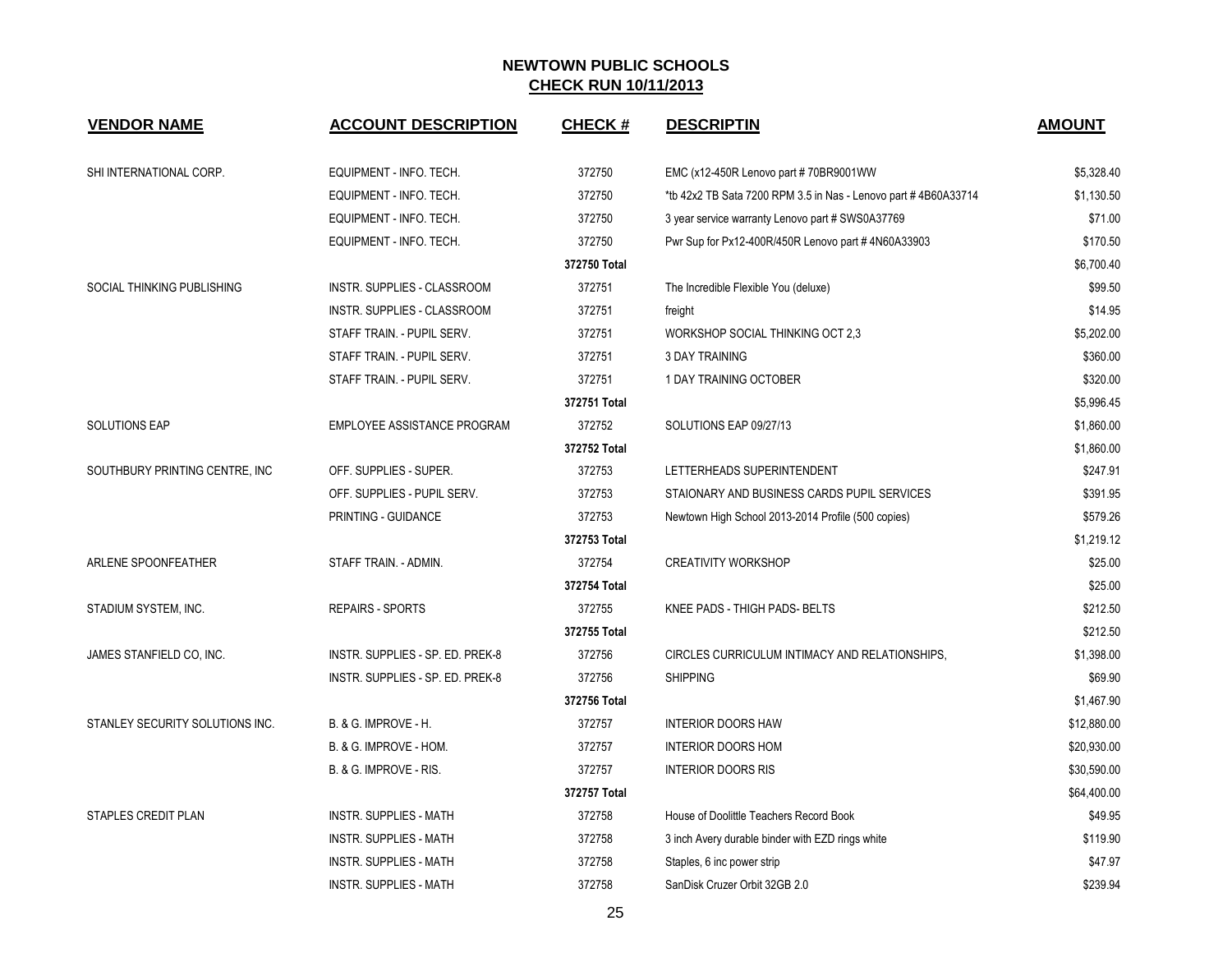| <b>VENDOR NAME</b>            | <b>ACCOUNT DESCRIPTION</b>       | <b>CHECK#</b> | <b>DESCRIPTIN</b>                                              | <b>AMOUNT</b> |
|-------------------------------|----------------------------------|---------------|----------------------------------------------------------------|---------------|
| STAPLES CREDIT PLAN           | INSTR. SUPPLIES - MATH           | 372758        | Post-it super sticky 25 in x 30 in Easel Pads, white 2 pk      | \$279.95      |
|                               | <b>INSTR. SUPPLIES - MATH</b>    | 372758        | 2inch Avery binder                                             | \$104.90      |
|                               | <b>INSTR. SUPPLIES - MATH</b>    | 372758        | 2 inch Avery Binders with slant D rings white                  | \$139.80      |
|                               | <b>INSTR. SUPPLIES - MATH</b>    | 372758        | <b>Buffalo MiniStation Plus1TB</b>                             | \$419.94      |
|                               | INSTR. SUPPLIES - ENGLISH        | 372758        | See Attached List                                              | \$150.56      |
|                               | INSTR. SUPPLIES - ENGLISH        | 372758        | See Attached List                                              | \$1.49        |
|                               | INSTR. SUPPLIES - SOC. STUDIES   | 372758        | ITEM 285007 MODEL S7064601G STAPLERS                           | \$117.90      |
|                               | INSTR. SUPPLIES - SOC. STUDIES   | 372758        | ITEM 419036 MODEL WOFQD12-WHT QUICK DRY WHITE OUT              | \$31.14       |
|                               | INSTR. SUPPLIES - SOC. STUDIES   | 372758        | ITEM 812069 MODEL 810K20 SCOTCH 810 MAGIC TAPE REFILL ROLLS    | \$14.99       |
|                               | INSTR. SUPPLIES - SOC. STUDIES   | 372758        | ITEM 432507 MODEL 1799 X-ACTO 1799 ELECTRIC PENCIL SHARPENEF   | \$334.90      |
|                               | INSTR. SUPPLIES - SOC. STUDIES   | 372758        | ITEM 437321 MODEL 48041/26241 ARTISTIC HIDE-AWAY DESK PAD      | \$28.49       |
|                               | INSTR. SUPPLIES - SOC. STUDIES   | 372758        | ITEM 4666465 MODEL SPL-230-CC STAPLES SPL-230 8-DIGIT DISPLAY  | \$8.99        |
|                               | INSTR. SUPPLIES - SOC. STUDIES   | 372758        | ITEM 616319 MODEL 15949 DLOROX DISINFECTING WIPES.             | \$28.14       |
|                               | INSTR. SUPPLIES - SOC. STUDIES   | 372758        | ITEM 328501 MODEL F33012SSAU POST ITS SUPER STICKY             | \$49.96       |
|                               | INSTR. SUPPLIES - SOC. STUDIES   | 372758        | ITEM 565448 MODEL S-33BRP6 STAPLES STICKIES                    | \$19.98       |
|                               | INSTR. SUPPLIES - SOC. STUDIES   | 372758        | ITEM 716310 MODEL 86139 GE 25 FT. COIL PHONE CORD (BLACK)      | \$10.99       |
|                               | INSTR. SUPPLIES - SOC. STUDIES   | 372758        | ITEM 486000 MODEL 91905 FELLOWES EROGOMIC BACKREST             | \$18.99       |
|                               |                                  | 372758 Total  |                                                                | \$2,218.87    |
| STATE OF CONNECTICUT          | OFF. SUPPLIES - BUS. SERV.       | 372759        | <b>REGISTRATION RENEWAL S2629S</b>                             | \$49.00       |
|                               |                                  | 372759 Total  |                                                                | \$49.00       |
| STEPNEY HARDWARE INC.         | <b>B&amp;G SUPPLIES - MAINT.</b> | 372760        | PAINT / PRIMER, LOCKS, UTILITY KNIVES, BLADES - MAINT SUPPLIES | \$324.15      |
|                               | <b>B&amp;G SUPPLIES - MAINT.</b> | 372760        | PAINT / PRIMER, LOCKS, UTILITY KNIVES, BLADES - MAINT SUPPLIES | \$327.92      |
|                               | <b>B&amp;G SUPPLIES - MAINT.</b> | 372760        | PAINT / PRIMER, LOCKS, UTILITY KNIVES, BLADES - MAINT SUPPLIES | \$190.76      |
|                               | <b>B&amp;G SUPPLIES - MAINT.</b> | 372760        | PAINT / PRIMER, LOCKS, UTILITY KNIVES, BLADES - MAINT SUPPLIES | \$245.94      |
|                               | <b>B&amp;G SUPPLIES - MAINT.</b> | 372760        | PAINT / PRIMER, LOCKS, UTILITY KNIVES, BLADES - MAINT SUPPLIES | \$136.52      |
|                               | <b>B&amp;G SUPPLIES - MAINT.</b> | 372760        | PAINT / PRIMER, LOCKS, UTILITY KNIVES, BLADES - MAINT SUPPLIES | \$16.99       |
|                               | <b>B&amp;G SUPPLIES - MAINT.</b> | 372760        | PAINT / PRIMER, LOCKS, UTILITY KNIVES, BLADES - MAINT SUPPLIES | \$57.13       |
|                               |                                  | 372760 Total  |                                                                | \$1,299.41    |
| MARK A. SULLIVAN              | TUITION - OUT-OF-DISTRICT        | 372761        | <b>MEDEDIATION AGREEMENT</b>                                   | \$17,000.00   |
|                               |                                  | 372761 Total  |                                                                | \$17,000.00   |
| SUPERIOR CLEANERS AND TAILORS | INSTR. SUPPLIES - SP. ED. PREK-8 | 372762        | STARR PROGRAM LAUNDRY                                          | \$15.45       |
|                               | INSTR. SUPPLIES - SP. ED. PREK-8 | 372762        | STARR PROGRAM LAUNDRY                                          | \$15.45       |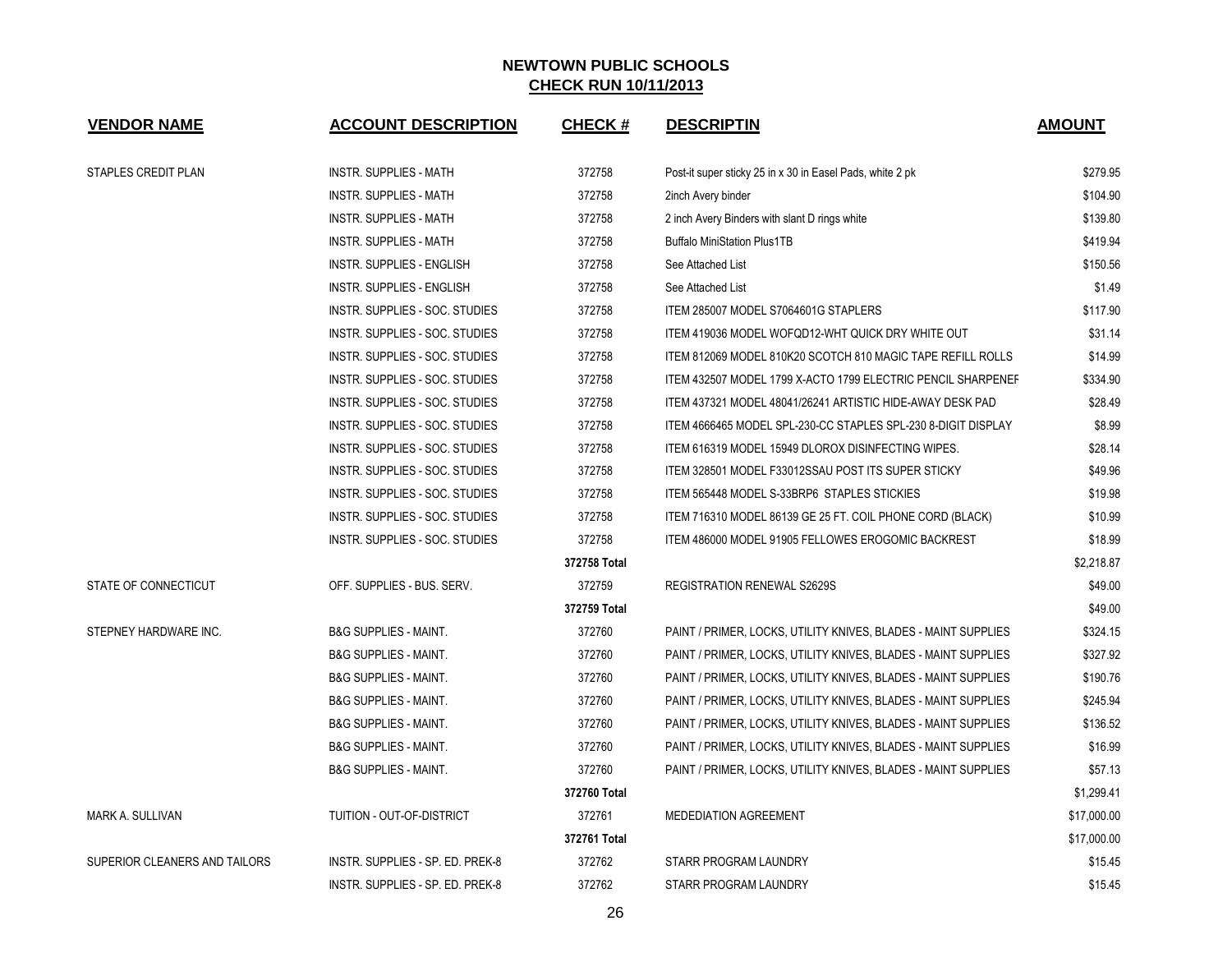| <b>VENDOR NAME</b>                | <b>ACCOUNT DESCRIPTION</b>          | <b>CHECK#</b> | <b>DESCRIPTIN</b>                                         | <b>AMOUNT</b>  |
|-----------------------------------|-------------------------------------|---------------|-----------------------------------------------------------|----------------|
| SUPERIOR CLEANERS AND TAILORS     | INSTR. SUPPLIES - SP. ED. PREK-8    | 372762        | STARR PROGRAM LAUNDRY                                     | \$15.45        |
|                                   |                                     | 372762 Total  |                                                           | \$46.35        |
| THOMAS SWETTS                     | INSTR. SUPPLIES - TECH ED.          | 372763        | <b>SOFTWARE</b>                                           | \$10.00        |
|                                   | <b>INSTR. SUPPLIES - MUSIC</b>      | 372763        | LUMBER & WIRING                                           | \$212.23       |
|                                   |                                     | 372763 Total  |                                                           | \$222.23       |
| LINDA C. SYKES                    | STAFF TRAVEL - PUPIL SERV.          | 372764        | TRAVEL WORKSHOP SOCIAL THINKING                           | \$62.94        |
|                                   |                                     | 372764 Total  |                                                           | \$62.94        |
| <b>TECH AIR</b>                   | <b>INSTR. SUPPLIES - SCIENCE</b>    | 372765        | SEE ATTACHED INVOICE 00176484 FROM 9/17/13 FOR CO 50      | \$162.16       |
|                                   | INSTR. SUPPLIES - SCIENCE           | 372765        | MAINT. FEE FOR CUSTOMER OWNED CYCLINDERS ONE YEAR INVOICE | \$45.00        |
|                                   |                                     | 372765 Total  |                                                           | \$207.16       |
| <b>TESTA REFRIDGERATION, LLC</b>  | REPAIRS - CAFETERIA                 | 372766        | NITROGEN TO CLEAN                                         | \$126.00       |
|                                   |                                     | 372766 Total  |                                                           | \$126.00       |
| <b>RICHARD THORNE</b>             | <b>B&amp;G SUPPLIES - CUSTODIAL</b> | 372767        | SHOE'S (40879)                                            | \$80.45        |
|                                   |                                     | 372767 Total  |                                                           | \$80.45        |
| TIME FOR KIDS                     | <b>INSTR. SUPPLIES - CLASSROOM</b>  | 372768        | Time For Kids                                             | \$88.40        |
|                                   | INSTR. SUPPLIES - CLASSROOM         | 372768        | Time For Kids                                             | \$88.40        |
|                                   | INSTR. SUPPLIES - CLASSROOM         | 372768        | Time For Kids                                             | \$88.40        |
|                                   | INSTR. SUPPLIES - CLASSROOM         | 372768        | Time For Kids                                             | \$88.40        |
|                                   | <b>INSTR. SUPPLIES - READING</b>    | 372768        | Time For Kids                                             | \$1,006.94     |
|                                   |                                     | 372768 Total  |                                                           | \$1,360.54     |
| <b>TIME FOR KIDS</b>              | <b>INSTR. SUPPLIES - CLASSROOM</b>  | 372769        | Time for Kids                                             | \$508.30       |
|                                   |                                     | 372769 Total  |                                                           | \$508.30       |
| <b>TORRCO</b>                     | <b>B&amp;G SUPPLIES - MAINT.</b>    | 372770        | CLIPS / SCREWS / COUPLINGS - PLUMBING SUPPLIES            | \$97.75        |
|                                   | <b>B&amp;G SUPPLIES - MAINT.</b>    | 372770        | CLIPS / SCREWS / COUPLINGS - PLUMBING SUPPLIES            | \$10.60        |
|                                   |                                     | 372770 Total  |                                                           | \$108.35       |
| <b>TOTAL LIGHTING SERVICE LLC</b> | <b>B&amp;G CONTRACTED SERV.</b>     | 372771        | LOAD INSPECTION - EMERGENCY LIGHTS ALL SCHOOLS            | \$720.00       |
|                                   | <b>B&amp;G CONTRACTED SERV.</b>     | 372771        | EMERGENCY LIGHT REPAIRS - ALL SCHOOLS                     | \$3,730.00     |
|                                   |                                     | 372771 Total  |                                                           | \$4,450.00     |
| <b>TOWN OF NEWTOWN</b>            | <b>MEDICAL INSURANCE</b>            | 372772        | 2ND QTR MEDICAL BENEFITS 2013-14                          | \$2,000,000.00 |
|                                   |                                     | 372772 Total  |                                                           | \$2,000,000.00 |
| <b>ANNE UBERTI</b>                | <b>SUPPLIES - LIBRARY</b>           | 372773        | <b>SUPPLIES</b>                                           | \$39.25        |
|                                   |                                     | 372773 Total  |                                                           | \$39.25        |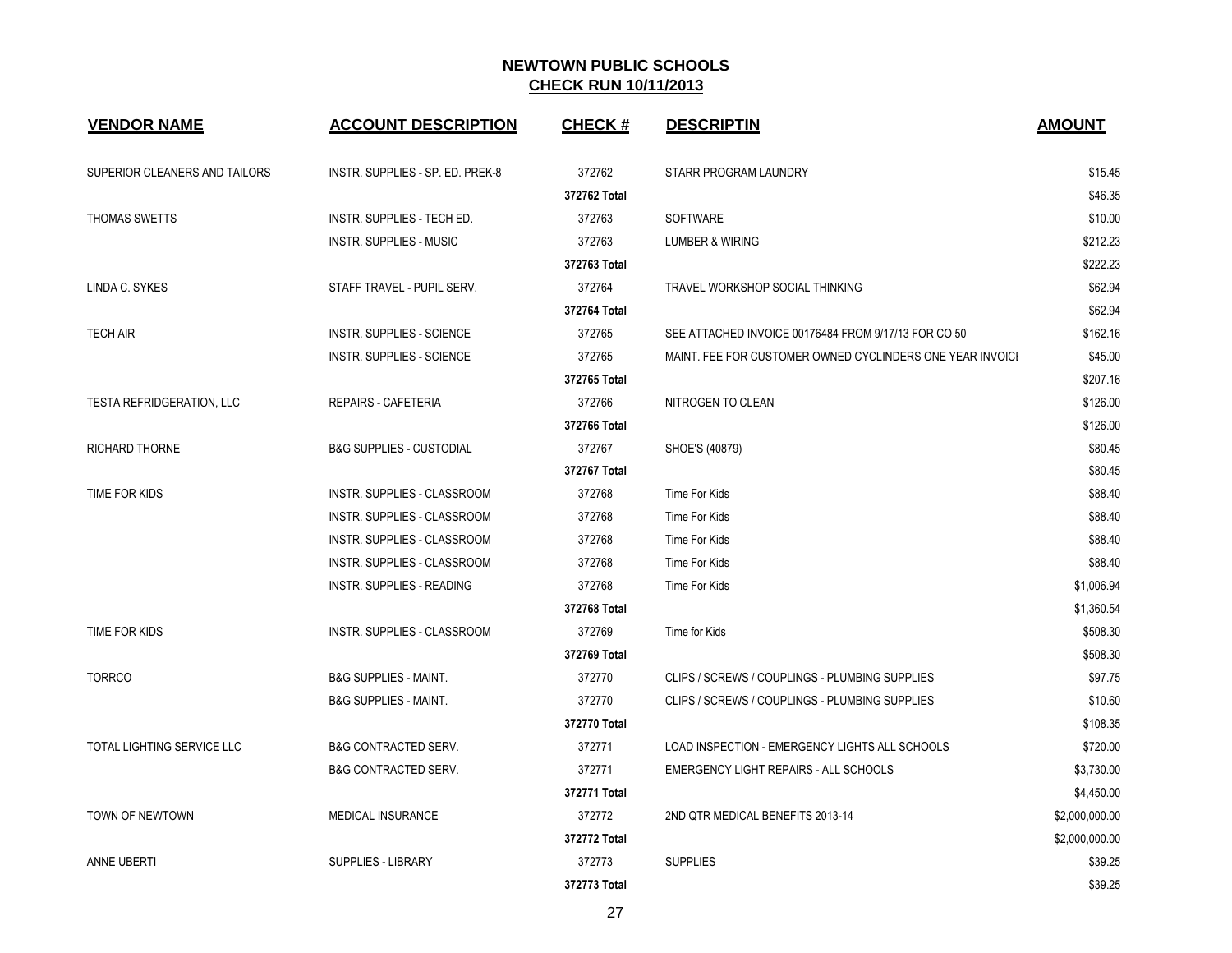| <b>VENDOR NAME</b>               | <b>ACCOUNT DESCRIPTION</b>      | <b>CHECK#</b> | <b>DESCRIPTIN</b>                                         | <b>AMOUNT</b> |
|----------------------------------|---------------------------------|---------------|-----------------------------------------------------------|---------------|
| <b>UPSTART</b>                   | <b>SUPPLIES - LIBRARY</b>       | 372774        | Hardcover book.                                           | \$17.95       |
|                                  | SUPPLIES - LIBRARY              | 372774        | Card game Library Train.                                  | \$113.70      |
|                                  | SUPPLIES - LIBRARY              | 372774        | Hardcover book.                                           | \$17.95       |
|                                  | SUPPLIES - LIBRARY              | 372774        | Hardcover book.                                           | \$17.95       |
|                                  | SUPPLIES - LIBRARY              | 372774        | Bookmarks.                                                | \$40.50       |
|                                  | SUPPLIES - LIBRARY              | 372774        | Hardcover book.                                           | \$17.95       |
|                                  | SUPPLIES - LIBRARY              | 372774        | Shipping.                                                 | \$30.51       |
|                                  |                                 | 372774 Total  |                                                           | \$256.51      |
| <b>US GAMES</b>                  | INSTR. SUPPLIES - P.E.          | 372775        | PE Supplies-see attached quote 4964391: mats, basketballs | \$253.16      |
|                                  | INSTR. SUPPLIES - P.E.          | 372775        | PE Supplies-see attached quote 4964                       | \$496.79      |
|                                  |                                 | 372775 Total  |                                                           | \$749.95      |
| USI EDUCATION & GOVERNMENT SALES | INSTR. SUPPLIES - CLASSROOM     | 372776        | USI ValueWrap Roll Film,                                  | \$91.35       |
|                                  | INSTR. SUPPLIES - CLASSROOM     | 372776        | Shipping and Handling charges                             | \$24.99       |
|                                  |                                 | 372776 Total  |                                                           | \$116.34      |
| VALLEY LITHO SUPPLY CO.          | INSTR. SUPPLIES - TECH ED.      | 372777        | BLOCKOUT TAPE- PLASTIPUFF- SEE CART                       | \$779.23      |
|                                  | INSTR. SUPPLIES - TECH ED.      | 372777        | <b>SHIPPING</b>                                           | \$79.28       |
|                                  | INSTR. SUPPLIES - TECH ED.      | 372777        | BLOCKOUT TAPE- PLASTIPUFF- SEE CART                       | \$20.69       |
|                                  | INSTR. SUPPLIES - TECH ED.      | 372777        | <b>SHIPPING</b>                                           | \$9.06        |
|                                  |                                 | 372777 Total  |                                                           | \$888.26      |
| <b>VARSITY SPIRIT FASHIONS</b>   | <b>INSTR. SUPPLIES - SPORTS</b> | 372778        | CHEERLEADER UNIFORM                                       | \$198.30      |
|                                  |                                 | 372778 Total  |                                                           | \$198.30      |
| <b>VERIZON WIRELESS</b>          | <b>TELEPHONE &amp; CABLE</b>    | 372779        | TELPH 2013/14                                             | \$2,287.82    |
|                                  |                                 | 372779 Total  |                                                           | \$2,287.82    |
| WEST MUSIC COMPANY INC.          | <b>INSTR. SUPPLIES - MUSIC</b>  | 372780        | American Drum Adaptive Mallets, Catalog #253914           | \$40.00       |
|                                  | <b>INSTR. SUPPLIES - MUSIC</b>  | 372780        | Basic Beats Yarn Bass Bar Mallet, Catalog #261021         | \$27.00       |
|                                  | <b>INSTR. SUPPLIES - MUSIC</b>  | 372780        | Hohner Kids 16 inch Rainmaker, Catalog #201113            | \$16.85       |
|                                  | <b>INSTR. SUPPLIES - MUSIC</b>  | 372780        | West Music Hemmed Scarves, Catalog #540053                | \$39.90       |
|                                  | <b>INSTR. SUPPLIES - MUSIC</b>  | 372780        | Overseas Connection Large Shekere, Catalog #202548        | \$27.00       |
|                                  | <b>INSTR. SUPPLIES - MUSIC</b>  | 372780        | Shipping and Handling charges                             | \$15.95       |
|                                  |                                 | 372780 Total  |                                                           | \$166.70      |
| <b>MICHAEL WIGHT</b>             | STAFF TRAIN. - CLASSROOM        | 372781        | NORTHWEST COUNCIL                                         | \$80.00       |
|                                  |                                 | 372781 Total  |                                                           | \$80.00       |